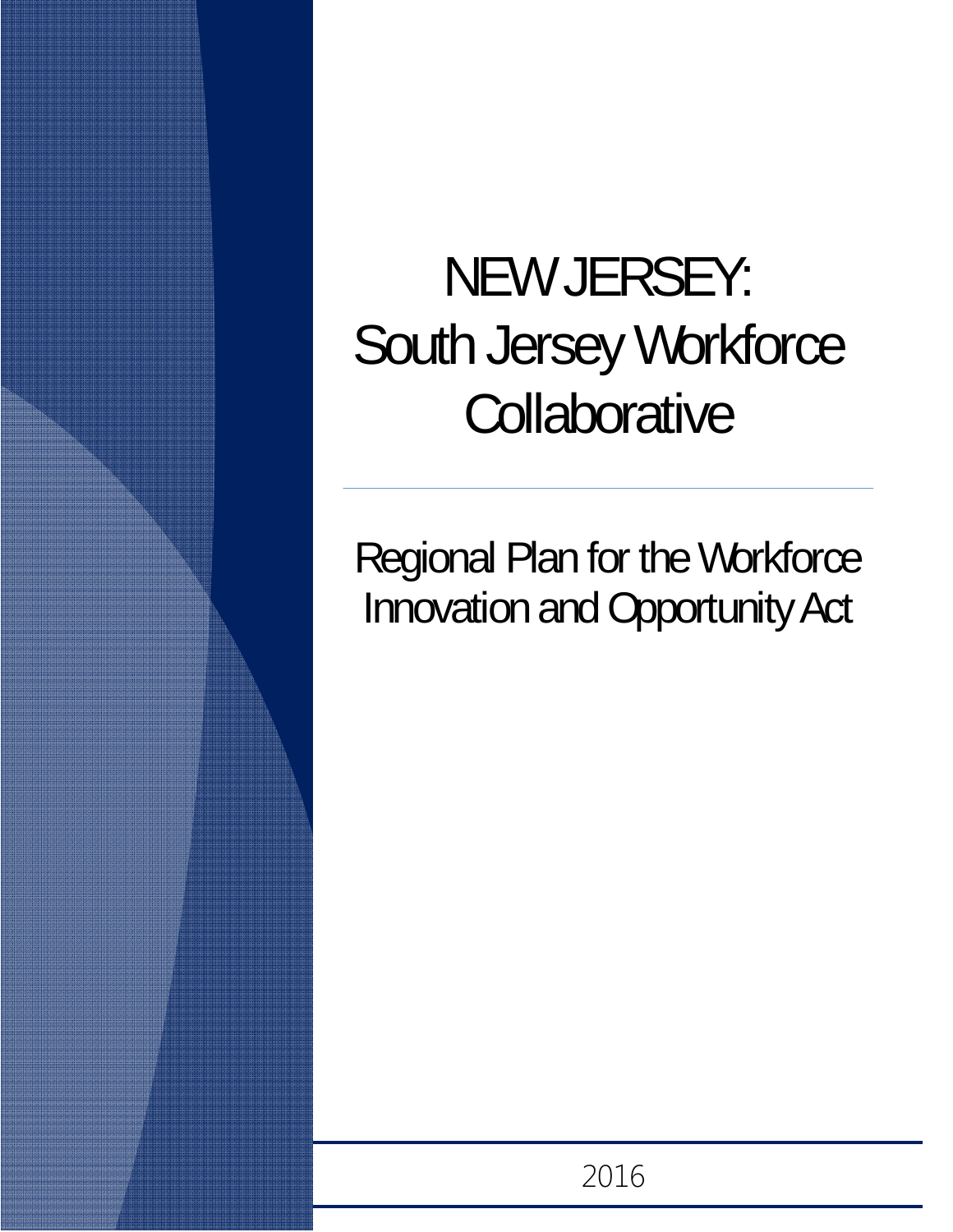

## Table of Contents

| $\mathbf{L}$ |  |
|--------------|--|
| II.          |  |
| III.         |  |
| IV.          |  |
| V.           |  |
| VI.          |  |
| VII.         |  |
| VIII.        |  |
| IX.          |  |
|              |  |
|              |  |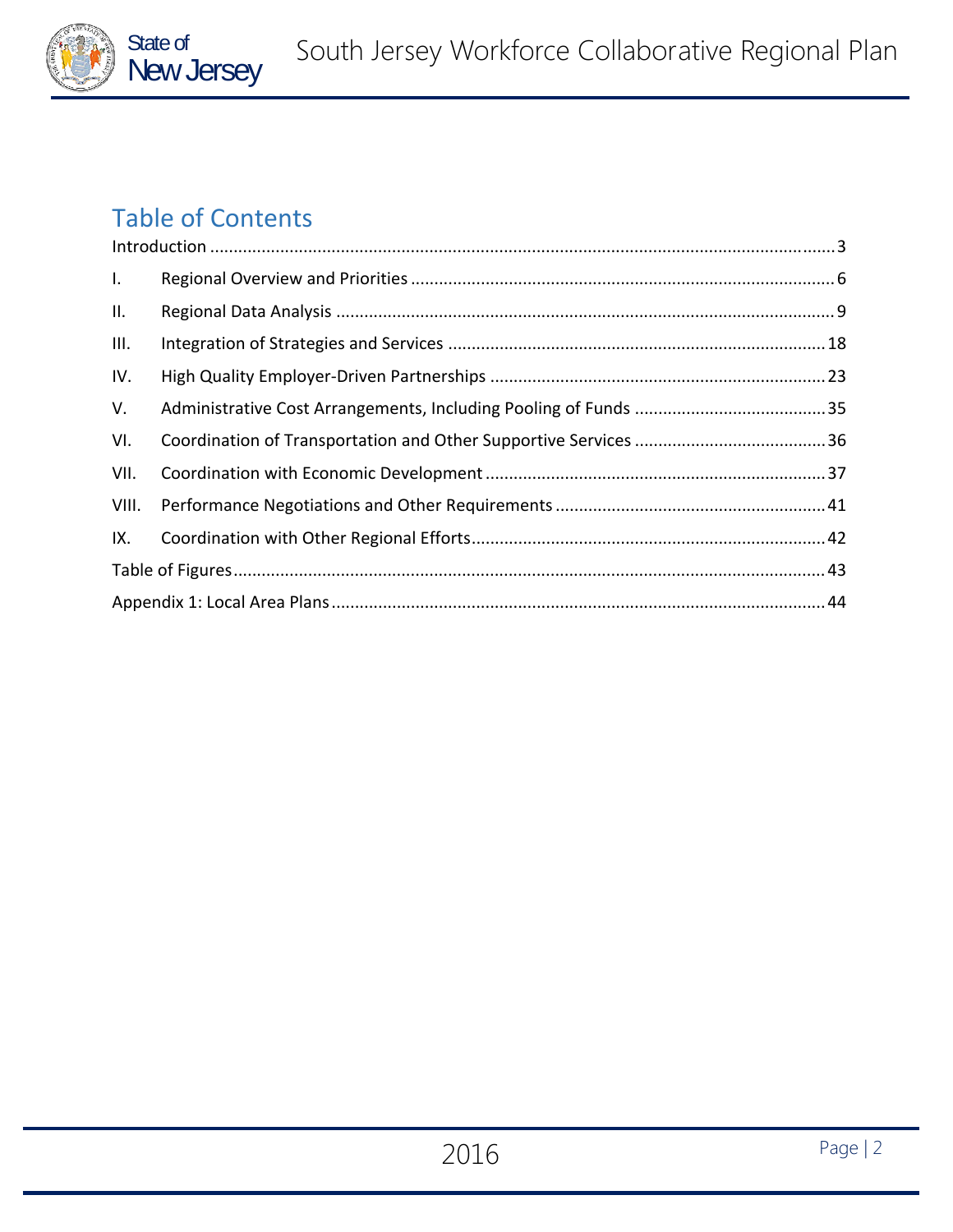

## **Introduction**

The Workforce Innovation and Opportunity Act (WIOA), signed into law in 2014, requires Local Workforce Development Boards (WDB)s and chief elected officials (CEO)s within each of New Jersey's three WIOA workforce planning regions to participate in a regional planning process resulting in a comprehensive four‐year plan which shall be modified every two years. Each Regional Plan is to incorporate input and coordination from each of the local areas within the workforce planning region. Regional plans must comply with the requirements outlined in WIOA and must align with and support the strategies described in the New Jersey Combined WIOA State Plan (State Plan). Additionally, each Regional Plan shall include:

- An overview of the region, including a list of local areas and counties that comprise the region;
- The collection and analysis of regional labor market data (in conjunction with the State)
- The establishment of regional service strategies, including use of cooperative service delivery agreements;
- The development and implementation of sector initiatives for in‐demand industry sectors or occupations for the planning region;
- The establishment of administrative cost arrangements, including the pooling of funds for administrative costs, as appropriate;
- The coordination of transportation and other supportive services as appropriate, for the region;
- The coordination of services with regional economic development services and providers;
- The establishment of an agreement concerning how the planning region will collectively negotiate and reach agreement with the Governor on local levels of performance for, and report on, the performance accountability measures described in WIOA sec. 116(c) for local areas or the planning region; and
- The establishment of a process to review and modify the plan every two years.

A primary focus of the State Plan relates to the statewide Talent Development Strategy. In New Jersey, the talent development system includes:

- 1. New partnerships with employers across the state's seven key industries,
- 2. Strong collaborations between workforce programs, education and higher education,
- 3. The use of technology to better connect jobseekers and employers,
- 4. Better labor market intelligence to inform workforce investments, and
- 5. Innovative partnerships between the state, local governments, community and faith‐ based organizations and educational institutions.

In an era of global competition and rapid technological change, New Jersey must continue to build on this strong talent development foundation. The State Plan sets a strategic direction for the future and outlines five themes which the state will focus on in order to increase the number of residents with an industry‐valued credential or degree through high‐quality partnerships and integrated investments.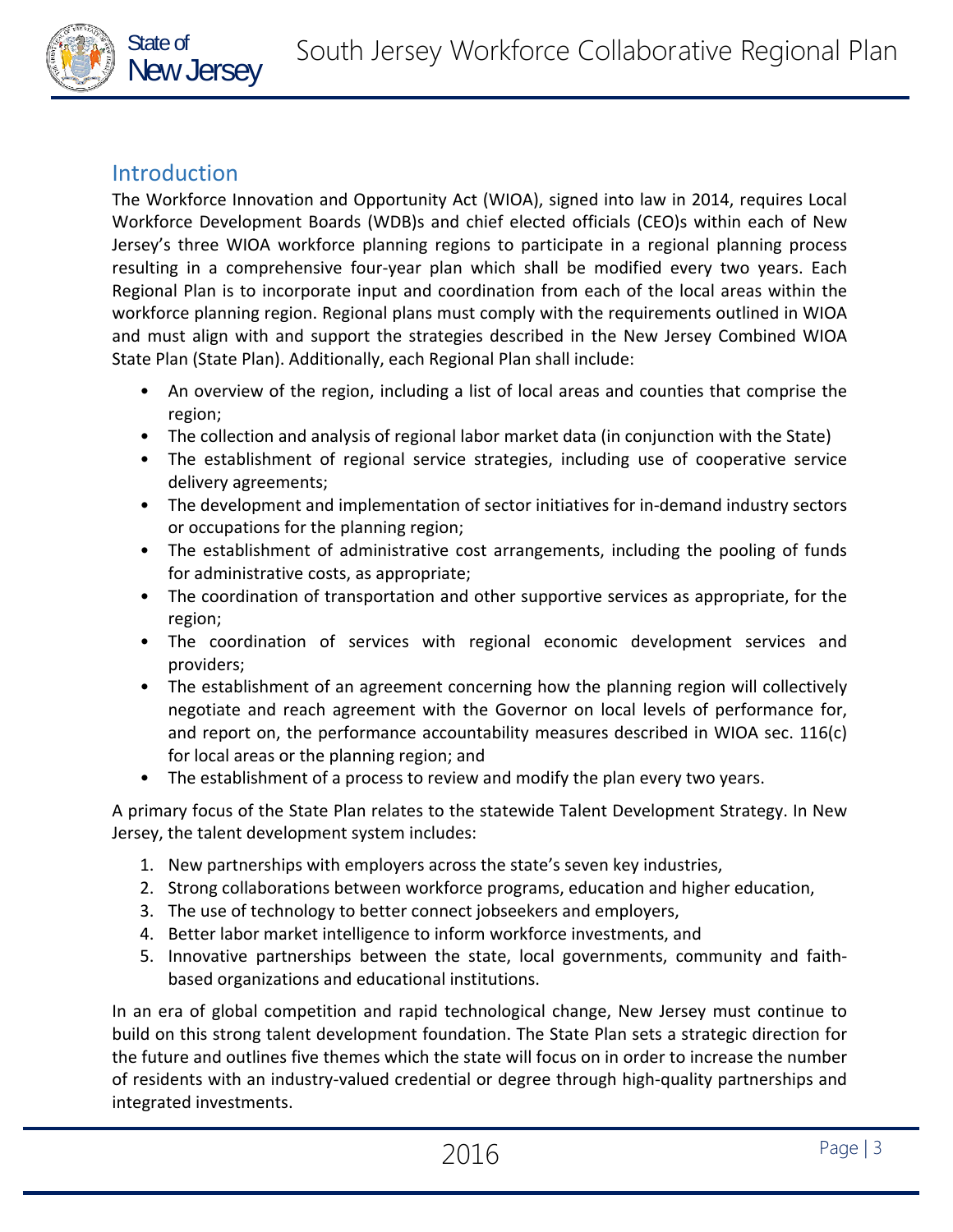

#### **Theme 1: Building Career Pathways with a focus on Industry‐Valued Credentials**

Through a common definition of career pathways, a newly created list of industry‐valued credentials, literacy standards and a renewed commitment to Employment First for all persons with disabilities, New Jersey will ensure that all workforce investments are enabling individuals to access greater economic opportunity and to build on their skills throughout their careers. These efforts will expand the number of career pathways, at all levels of education and workforce services, which will help more individuals obtain industry-valued credentials and degrees.

#### **Theme 2: Expanding High‐Quality Employer‐Driven Partnerships**

Across departments, New Jersey is focusing investments and programs on building employer‐ driven, high‐quality partnerships that follow a common definition and framework. These partnerships are critical to building new career pathways for jobseekers and students and help increase the number of individuals with an industry‐valued post‐secondary degree or credential. To further support these efforts, the state's seven industry‐focused Talent Networks (TN) will facilitate the development of new high-quality, employer-driven partnerships across the state; investments in new Targeted Industry Partnerships and Talent Development Centers will build a foundation for all of the state's workforce development investments.

#### **Theme 3: Strengthening Career Navigation Assistance through American Job Centers and Broad Partnerships**

New Jersey is committed to supporting the American Job Centers (Job Centers), formerly known as the One‐Stop Career Centers, which meet local needs and assist individuals in obtaining new skills and employment. New Jersey will expand the number of jobseekers and students who have access to high‐quality career guidance and job search assistance through a new network of Job Centers, community colleges, libraries, community‐based and faith‐based organizations, organized labor and educational institutions.

#### **Theme 4: Strengthening Governance through Effective Workforce Development Boards and Regional Collaborations**

Effective Workforce Development Boards are critical to the success of New Jersey's Talent Development system. Led by the private sector but inclusive of key partners, local WDBs engaged in an active governance role ensure that investments are made in effective programs and that local residents can access the services they need for career success.

New Jersey has committed to supporting regional planning, service coordination and resource sharing for all workforce education and training programs, recognizing that labor markets are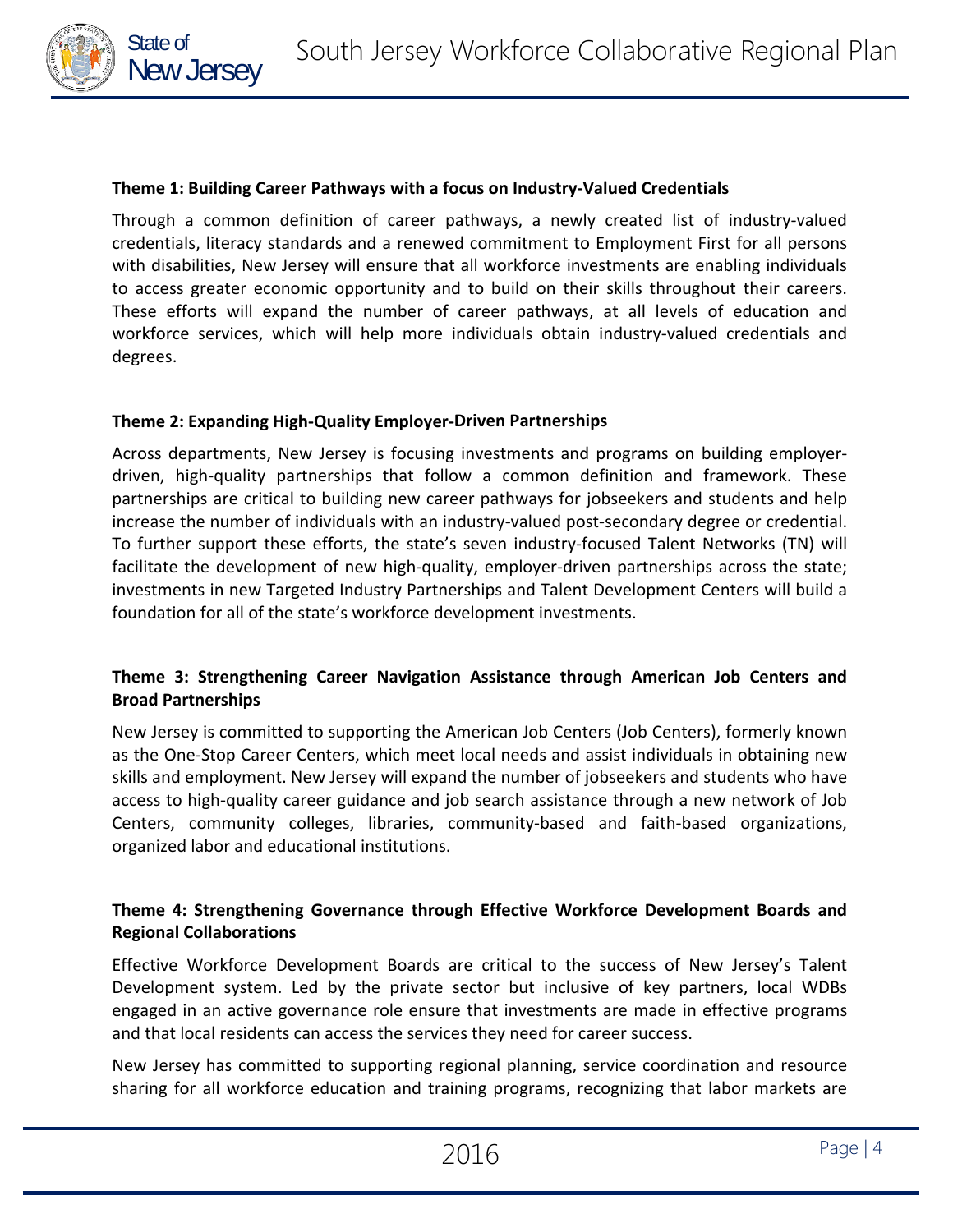

not constrained by governmental or political boundaries. New Jersey is a densely‐populated state with labor markets not constrained by state and county boundaries. These efforts will be organized around three regions of the state: North, Central and South.

#### **Theme 5: Ensuring System Integrity through Metrics and Greater Transparency**

To reflect the strategic priorities of the state, New Jersey is adopting an additional set of performance measures and applying these measures, and those required by the Workforce Innovation and Opportunity Act, to a broader number of programs. New Jersey will make performance data on workforce development programs accessible to workforce decision‐makers and the public. The Eligible Training Provider List and Consumer Report Card are critical tools assisting jobseekers and students making decisions about short‐term occupational training programs.

These five talent development themes, coupled with the five primary focus points of the State Plan, create a strong foundation on which to build regional strategies. Each Regional Plan will be designed to help achieve the vision of the State Plan while advancing regional efforts in workforce development, credential attainment, economic development, and the formation of strategic partnerships.

Additionally, the collaborative efforts of the region will be strengthened through the formation of a Regional‐Local Memorandum of Understanding (MOU) identifying how each local area will contribute to and collaborate with one another to advance regional initiatives. The MOU will be signed by the Chief Elected Official (CEO) and Workforce Development Board (WDB) chair for each local area within the region.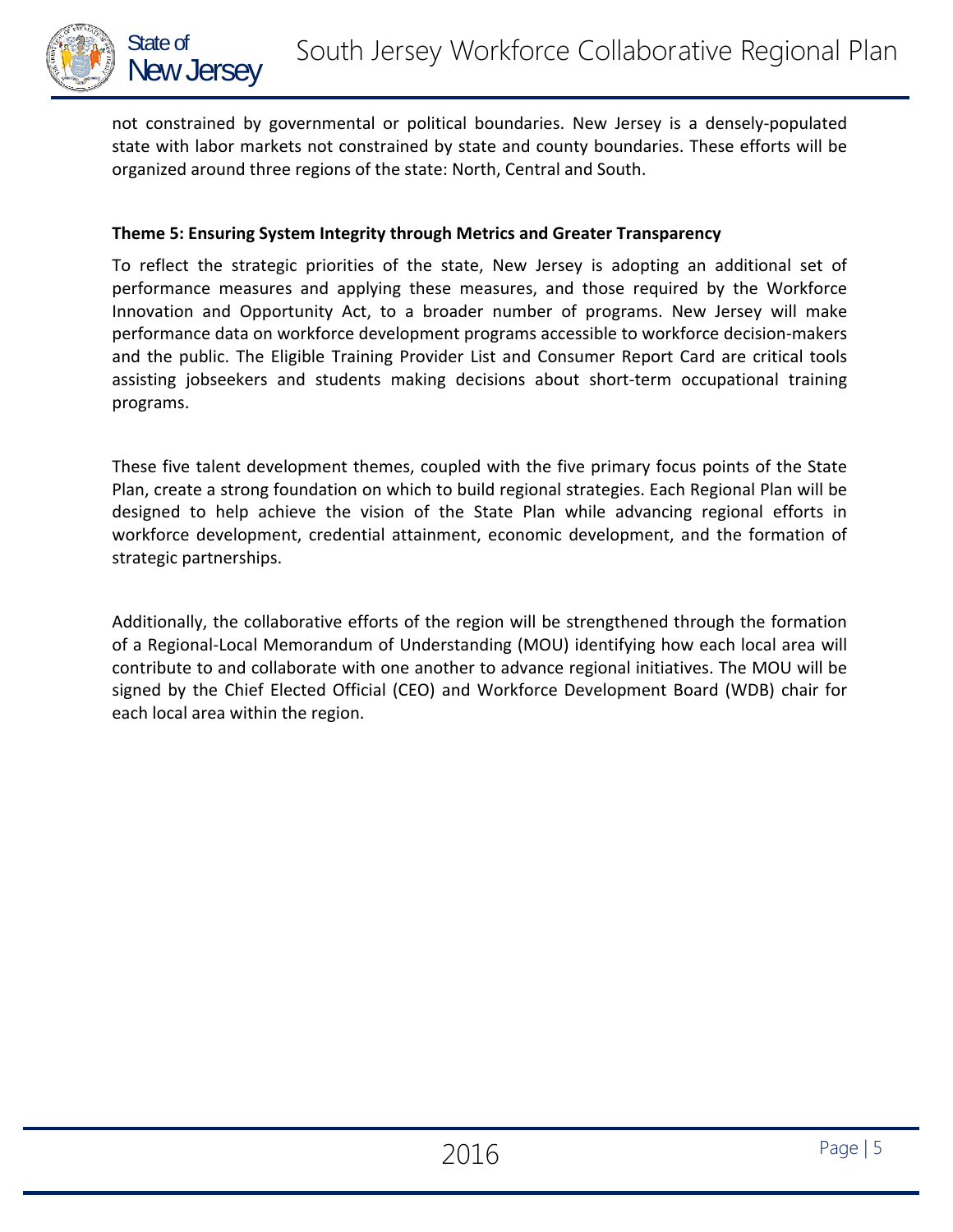

## I. Regional Overview and Priorities

**(A) Provide the following information relating to the composition of the planning region:**

*(i) Reference name for the planning region.*

New Jersey's South WIOA Region is referred to as the South Jersey Workforce Collaborative.

*(ii) Identification of the local workforce development areas and counties that comprise the planning region.*

The Local Workforce Development Areas and Counties in the South Jersey Workforce Collaborative include:

| <b>Local Area</b>         | <b>County or Counties within Local Area</b> |
|---------------------------|---------------------------------------------|
| Atlantic                  | <b>Atlantic</b>                             |
| <b>Burlington</b>         | <b>Burlington</b>                           |
| Camden                    | Camden                                      |
| Gloucester                | Gloucester                                  |
| Cumberland/Salem/Cape May | Cumberland/Salem/Cape May                   |
| Figure 1                  |                                             |

The South Jersey Workforce Collaborative is comprised of five Local Areas and seven counties. The counties of Atlantic, Burlington, Camden, and Gloucester each form their own individual local areas, while the region's other local area contains the counties of Cumberland, Salem, and Cape May.

While not an official part of the region, Southeast Philadelphia has close ties with the region given its geographic proximity. Additionally, the region shares its labor market with Delaware. Employees living within the region travel to Delaware for work; however, the region is not closely tied to workforce development activities within the State of Delaware. The impacts of both Southeast Philadelphia and Delaware must be taken into consideration when reviewing regional data and when determining actions for the region to pursue.

Other geographically significant impacts on the region come from the Delaware River and higher education institutions within the region. The Delaware River has ports used for cargo ships on both the Camden and Philadelphia sides of the river. The ports bring in specific occupations that require unique skills. The region also has Rutgers, Rowan, and Stockton Universities, all of which have programs that focus on healthcare, thus impacting the supply of high-quality education and training offerings in this sector.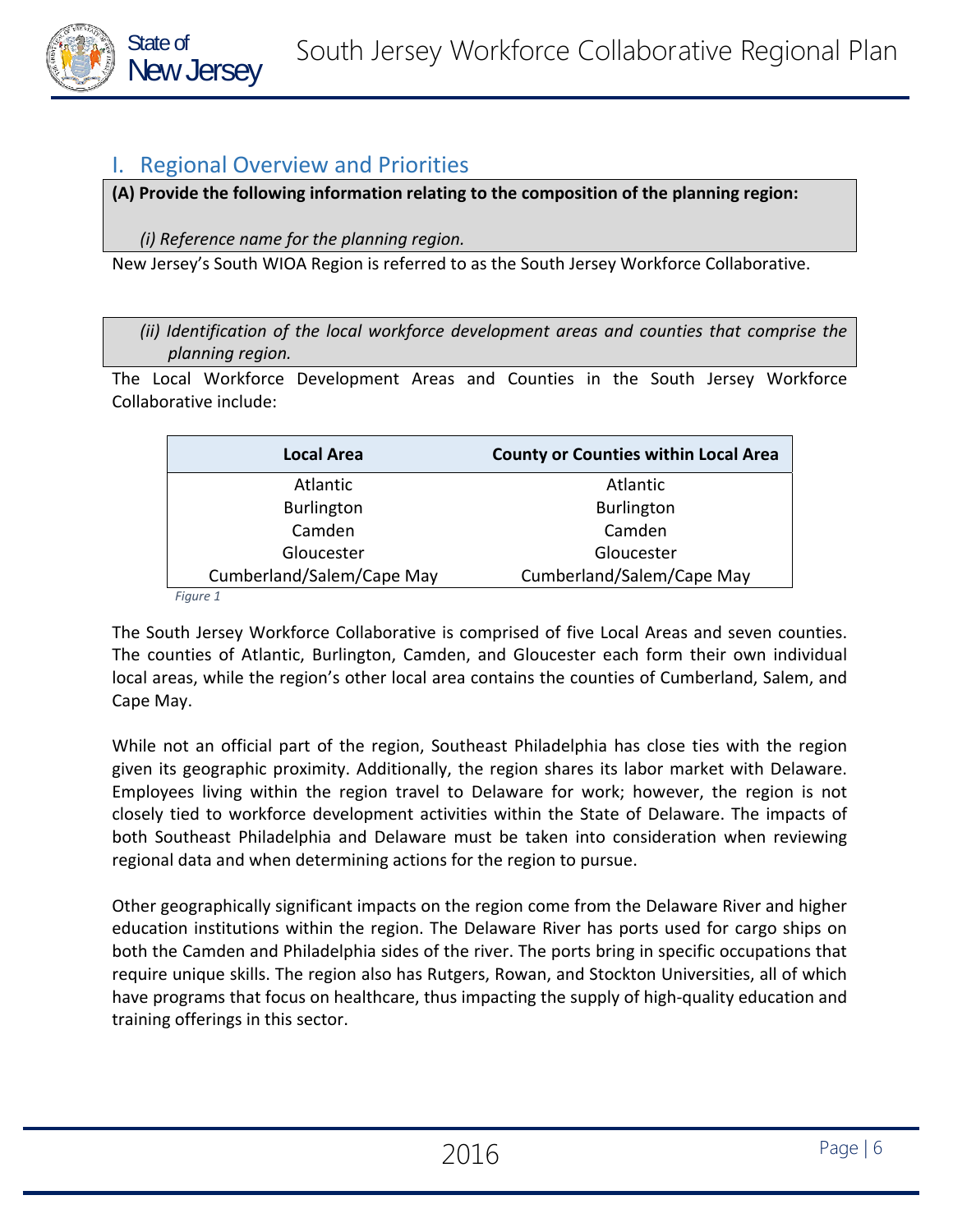*(iii) Provide a description of the workforce development region's priorities for the next 4 years.*

**VISION: To provide high quality and integrated workforce development services to the residents and businesses of the South Jersey Workforce Collaborative.**

#### **MISSION: To collaboratively create a premier regional driven workforce development system by promoting Workforce Development Boards and American Job Center services to our communities through the following strategies:**

- o Utilize Career Connections and other outreach systems
- o Expand communication and collaborative partnerships with neighboring Workforce Development Boards and businesses
- o Expand and enhance holistic industry sector team approaches to career planning and placement services
- o Champion Regional Workforce Development Board policy and planning
- o Integrate systems and maximize resources to build a better aligned workforce system

#### • **Pathways and Partnerships Related Priorities:**

State of

- o Develop viable pre‐apprenticeship programs and apprentice programs with local businesses in the healthcare industry
- o Create career‐based programming to develop relationships between K–12 and postsecondary education to improve college readiness.
- o Increase Out‐of‐School Youth programs to focus on career pathways, apprenticeships and post‐secondary education
- o Develop programs of student/job seeker and employer engagement that supports the guided pathway and career pathway approach to training and education
- o Enhance connections between employers and job seekers through industry sector initiatives
- o Develop a partnership framework for ongoing collaboration
- o Raise awareness of in‐demand skills and occupations among stakeholders
- o Enhance program and credential development/alignment with business needs and industry valued credentials
- o Expand private sector partnership model for youth programs
- o Integrate assessment tools with emerging industry needs

The South Jersey Workforce Collaborative will create a baseline measurement for each priority and will strive to improve upon each baseline figure. All measurements will be tracked internally and will allow the region to gauge whether or not each priority is being met.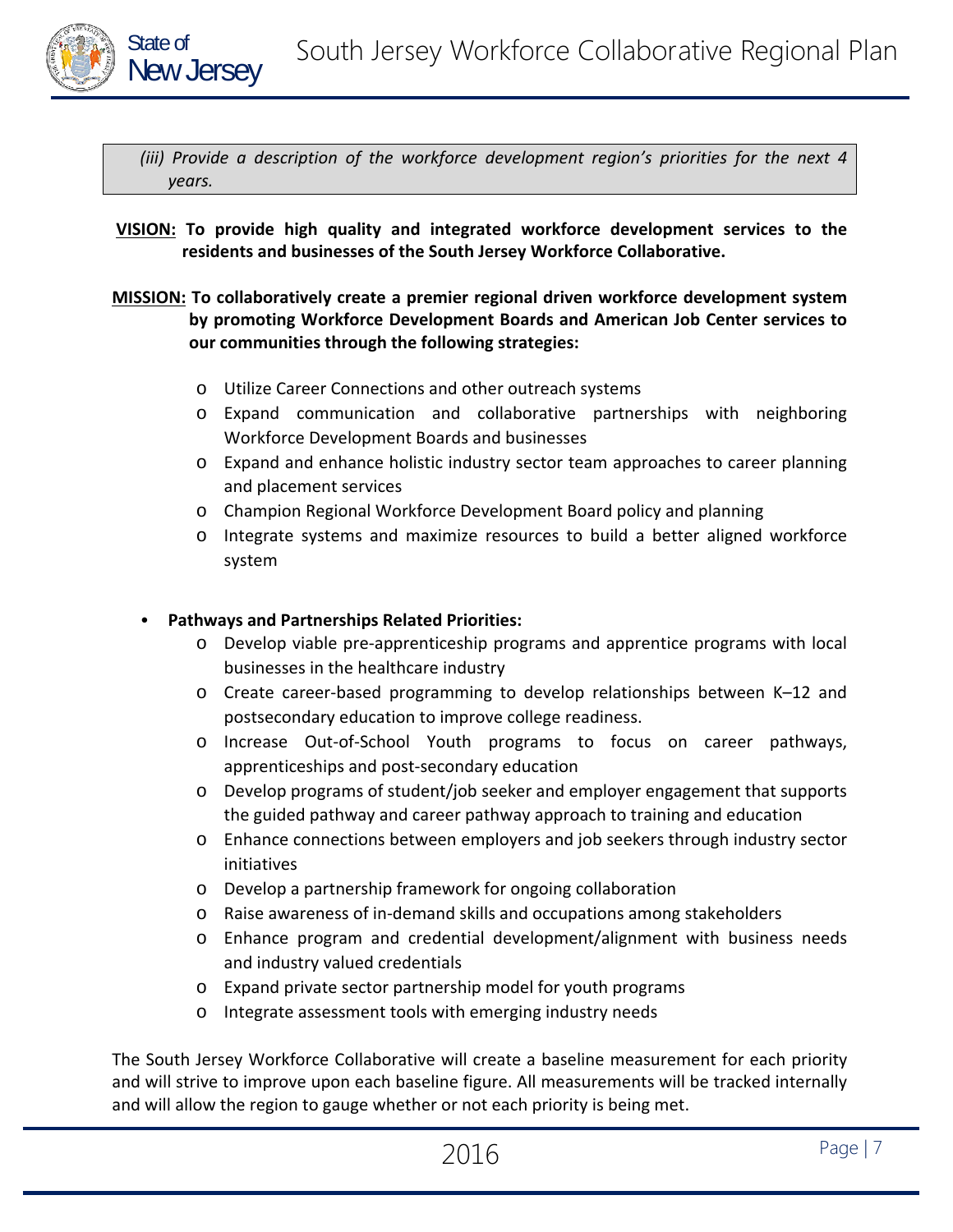



The Pathways and Partnerships Related Priorities will be achieved through strategic implementation of the following activities:

- Quarterly regional Workforce Development Board (WDB) director's meetings and Annual Regional WDB Executive Committee meetings
- Utilize regional job fairs and other positive recruitment opportunities
- Utilize Regional Business Advisory Councils
- Work closely with the Talent Development Networks/Centers/Partnerships to engage businesses to develop strategies to meet current and future needs.
- Provide regional training for resource center staff

These activities will strive to achieve the following outcomes:

- Develop contextualized learning and accelerated training in industry‐recognized credentials of the South Jersey Workforce Collaborative targeted industries to make training more accessible and meet the current and future needs of employers.
- Build cross-agency partnerships throughout the region and clarify roles regarding leveraging existing business advisory councils to measure career pathway systemic change and performance.
- Create a greater awareness for the populations we serve of job opportunities outside the local area.
- Ensure staff training is consistent and current within the region to ensure an equal professional level of service in each county.

*(iv) How do these priorities align to the foundational goals, mission, and strategic themes identified in New Jersey's Talent Development Strategy?*

Information relating to New Jersey's Talent Development Strategy can be found in section "Introduction" of this plan; whereas, information relating to the region's talent development strategies and efforts can be found in section "IV: Sector Initiatives: High Quality Employer‐ Driven Partnerships" of this plan.

Regional priorities are aligned with the High‐Quality, Employer Driven Partnership Features listed in the New Jersey Talent Development System Overview document, particularly bullet numbers 1, 2, & 3. Alignment will be achieved through regional collaboration of the Local WDBs and the Talent Networks.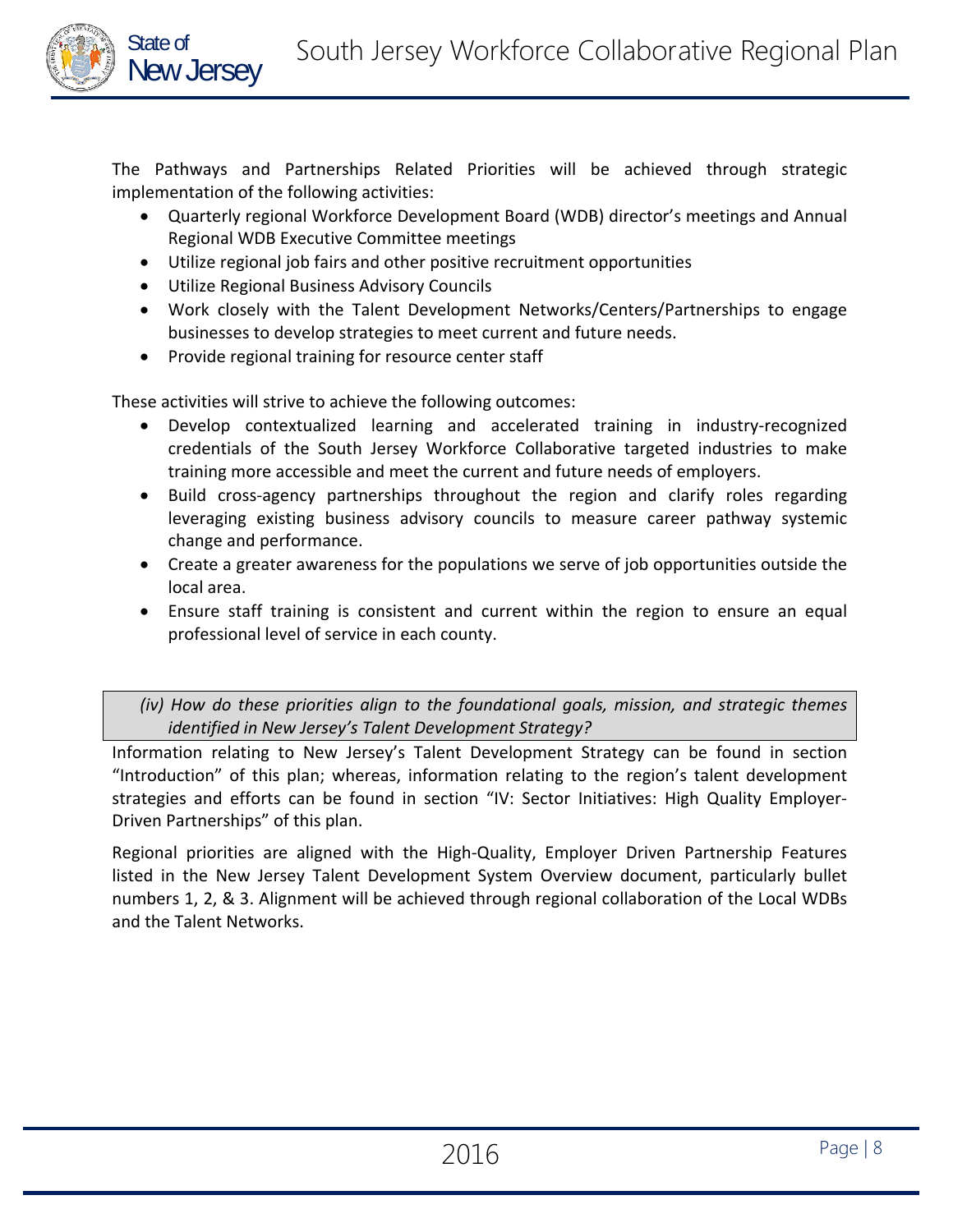

### II. Regional Data Analysis

**(A) Demonstrate how the region has collected and analyzed regional labor market information. Regions should consider the following questions when responding to this requirement:**

*(i) What industries, occupations, and skills are in demand and targets of opportunity for the region?*

All data contained in this section was provided by the New Jersey Department of Labor and Workforce Development (LWD) Office of Research and Information, Workforce Research and Analytics (ORI‐WRA) team. Data sources include internal data collection from LWD as well as external sources including the U.S. Census Bureau and Burning Glass Technologies.

This section includes data for resident employment by industry, employment and annual average salary, educational attainment, and the demand for skills and certifications. Understanding the demand and supply for employees can help a region better focus its workforce development activities.

#### **Industries**

The top five industries in terms of net regional employment are 1) educational services, health care, and social assistance, 2) retail trade, 3) arts, entertainment, recreation, accommodation, and food service, 4) professional scientific, management, administration, and waste management services, and 5) manufacturing. These five industries comprise 66% of the total civilian employed population age 16 and older.

Resident Employment by Industry<sup>1</sup>

| <b>INDUSTRY</b>                                                  | <b>Resident</b><br><b>Employment</b> |
|------------------------------------------------------------------|--------------------------------------|
| Educational services, health care, and social assistance         | 221,444                              |
| Retail trade                                                     | 103,276                              |
| Arts, entertainment, recreation, accommodation, and food service | 92,409                               |
| Professional, scientific, mgmt, admin, and waste mgmt service    | 90,951                               |
| Manufacturing                                                    | 63,841                               |
| Finance and insurance, and real estate and rental and leasing    | 59,164                               |
| Public administration                                            | 50,791                               |
| Construction                                                     | 48,529                               |
| Transportation and warehousing, and utilities                    | 46,326                               |
| Other services, except public administration                     | 37,876                               |
| Wholesale trade                                                  | 27,518                               |
| Information                                                      | 16,032                               |
| Agriculture, forestry, fishing and hunting, and mining           | 5,601                                |
| Total Civilian employed population 16 years and over             | 863,758                              |

*Figure 2*

  $<sup>1</sup>$  Source: U.S. Census Bureau, 2010-2014 American Community Survey 5-Year Estimates</sup>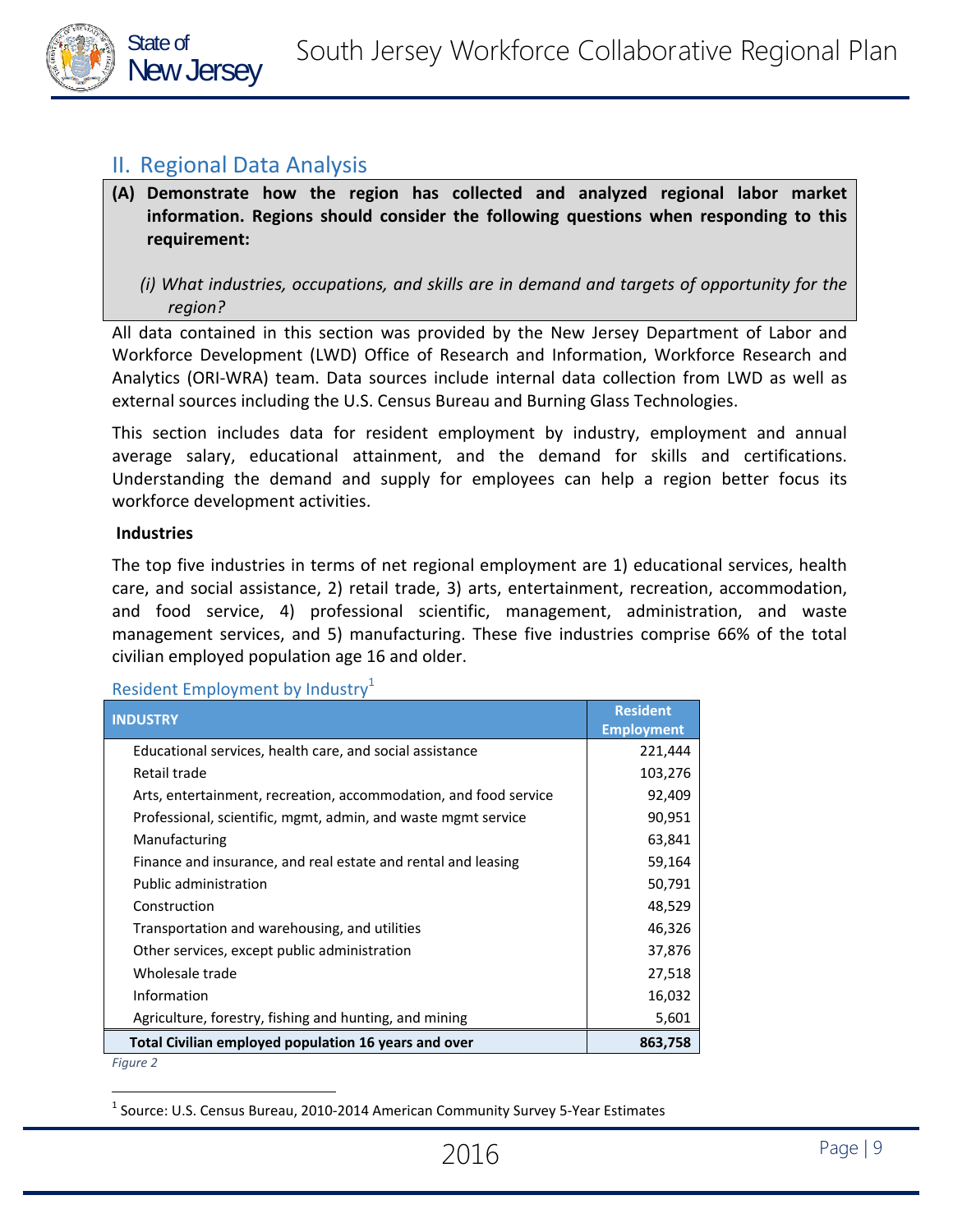

Understanding which industries pay a significant role in regional employment will allow education and training providers the information needed to focus their efforts to achieve maximum efficiency and impact. However, understanding industries is only a portion of the demand‐side data and should be coupled with occupational data to fully understand regional demand.

#### **Occupations**

The top five occupations in terms of net employment include: 1) retail salespersons, 2), cashiers, 3) registered nurses, 4) waiters and waitresses, and 5) laborers and freight, stock, and material movers. Salaries for registered nurses are significantly higher than any of the other top ten occupations, paying an average annual salary of just under \$80,000. Office clerks and secretaries and administrative assistants except legal and medical each have average wages above \$15.00 per hour, while the other seven top occupations pay at or below \$15.00 per hour on average (based on a 2,000 hour work year).

| Linployment and Annual Average Jalary - Detailed Occupations |                                                                           |                   |               |  |  |  |
|--------------------------------------------------------------|---------------------------------------------------------------------------|-------------------|---------------|--|--|--|
| <b>SOC</b>                                                   |                                                                           |                   | <b>Annual</b> |  |  |  |
| Code                                                         | <b>Occupation</b>                                                         | <b>Employment</b> | <b>Salary</b> |  |  |  |
|                                                              | 41-2031 Retail Salespersons                                               | 28,660            | \$26,220      |  |  |  |
|                                                              | 41-2011 Cashiers                                                          | 22,650            | \$21,710      |  |  |  |
|                                                              | 29-1141 Registered Nurses                                                 | 17,590            | \$76,380      |  |  |  |
|                                                              | 35-3031 Waiters and Waitresses                                            | 15,570            | \$22,670      |  |  |  |
|                                                              | 53-7062 Laborers and Freight, Stock, and Material Movers                  | 14,650            | \$30,350      |  |  |  |
|                                                              | 43-5081 Stock Clerks and Order Fillers                                    | 13,950            | \$25,650      |  |  |  |
|                                                              | 43-9061 Office Clerks, General                                            | 13,690            | \$33,570      |  |  |  |
|                                                              | 31-1014 Nursing Assistants                                                | 13,130            | \$27,320      |  |  |  |
|                                                              | 25-9041 Teacher Assistants                                                | 12,330            | \$25,830      |  |  |  |
|                                                              | 43-6014 Secretaries and Administrative Assistants, Except Legal, Medical, | 11,990            | \$39,110      |  |  |  |
|                                                              | <b>Total all occupations</b>                                              | 748,490           | \$48,590      |  |  |  |

Employment and Annual Average Salary - Detailed Occupations<sup>2</sup>

*Figure 3*

In terms of occupational groups, as opposed to specific occupations as identified above, the top five groups include: 1) office and administrative support occupations, 2) sales and related occupations, 3) food preparation and serving related occupations, 4) education, training, and library occupations, and 5) transportation and material moving occupations. Eight of the top ten occupation groups pay average wages above \$15.00 per hour; the exceptions are for occupations in food preparation/serving and healthcare support.

Collecting and analyzing the demand‐side employment data, such as the top industries, occupations, and occupational groups, should be done in tandem with collecting and analyzing supply-side employment data. Only then will the full data-driven picture come into focus, allowing for workforce development initiatives to have their greatest possible impact.

<sup>&</sup>lt;sup>2</sup> Source: Occupational Employment Statistics, May 2015 Estimates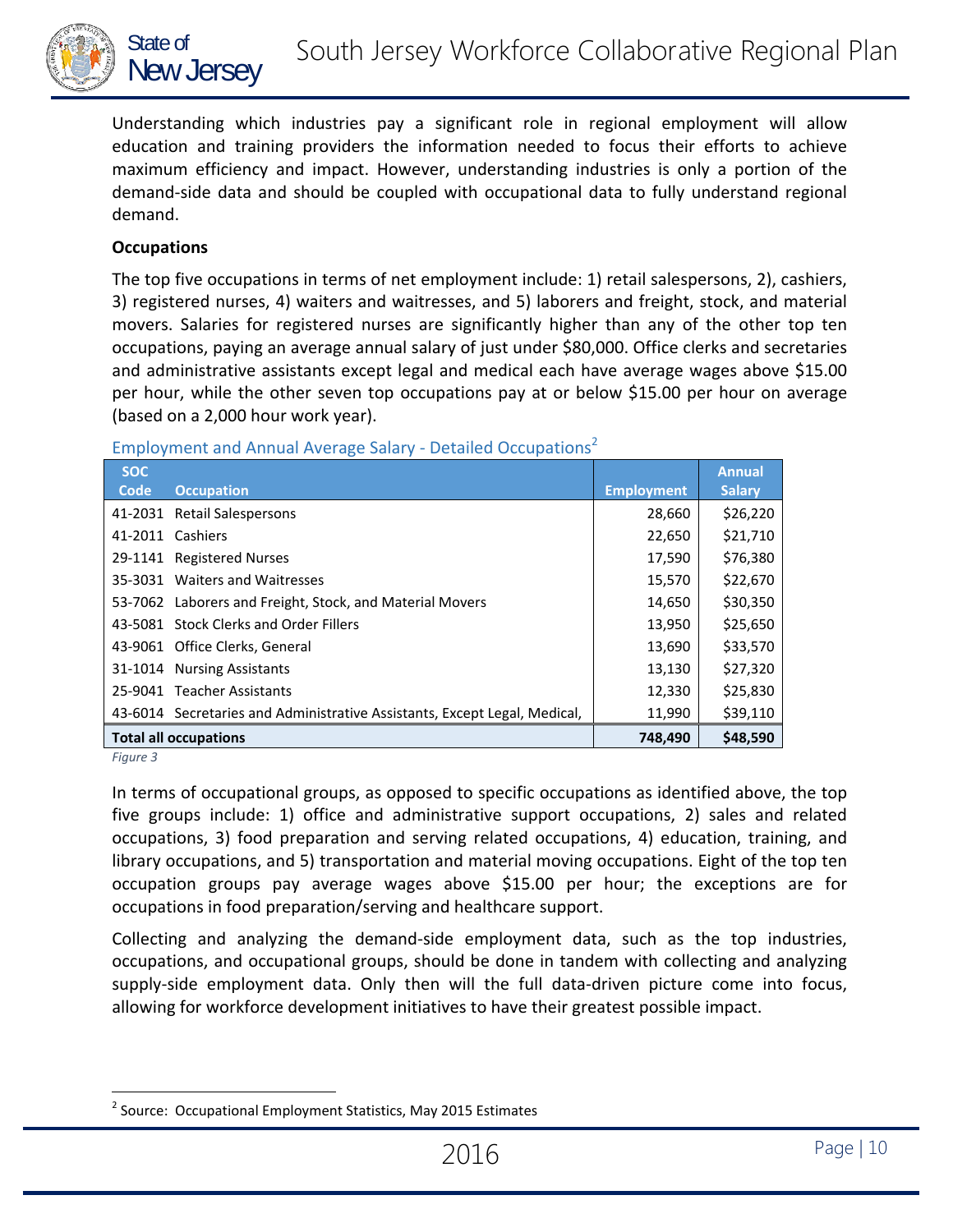

#### Employment and Annual Average Salary - Occupational Group<sup>3</sup>

| <b>SOC</b> |                                                            |                   | <b>Annual</b> |
|------------|------------------------------------------------------------|-------------------|---------------|
| Code       | <b>Occupational Group</b>                                  | <b>Employment</b> | <b>Salary</b> |
|            | 43-0000 Office and Administrative Support Occupations      | 120,130           | \$37,040      |
|            | 41-0000 Sales and Related Occupations                      | 80,980            | \$37,750      |
|            | 35-0000 Food Preparation and Serving-Related Occupations   | 68,370            | \$24,060      |
|            | 25-0000 Education, Training, and Library Occupations       | 62,400            | \$54,930      |
|            | 53-0000 Transportation and Material Moving Occupations     | 55,280            | \$33,780      |
|            | 29-0000 Healthcare Practitioners and Technical Occupations | 47,850            | \$86,240      |
|            | 51-0000 Production Occupations                             | 35,130            | \$37,360      |
|            | 13-0000 Business and Financial Operations Occupations      | 33,150            | \$73,480      |
| 11-0000    | <b>Management Occupations</b>                              | 29,940            | \$122,900     |
|            | 31-0000 Healthcare Support Occupations                     | 29,590            | \$29,660      |
|            | 00-0000 Total all occupations                              | 748,490           | \$48,590      |

*Figure 4*

#### **Educational Attainment and the Demand for Skills and Certifications**

Population, labor participation, and the unemployment rate are important for understanding the labor supply of the region and are discussed in section 2.A(i) below. While knowing how many people are available to fill job positions is vital to understanding the labor supply, it is also important to understand the education and skill level of the labor supply. In terms of educational attainment, 12% of the region's population aged 25 and over do not have a

#### **Level of Education # of Individuals % of Pop. age 25 and Over** Less than 9th grade  $\begin{array}{|c|c|c|c|c|c|c|c|c|} \hline & & 55,046 & & 4.4\% \hline \end{array}$ 9th to 12th grade, no diploma 1.5 and 1.5 and 1.6% No High School Degree 150,575 12.0% High school graduate (includes equivalency) 414,434 32.9% Some college, no degree 242,169 | 242,169 | 19.2% Associate's degree 193,079 7.4% Bachelor's degree 236,555 18.8% Graduate or professional degree 121,240 9.6%  **Population 25 years and over** 1,258,052 112.0%

*Figure 5*

high school diploma while 32.9% have a high school diploma or its equivalent. Less than half (35.8%) of this population have some form of a college degree.

Educational Attainment<sup>4,5</sup>

Employers not only look for individuals with a specific educational attainment level when filling an open position, they may also look for individuals with specific skills and certifications. The following two charts are based on online job postings, occurring during the 2015 calendar year, across the region.

<sup>&</sup>lt;sup>3</sup> Source: Occupational Employment Statistics, May 2015 Estimates<br><sup>4</sup> The percentages add up to more than 100% since an individual may fall into more than one category.<br><sup>5</sup> Source: U.S. Census Bureau, 2010-2014 American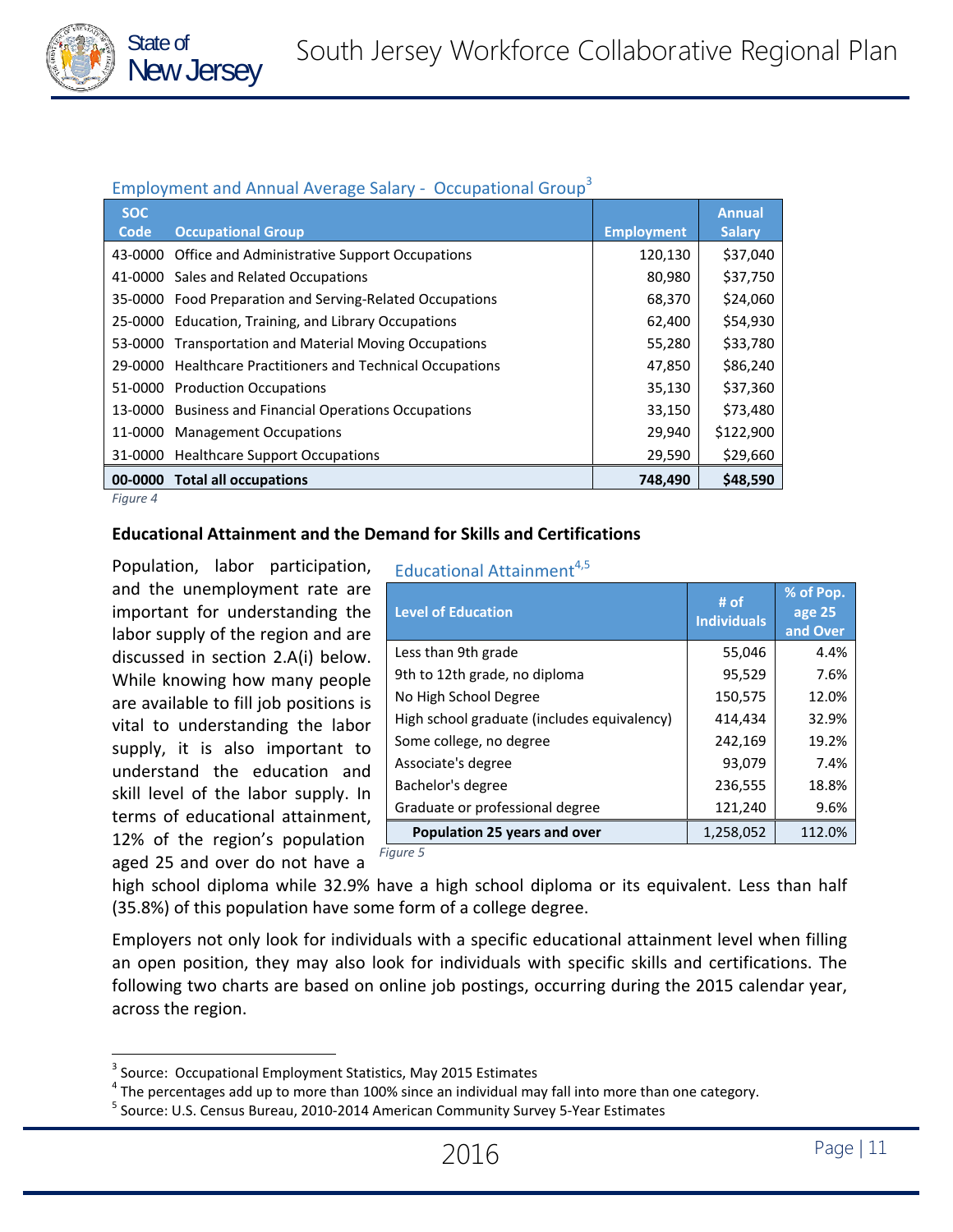

#### Baseline Skills in Greatest Demand6



*Figure 6*

Certifications in Greatest Demand<sup>7</sup>

<sup>&</sup>lt;sup>6</sup> Source: Burning Glass Technologies Inc., Labor Insight<br><sup>7</sup> Source: Burning Glass Technologies Inc., Labor Insight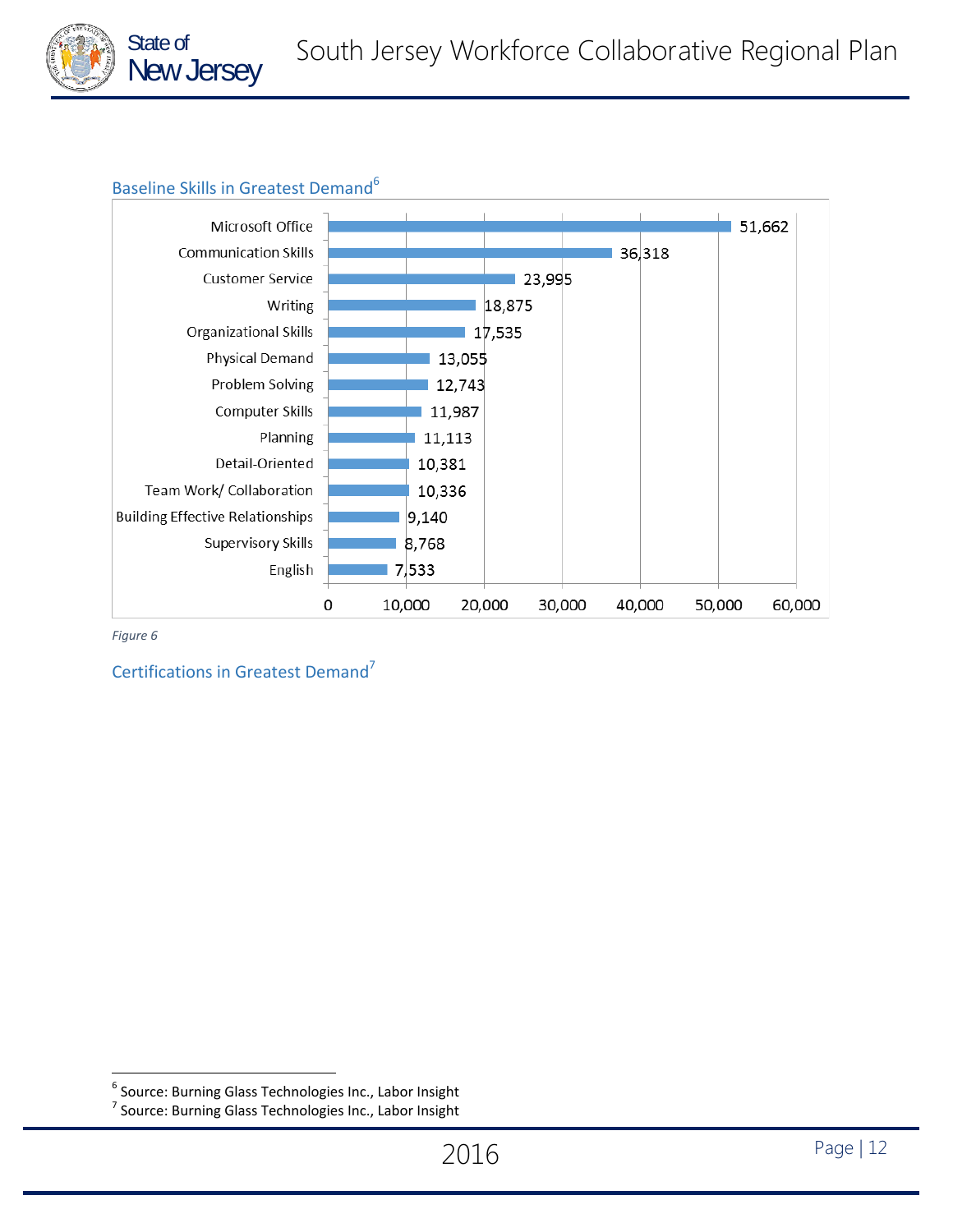

*Figure 7*

Two key takeaways from these charts are that the most sought after skill and certification are "Microsoft Office" and "registered nurse" respectively. Other in‐demand skills include communication skills, writing, organizational skills, physical demand, and problem solving. Other in‐demand certifications include first aid/CPR, Class A CDL, security clearance, and commercial driver's license. Overall, in‐demand skills are focused on interpersonal skills while many in‐ demand certifications are centralized within healthcare and transportation.

*(ii) How is the region changing in terms of population demographics, labor supply, and occupational demand?*

Referenced in the prior section, data on the population and labor supply can be used to help identify the economic health of a given area. Understanding the changing demographics of the population can allow education and training providers, as well as businesses, to adapt to meet the needs of the region. Additionally, labor supply data such as employment and unemployment numbers provide a macro‐level view of the current state of the region's workforce.

For data on the region's occupational demand please see Section 2.A (i) above.

#### **Population**

| <b>Local Areas</b> | <b>County</b> | 2034    | 2014    |         | <b>Change: 2014-2024</b> |      | <b>Change: 2024-2034</b> |         |
|--------------------|---------------|---------|---------|---------|--------------------------|------|--------------------------|---------|
|                    |               |         | 2024    |         | <b>Number</b>            |      | Percent Number           | Percent |
| Atlantic-Cape      | Atlantic      | 275,200 | 278.900 | 282,900 | 3,700                    | 1.3% | 4.000                    | $1.4\%$ |

Population Totals and Growth Trends<sup>8</sup>

 <sup>8</sup> Source: NJLWD, 2014 ‐ 2034 Population Estimates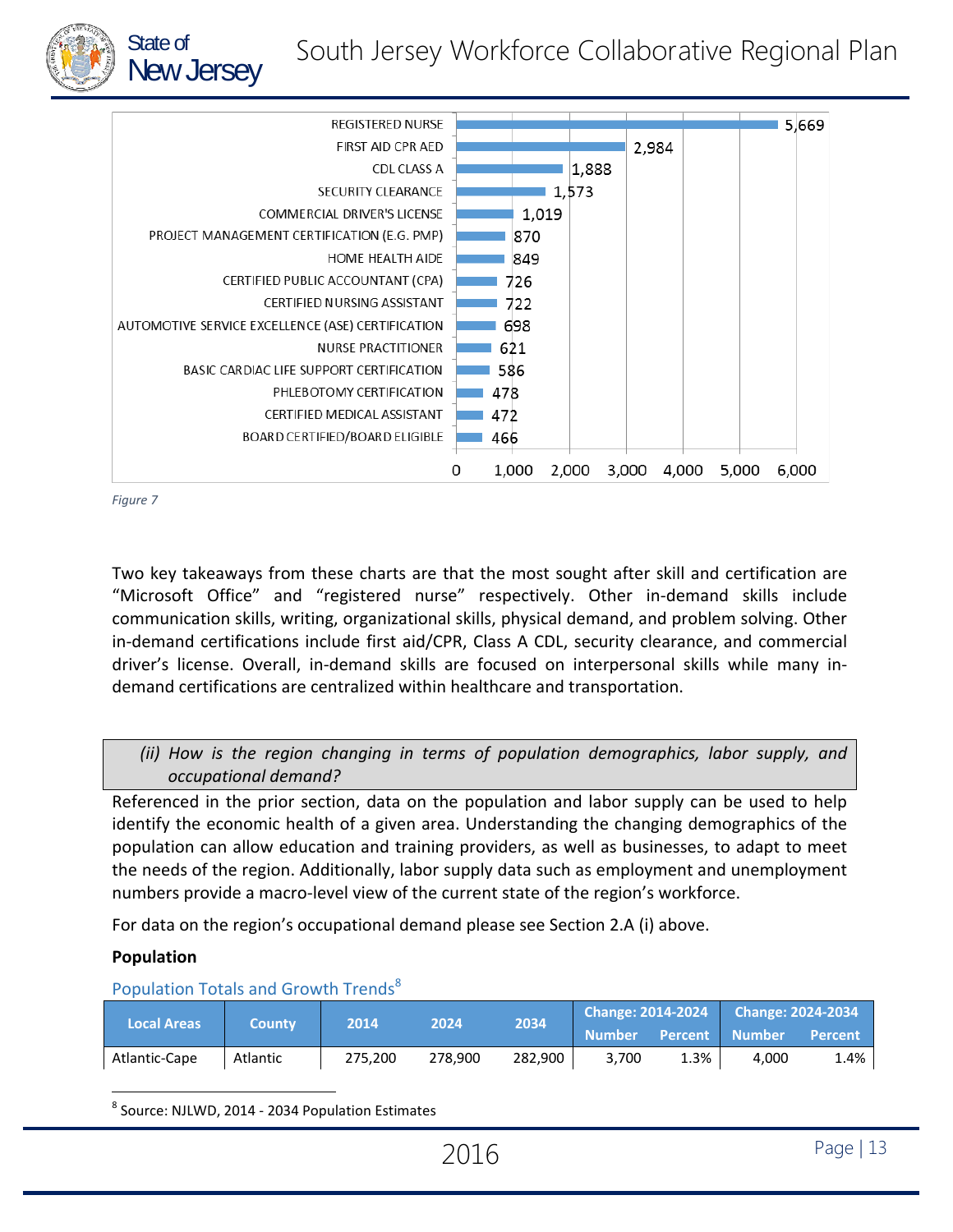

| <b>May Counties</b>                  |                   |           |           |           |          |         |          |         |
|--------------------------------------|-------------------|-----------|-----------|-----------|----------|---------|----------|---------|
| <b>Burlington</b>                    | <b>Burlington</b> | 449,700   | 460,400   | 472,700   | 10,700   | 2.4%    | 12,300   | 2.7%    |
| Camden                               | Camden            | 511,000   | 519,400   | 525,600   | 8,400    | 1.6%    | 6,200    | 1.2%    |
| Atlantic-Cape<br>May Counties        | Cape May          | 95,300    | 94,400    | 93,400    | $-900$   | $-0.9%$ | $-1,000$ | $-1.1%$ |
| Cumberland-<br><b>Salem Counties</b> | Cumberland        | 157,400   | 159,700   | 164,400   | 2,300    | 1.5%    | 4,700    | 2.9%    |
| Gloucester                           | Gloucester        | 291,000   | 301,200   | 312,500   | 10,200   | 3.5%    | 11,300   | 3.8%    |
| Cumberland-<br><b>Salem Counties</b> | Salem             | 64.700    | 62,600    | 59,800    | $-2,100$ | $-3.2%$ | $-2,800$ | $-4.5%$ |
| Region                               |                   | 1,844,300 | 1,876,600 | 1,911,300 | 32,300   | 1.8%    | 34,700   | 1.8%    |
| <b>New Jersey</b>                    |                   | 8,938,200 | 9,338,000 | 9,733,400 | 399,800  | 4.5%    | 395,400  | 4.2%    |

*Figure 8*

The overall population is expected to grow through the year 2034 in five of the region's seven counties. The expected growth of the region's population between the years of 2014 and 2034 is 3.6%, which is less than half of the expected growth for the state (8.9%). Gloucester County is expected to experience the largest growth percentage with Salem County expected to see the largest population decrease.

During this same timeframe, the Asian and Latino or Hispanic populations are expected to grow by the largest percent with the only population set to decrease being White non‐Hispanic.

#### Population Growth Rate by Race<sup>9</sup>

| <b>Total 2014</b><br><b>Population</b> | 2014-   | 2024-   |
|----------------------------------------|---------|---------|
|                                        |         |         |
|                                        | 2024    | 2034    |
| 87,100                                 | 21.3%   | 24.3%   |
| 314,500                                | 5.5%    | 5.6%    |
| 239,400                                | 20.9%   | 18.5%   |
| 1,546,300                              | $-0.7%$ | $-1.5%$ |
|                                        |         |         |

#### **Labor Supply**

Population numbers provide a part of the story of labor supply; however, some population groups, especially children and the elderly, may not participate in part or in full within the workforce. Data such as the number of individuals participating in the workforce, the age of the workforce, and the unemployment rate help identify the current and expected future strength of the workforce across the region.

#### Projections of Civilian Labor Force by County<sup>10</sup>

| Local Workforce                      |               |         |         |         |               |      | Change: 2014-2024 Change: 2024-2034 |                |
|--------------------------------------|---------------|---------|---------|---------|---------------|------|-------------------------------------|----------------|
| <b>Development</b><br><b>Areas</b>   | <b>County</b> | 2014    | 2024    | 2034    | <b>Number</b> |      | Percent Number'                     | <b>Percent</b> |
| Atlantic-Cape<br><b>May Counties</b> | Atlantic      | 133.100 | 141.300 | 145.500 | 8.200         | 6.2% | 4.200                               | 3.0%           |

<sup>&</sup>lt;sup>9</sup> Source: NJLWD, 2014 - 2034 Population Estimates <sup>10</sup> Source: NJLWD, 2014 - 2034 Labor Force Projections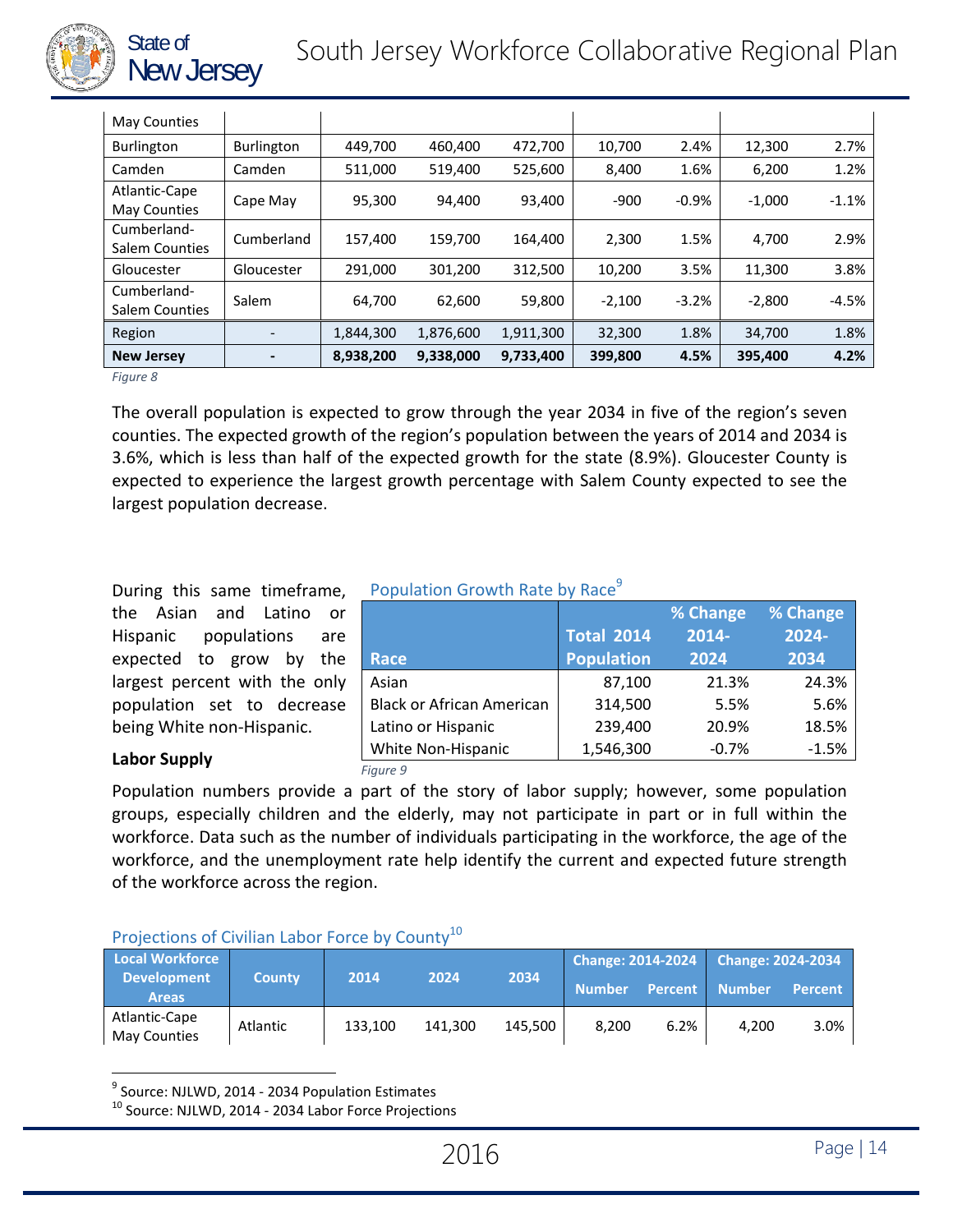

## State of South Jersey Workforce Collaborative Regional Plan<br>New Jersey

| <b>Burlington</b>                    | <b>Burlington</b> | 232,000   | 236,700   | 244,900   | 4,700    | 2.0%     | 8.200   | 3.5%    |
|--------------------------------------|-------------------|-----------|-----------|-----------|----------|----------|---------|---------|
| Camden                               | Camden            | 255,600   | 264.100   | 272,400   | 8,500    | 3.3%     | 8,300   | 3.1%    |
| Atlantic-Cape<br>May Counties        | Cape May          | 48,800    | 43,800    | 44,500    | $-5,000$ | $-10.2%$ | 700     | 1.6%    |
| Cumberland-<br><b>Salem Counties</b> | Cumberland        | 67,200    | 65.300    | 69,300    | $-1,900$ | $-2.8%$  | 4,000   | 6.1%    |
| Gloucester                           | Gloucester        | 148,800   | 156,400   | 163,100   | 7,600    | 5.1%     | 6,700   | 4.3%    |
| Cumberland-<br><b>Salem Counties</b> | Salem             | 31,400    | 30,000    | 29,300    | $-1,400$ | $-4.5%$  | $-700$  | $-2.3%$ |
| <b>Region</b>                        |                   | 916,900   | 937,600   | 969,000   | 20,700   | 2.3%     | 31,400  | 3.3%    |
| <b>New Jersey</b>                    |                   | 4,518,600 | 4.744.700 | 5,018,700 | 226.100  | 5.0%     | 274,000 | 5.8%    |

*Figure 10*

The overall regional civilian labor force is expected to grow by 5.7% through the year 2034, which is roughly half the growth expected by the state (11%). During this timeframe, six of the seven counties are expected to see growth in their labor force. In both population and labor force estimations, the counties of Cape May and Salem are expected to see declines through the year 2034. During this timeframe, Atlantic and Gloucester counties are expected to see the largest percentage of labor force growth with Cape May County seeing the largest expected decline in the labor force.

One statistic to pay attention to is the number of individuals at or nearing retirement age. Given the large number of the Baby Boomer generation, the upcoming retirement numbers are expected to rise across the

#### Labor Force Nearing Retirement Age<sup>11</sup>

| <b>Category</b>          | 2014    | 2024    | 2034    |
|--------------------------|---------|---------|---------|
| <b>Total Labor Force</b> | 916,900 | 937,600 | 969,000 |
| Labor Force Age 55+      | 214,900 | 242,900 | 232,400 |
| % of Labor Force Age 55+ | 23.4%   | 25.9%   | 24.0%   |
| Figure 11                |         |         |         |

nation. The South Jersey Workforce Collaborative is no different. The percentage of the labor force age 55 years or older is expected to increase by a factor of 10.7% between 2014 and 2024 (from 23.4% to 25.9% respectively).

The expected growth in the labor force through the year 2034 breaks the downturn experienced by the region between 2010 and 2015. The regional labor force actually declined by over 36,000 individuals during this timeframe, even with the unemployment rate decreasing by a factor of 37%. While there were more individuals employed in 2015 than in 2010, the 2010 labor force was larger. This may be due to an increase in either the number of retirees, the amount of individuals that leave the labor force due to long‐term unemployment, or other similar reasons.

| Labor Market Change <sup>12</sup> | <b>Unemployment</b>          |               |                                                 |       |
|-----------------------------------|------------------------------|---------------|-------------------------------------------------|-------|
| Year                              | <b>Labor</b><br><b>Force</b> | <b>Number</b> | <b>Number</b><br><b>Employment Unemployment</b> | Rate  |
| 2010                              | 948,903                      | 845,518       | 103,385                                         | 10.9% |

<sup>11</sup> Source: NJLWD, 2014 - 2034 Labor Force Projections<br><sup>12</sup> Source: Local Area Unemployment Statistics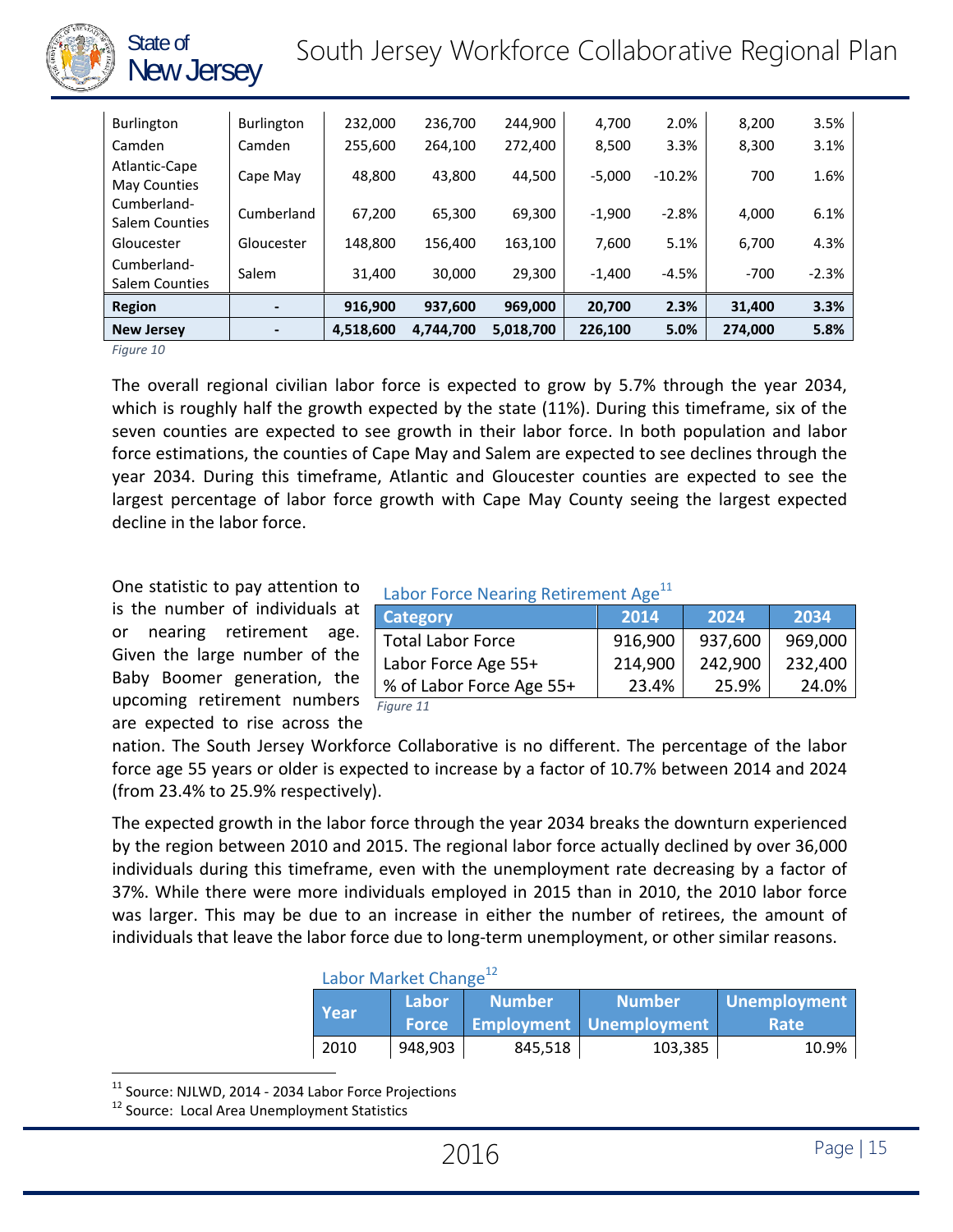

State of South Jersey Workforce Collaborative Regional Plan<br>New Jersey

| During the 2010 to 2015 | 2015   | 912,776   | 850,449 | 62.327    | 6.8%    |
|-------------------------|--------|-----------|---------|-----------|---------|
| timeframe, the regional | l Net  |           |         |           |         |
| unemployment<br>rate    | Change | $-36,127$ | 4.931   | $-41,058$ | $-3.8%$ |

decreased by a net of 3.8%, similar to the decrease experienced by the state and the nation during the same timeframe (3.9% and 4.1% respectively).

### *(III) What Figure 12*

*geographic factors impact the regional economy (e.g. proximity to other labor markets, commuting patterns)?*

Employment of the regional population is impacted by other states, mainly Pennsylvania. The region has 13.4% (114,384 individuals) of its population employed out of state. While 114,384 regional residents work outside of New Jersey, the region does have roughly 54,000 residents from other states commute into the region for work. This results in a total net loss of 60,341 workers (7% of the region's labor force) due to commuting across state lines.

A total of 68.3% of regional residents live and work in the same county as compared to 64.2% statewide, indicating that the region may see slightly less more work-related commuting than the rest of the state on average.

#### Work-Based Commuting<sup>13</sup>

| <b>Place of Work</b>              | <b>Region</b> | <b>New Jersey</b> |
|-----------------------------------|---------------|-------------------|
| <b>Total Resident Workers</b>     | 856,045       | 4,122,554         |
| New Jersey                        | 741,661       | 3,588,171         |
| Worked Out of State               | 114,384       | 534,383           |
| New York                          | 4,612         | 384,279           |
| Pennsylvania                      | 97,699        | 120,386           |
| Connecticut                       | 368           | 3,519             |
| Delaware                          | 7,502         | 8,106             |
| Maryland                          | 787           | 1,912             |
| Other States                      | 3,416         | 16,181            |
| % Worked In State                 | 86.6%         | 87.5%             |
| % Worked Out of State             | 13.4%         | 12.5%             |
| Live & Work in Same County        | 506,405       | 2,244,703         |
| Work In State & Live Out of State | 54,043        | 295,759           |
| % Live & Work in Same County      | 68.3%         | 64.2%             |
| % Work Outside County             | 31.7%         | 35.8%             |

*Figure 13*

*(iv) What special populations, including people with disabilities, are present in the region, how many individuals are there in each category, and what are the policy and service implications to meet the needs of these individuals?*

 <sup>13</sup> Source: New Jersey Department of Labor and Workforce Development, Office of Research and Information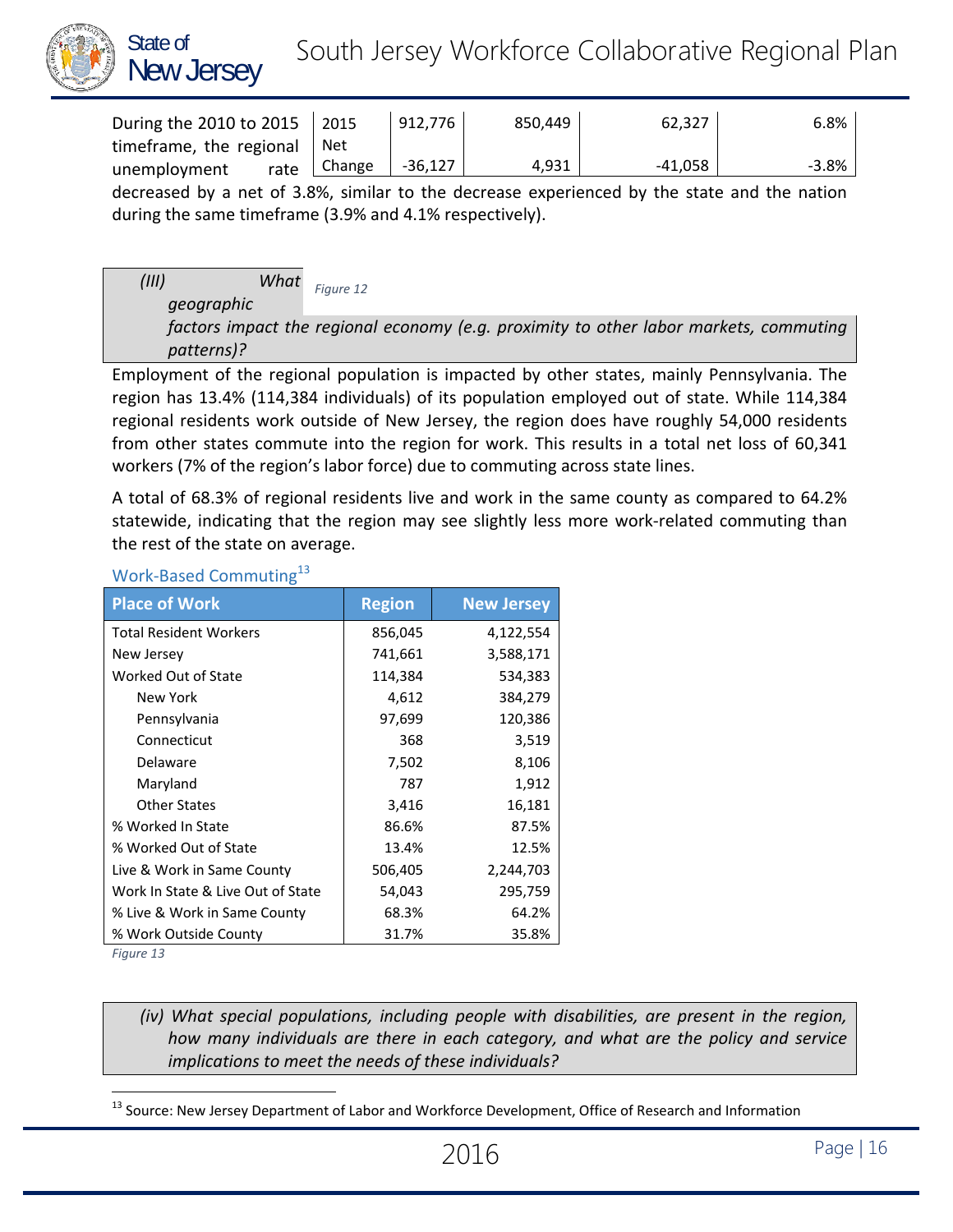

The total population of individuals with a disability in the region is approximately a quarter million and comprises roughly 12.6% of the total regional population. This is slightly higher than the statewide total of roughly 10% of the state population identifying as having a disability. Of the prime working‐age population (18‐64 years of age) approximately 10.3% have a disability.

#### Individuals with a Disability Population $14$

| <b>Category</b>                                       | <b>Region</b> | <b>New Jersey</b> |
|-------------------------------------------------------|---------------|-------------------|
| <b>Total Civilian Noninstitutionalized Population</b> | 1,808,062     | 8,766,669         |
| Total with a Disability                               | 228,455       | 893,672           |
| Under 18 years                                        | 421,659       | 2,031,951         |
| With a disability                                     | 20,168        | 72,997            |
| 18 to 64 years                                        | 1,127,401     | 5,524,850         |
| With a disability                                     | 115,996       | 421,718           |
| 65 years and over                                     | 259,002       | 1,209,868         |
| With a disability                                     | 92,291        | 398,957           |

*Figure 14*

Of the regional population, 6.6% identify as civilian veterans, 6.5% speak English less than "very well", and 3.6% are Supplemental Nutrition Assistance Program (SNAP) recipients. While

regional percentages for the number of civilian veterans and SNAP recipients vary only slightly from the overall state percentages, the region does see a lower percentage of the

population with limited English skills as compared to the state (6.5% and 12% respectively).

Special Populations<sup>15</sup>

| <b>Identifier</b>                                     | <b>Region</b> | New Jersey |
|-------------------------------------------------------|---------------|------------|
| <b>Total Civilian Noninstitutionalized Population</b> | 1,808,062     | 8,766,669  |
| Civilian Veterans                                     | 120,517       | 416,037    |
| Speak English less than "very well"                   | 116,821       | 1,034,428  |
| <b>SNAP Recipient</b>                                 | 65,957        | 272,130    |

*Figure 15*

For more information on the policies issued by New Jersey's State Employment and Training Commission (SETC), please see the policy page on the official SETC website located at: http://www.njsetc.net/njsetc/policy/.

<sup>&</sup>lt;sup>14</sup> Source: U.S. Census Bureau, 2010‐2014 American Community Survey 5‐Year Estimates<br><sup>15</sup> Source: U.S. Census Bureau, 2010‐2014 American Community Survey 5‐Year Estimates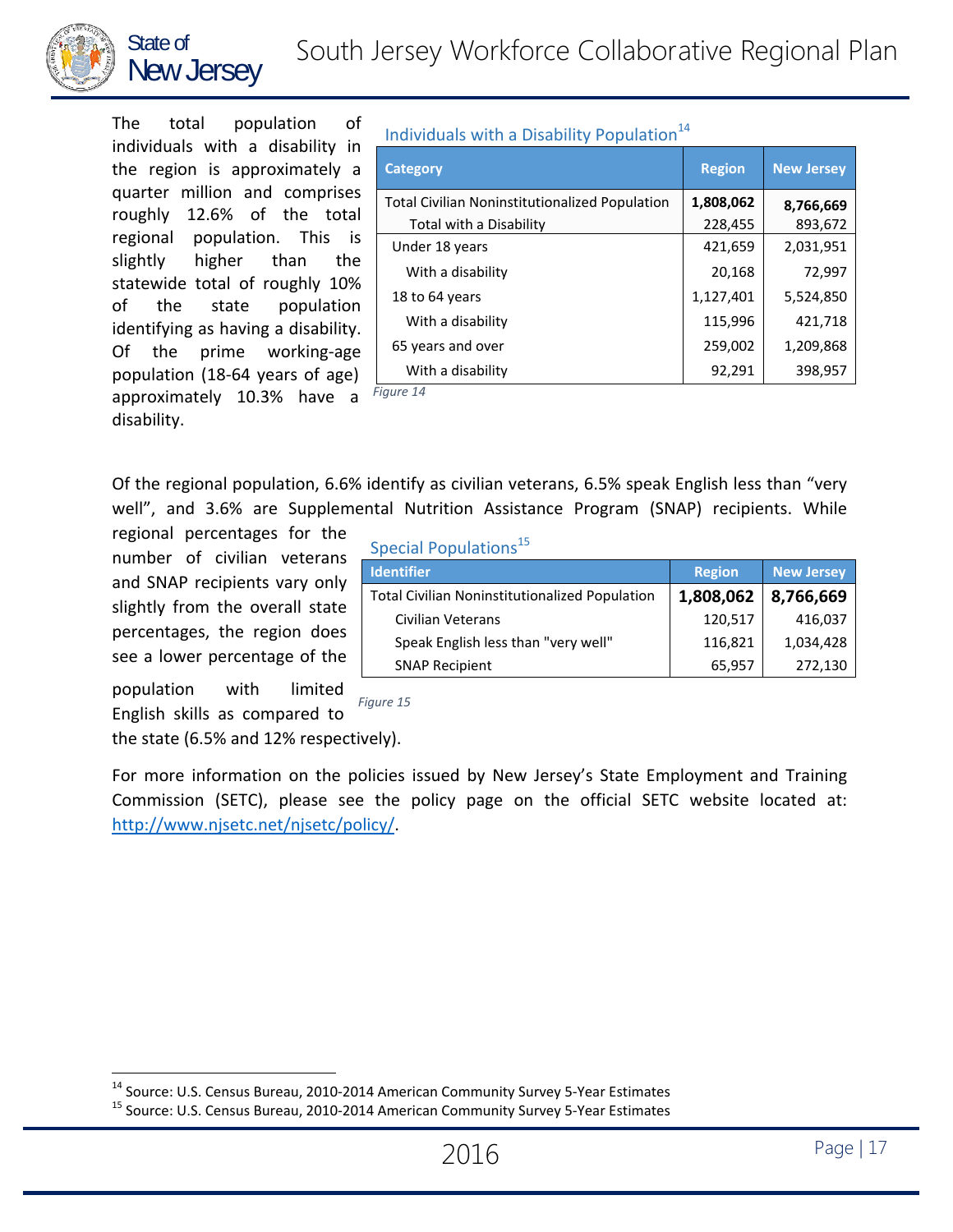## III. Integration of Strategies and Services

**(A) Describe the regional service strategies including use of cooperative service delivery agreement(s). Regions should consider the following questions when responding to this requirement:**

*(i) Which existing service delivery strategies will be expanded and how?*

#### **1. K‐12 – Outreach and Services for Youth Customers**

A number of related strategies are in place to coordinate and collaborate with public schools, and to reach out to Youth customers, both In‐School and the priority Out‐of‐School Youth population.

- **Recruiting Out‐of‐School (OOS) Youth:**  The South Jersey Workforce Collaborative will adapt their recruiting and enrolment efforts for Youth to fit more in line with school calendars. By recruiting heavily for OOS Youth not during summer, but with a focused effort at the end of summer when regular schools are going back into session, we believe we can capture this population when their friends and former classmates are going back to school and they are more motivated to find something to do.
- Specifically in Camden County, Youth Job Center outreach will be expanded by personal visits to High Schools and judicial partners where many returning out‐of‐school youth are being served.
- Career Pathway guidance will be increased, in order to help Youth plan their long-term future but take realistic steps
- Out-of-School Youth apprenticeships, and community learning experiences. Externships and internships will be enhanced within the region in partnership with employers, and marketing around these services will be increased in order to publicize these valuable opportunities among regional Youth.
- The Region will collaborate with industry and educational partners to provide career exploration programs to individuals and especially to Youth customers.

#### **2. Small Business Outreach:**

The South Jersey Workforce Collaborative member WDBs will work to reach out to small businesses around the region. Small business is a key sector making up a significant proportion of employment, with 87.8% of firms in the Region having 20 workers or fewer and 74.5% of all establishments/worksites having 20 workers or fewer.<sup>16</sup> A majority of board members of the regional member WDBs are small business people. They are very involved in guiding the work and have a commitment to the role small business plays. They are very aware of some challenges common to many, though not all, small businesses, such as:

• lacking extensive HR divisions, often not having an HR staff at all

  $^{16}$  United States Census Bureau, Statistics of U.S. Businesses, 2013, at http://www.census.gov/data/tables/2013/econ/susb/2013‐susb‐annual.html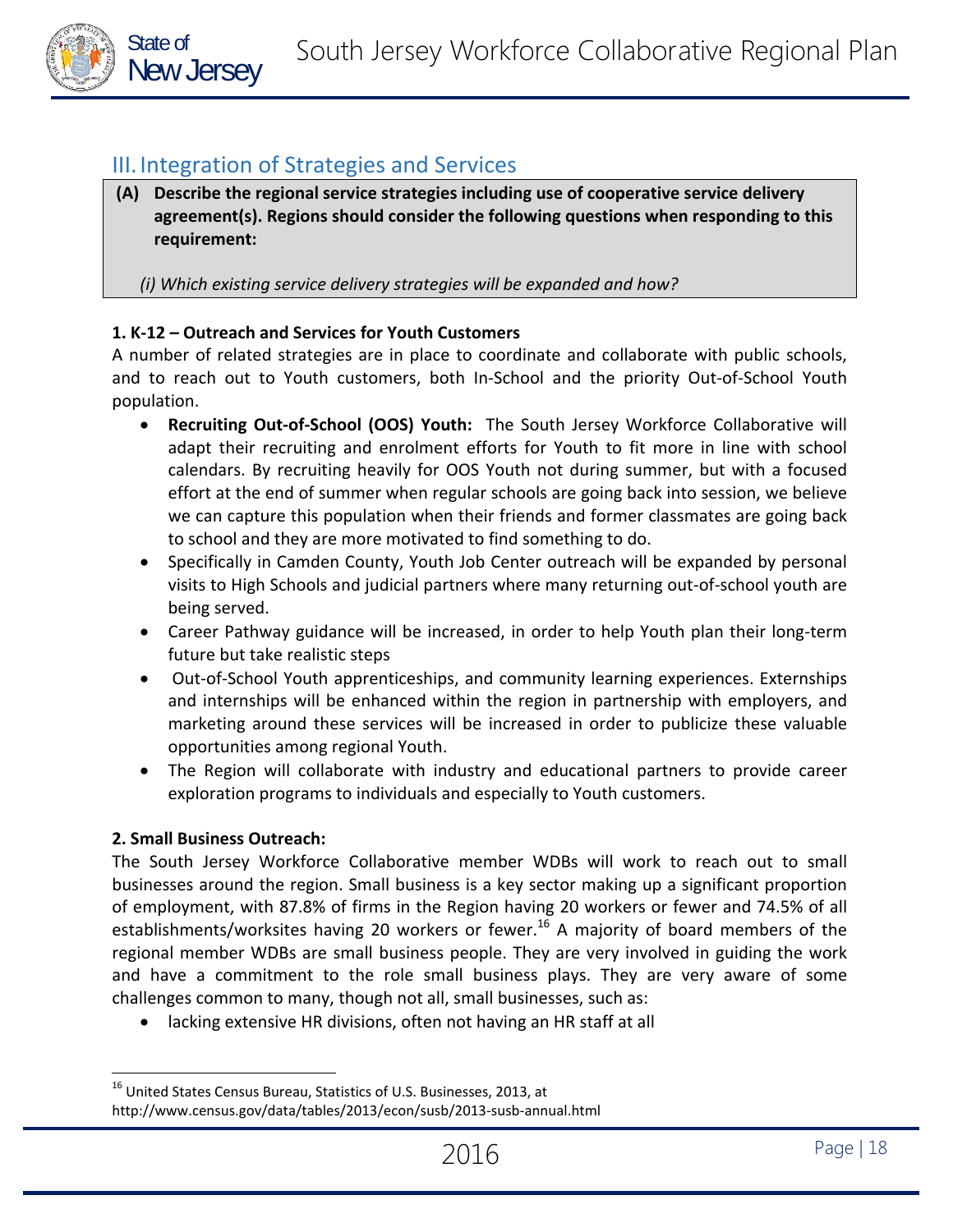

- challenges negotiating the administrative requirements of some publicly funded programs, such as completing OJT agreements
- Challenges in filling vacancies and instituting succession plans to maintain appropriate staffing levels

As a result of these challenges, small businesses often use local Job Center services more than large corporations, and in particular, HR consulting work.

The South Jersey Workforce Collaborative is committed to providing HR consulting and candidate assessment/referral services to our small businesses.

#### **3. Outreach to Partners:**

Building stronger partnerships with organizations such as chambers of commerce, economic development agencies and local businesses, industry and civic organizations will be a primary goal for the region.

The Region will also strive to achieve better coordination with partner agencies as well as better communication and work to create a streamlined process for referral from other partners to the Job Centers and vice versa.

For example, the Burlington County Workforce Development Economic Advisory Panel was established to advise in the development of Economic and Workforce Development policies by reviewing results and findings of research and analysis of local economy, occupational trends, and targeted business community outreach. The Advisory Panel is also tasked with reviewing recommendations for addressing Workforce Development needs and provide feedback for improvements. This advisory group is comprised of diverse representatives from non‐profits, economic development agencies and local business professionals in economic growth sectors. The Region is considering this type of linkage within other workforce areas and region‐wide.

#### **4. Sector Teams:**

Outlined in the next section, the region will develop Region‐wide sector teams, based on the business service representatives and a Regional Business Service Team, and in conjunction with the TNs and Talent Development Centers (TDC), business serving staff at all WIOA system partners, and other business-facing partners. Job orders from employers will be distributed regionally.

**5. Employer‐Driven training and collaboration:** As noted in next section

**6. Industry Recognized Credentials:** Ensuring that all training delivered within the region with WIOA support grants an industry‐valued and industry‐recognized credential.

*(ii) What service strategies will be used to address regional workforce needs, such as education, training, work‐based learning, employment, and job matching?*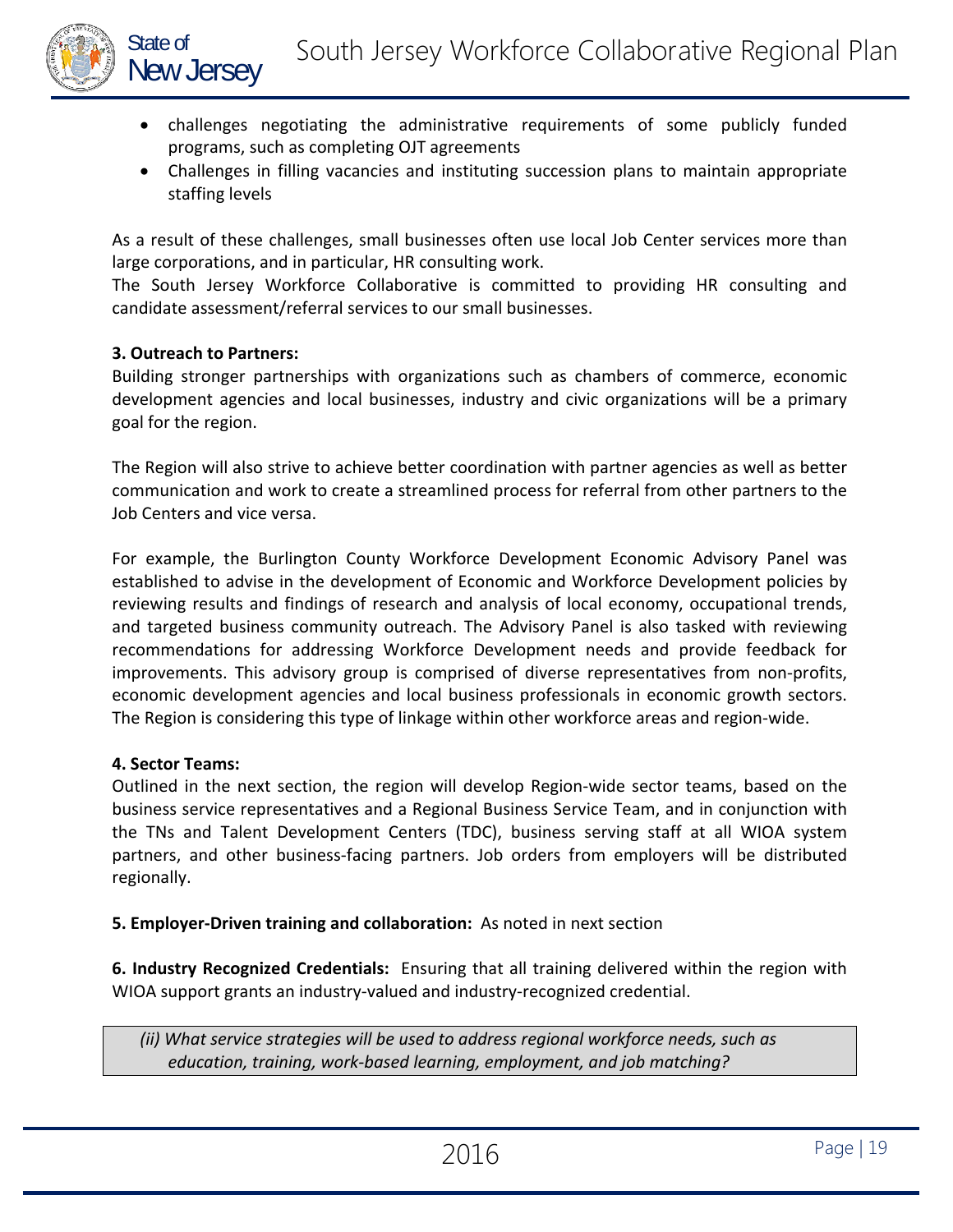

- **1. Internships and Business Interactions (Youth and Adults):**  A number of inter‐related initiatives will be developed within the region, recognizing that while the system can deliver quality training, it does not provide sufficient quantity and quality of substantive work‐based learning and hands‐on experience. Some inter‐related activities will be developed including:
	- $\triangleright$  Develop new, and expand current, training programs and certificates in response to occupational need and growth within the region.
	- $\triangleright$  Build partnerships with industry to provide career exploration and on-site job shadowing experiences for customers and youth.
	- $\triangleright$  Streamline and grow internship/apprenticeship opportunities for customers.
	- $\triangleright$  Expand private sector partnerships for youth programs.
	- Identify employers willing to provide on‐site experiences other than formal intensive Apprenticeships, OJTs or paid internships. The region is committed to offering a range of activities of varying durations and intensities, including short‐term un‐paid internships.
		- **"Road Trips to the Real World"** This initiative, developed by one of the local areas within the region, has included facilitated job-shadowing visits at area employers such as Comcast, Virtua, Lockheed Martin and other regional businesses. Visits range from one day to four weeks, mostly observing work, interacting with workers by shadowing one‐on‐one and engaging in other work experience opportunities.
		- **Model programming after the Career and Technical Education Institutes** This entails students researching and participating in three different career pathways for their first two semesters of their Associates degree program. Students cannot select a major until after they have conducted a range of observations, site visits and jobshadowing activities, as well as brief internships where possible, at least three different kinds of firms. This value proposition model prepares students for the jobs that will give them a return on investment in education.

#### **2. Enhancing Job Placement:**

- $\triangleright$  Expand industry based training programs to address emerging business needs
- $\triangleright$  Expand job orders regionally, through the development of efficient information communication processes
- Expand Business Services and Outreach on a regional basis as needed
- $\triangleright$  Communicate regional plan with local and regional chambers of commerce and other agencies/community based organizations
- $\triangleright$  Outreach to neighboring County businesses for regional placement opportunities, to give employers a larger pool of qualified applicants and to give customers a wider set of job opportunities.

**3. Sector Teams:**  The Region will expand and enhance the industry sector team approach to career planning and placement services, including implementation of sector‐based workshops, cross‐region coordinated placement and business outreach activity. **The sector team approach includes a cross‐agency team dedicated to work on each targeted Sector that includes:**

- o Employment service interviewer ‐ who matches employment skills and conducts labor exchange functions.
- o Business service representatives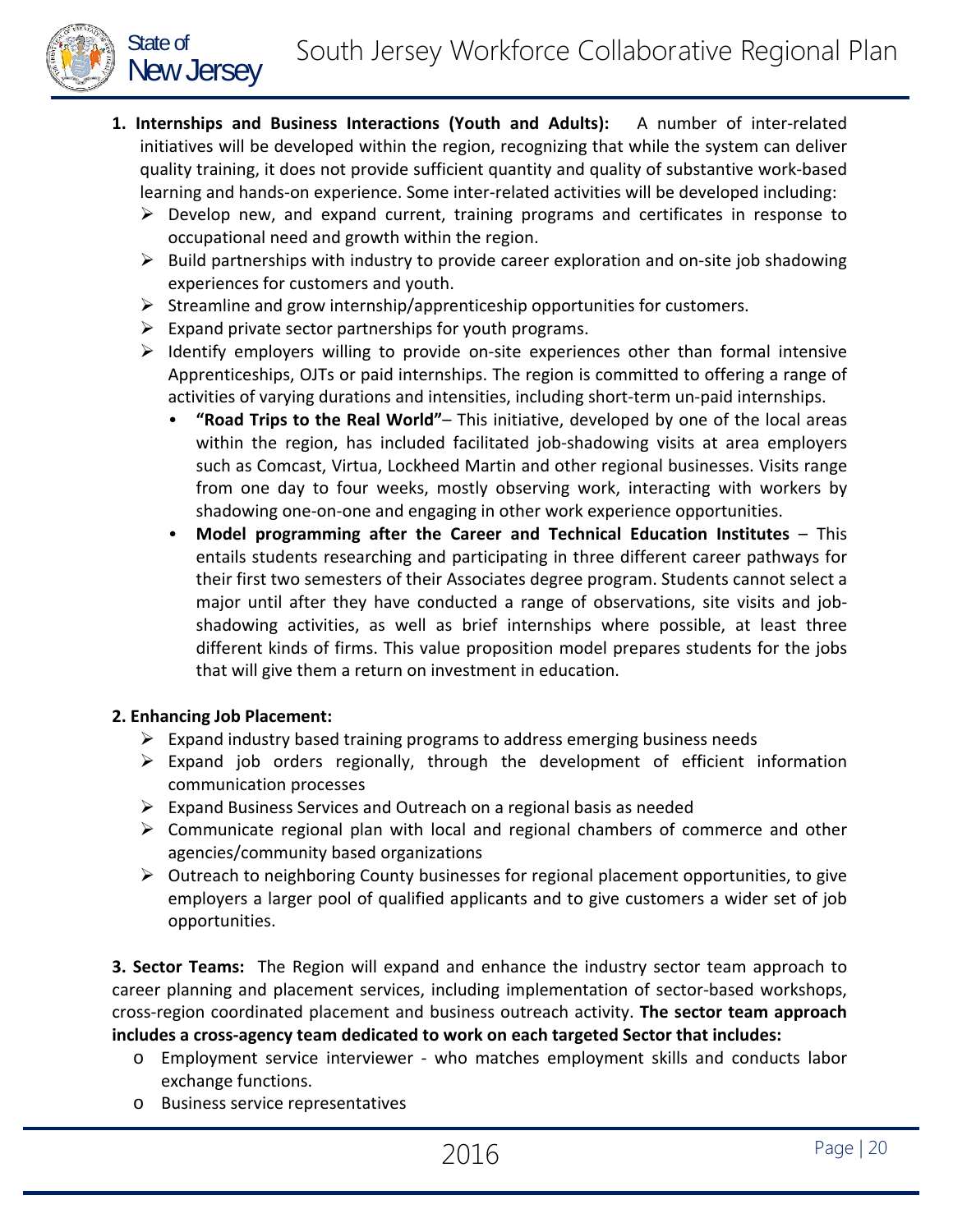

These teams will work together within the sector, working directly with employers and job‐ seekers on all aspects of work within the given sector. While we recognize that some Job Centers or other partners may not have sufficient staff to have separate and distinct individuals for each sector, staff at each partner will coordinate their work to ensure a comprehensive team within each sector.

The process demands that staff work together. Everyone is accountable for the success of the customer as well as achieving desired outcomes both individually and as a cross agency group.,

The Region will identify new methods of maintaining these teams including regular Sector Team meetings, workshops to bring industry expertise to the group, regular check-in calls, shared dissemination of job orders across the team, and shared use of SalesForce as a means of maintaining and managing data on business interactions and the "case file" for each firm.

The Region will coordinate with the State to facilitate Salesforce access for outside partner firms such as the colleges, chambers, and WIOA system partners

**4. Business Retention:**  The Region will collaborate on pro‐active business attraction and retention interventions.

(See Economic Development, Section VII).

*(iii) How did the planning region arrive at these strategies? What is the rationale for regional coordination on these service delivery strategies? TEXT*

The WDB Executive Directors in the region meet monthly, in sessions that include the WDB staff and key on-the-ground staff from the Job Centers. The group also interacts regularly through meetings convened by the State Employment and Training Commission (SETC) and LWD, regional economic development gatherings, community events and shared employer interactions. The group is close‐knit and collaborates regularly. The strategies outlined in this Plan were developed during a series of the monthly meetings and email communications of draft concepts among the team during the summer of 2016.

In addition to other processes, each Region met for a full‐day session with a consultant firm during July 2016 for a facilitated discussion of the topics of this Plan and used that time to build on prior dialogues, formalize key recommendations and Plan elements and strategized for future implementation of various components of the Regional Plan.

*(iv) What formal and informal cooperative procedures will the core partners and other required partners establish to align services and coordinate delivery?*

- **1. Sector Teams – MOUs and more:** The Region is committed to a number of formal commitments in relation to building the Sector Teams. These include:
	- A Memorandum of Understanding committing each region to disseminate job orders over a certain size to the rest of the WDBs and Job Centers in the region and to any other partners also signing the MOU.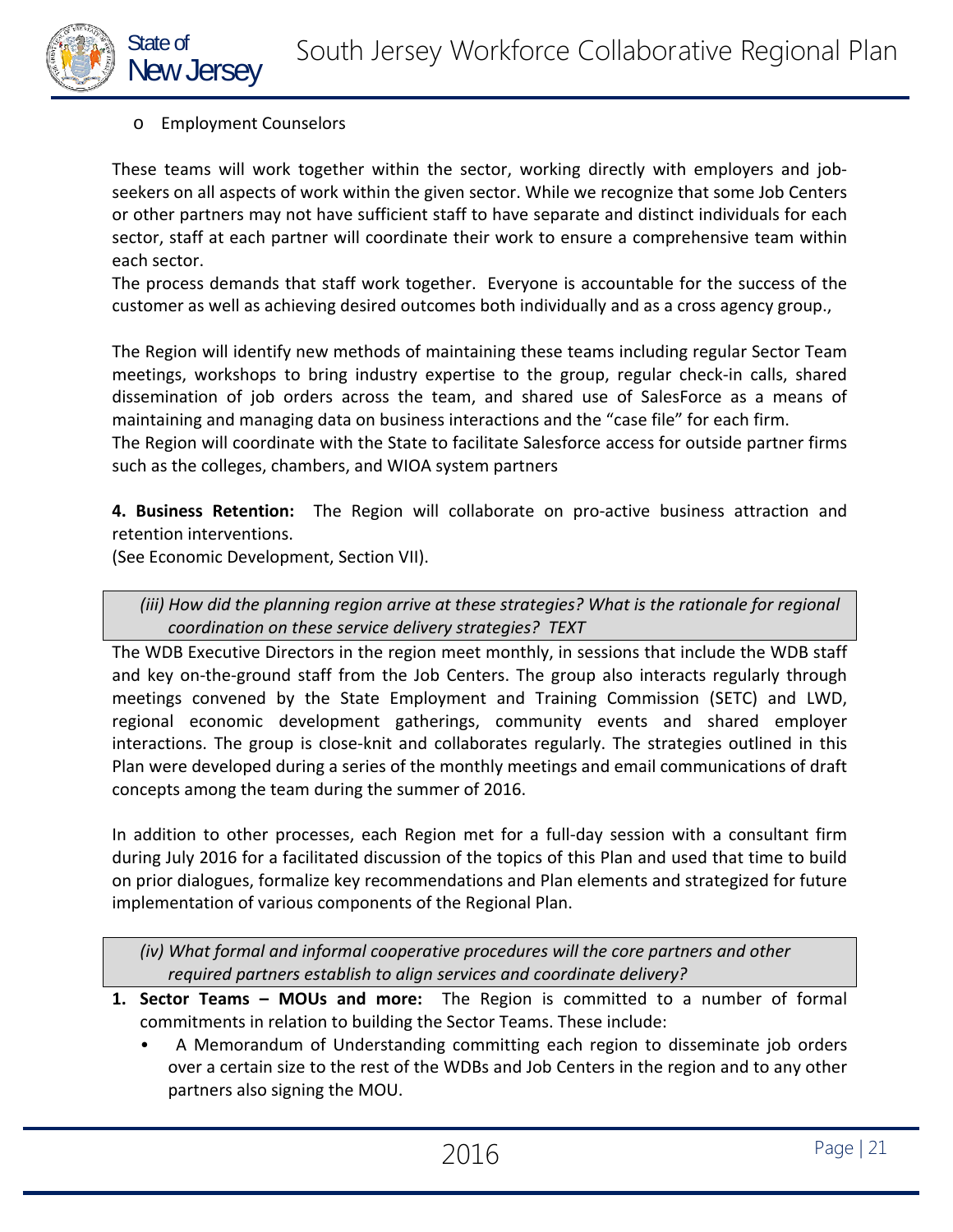

- Commitment to regional job fairs, including each WDB holding a targeted number and scale of such events, to which all the counties in the region are invited, and which are promoted through common methods and by each participating partner.
- Other MOUs with other regional partners on the same level of collaboration.
- Holding meetings of each Sector Team, at least quarterly, to maintain momentum on these initiatives and maintain open communication and collaboration.
- Informally, continue to meet on a regular basis and share best practices and coordinate on regional workforce events to promote workforce development services to businesses

#### **2. Shared/Consolidated monitoring of training providers and educational service providers.**

The WDBs share a number of training providers in common, and currently each monitors them through their own internal processes, and in some cases monitoring is more limited due to lack of resources. By building a monitoring team, similar to the regional business service team, the region will develop a shared monitoring calendar and list of those trainers held in common across multiple WDBs. One monitoring visit can be conducted during a monitoring period with these entities, generally by the county/WDB in which the trainer or main site is located or that does the majority of work with that trainer. The information and monitoring report will be shared across the region and an MOU agreement written that each WDB will accept the monitoring reports conducted by the other WDBs

#### **3. Extended invitation to neighboring counties to participate in committees:**

Each WDB in the region commits to invite all of the others, and all other formal WIOA system partners and other collaborating public and other entities in the region, to participate in any relevant committees, workgroups or workforce development events. This commitment will be part of an overarching MOU related to partnership. All such activity will be Regional. Some examples include:

- Literacy Committees: Camden County extended an invitation to Burlington County to participate on Literacy Committee, and all Literacy Committees will work to coordinate efforts together.
- Job Fair Events: When major employers of any particular County close or suffer a significant downsizing, all counties in the region collaborate to hold industry specific job fair events to seamlessly transition affected employees into similar, open jobs.
- OJT: The Workforce NJ OJT grant writer who is engaged for multiple counties attends Camden County Business Services Committee meetings and will participate in all business service committees in order to be able to help build multi‐firm OJT curricula and collaborative projects across the region.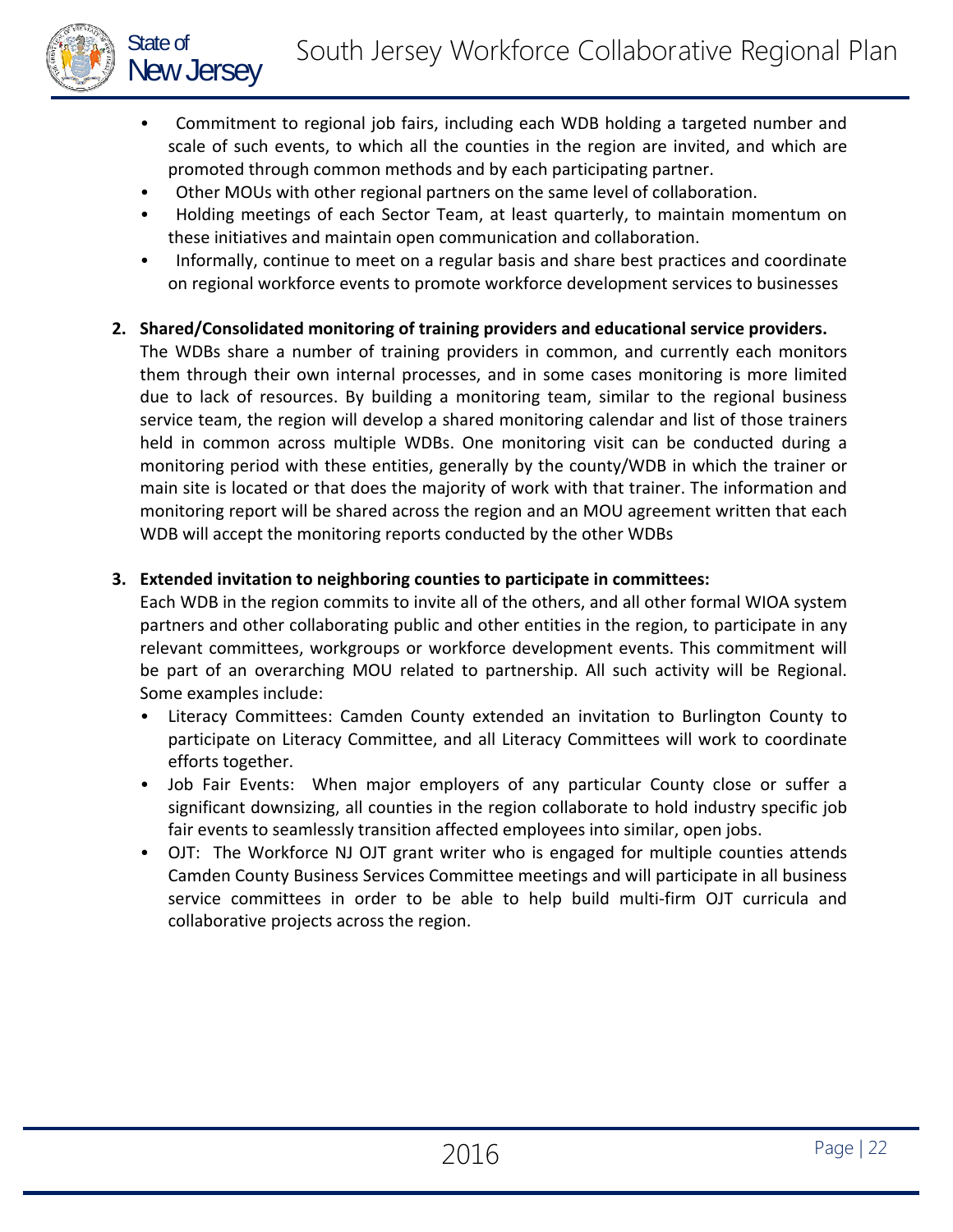

## IV. High Quality Employer‐Driven Partnerships

Key work on sector-driven and high-quality employer partnerships are led by the South Jersey Workforce Collaborative and the individual WDBs with support from the State's TNs and TDCs. Some key efforts are described below, followed by the specific initiatives and relationships underway within this Region.

#### *Talent Networks*

The state's seven industry-focused Talent Networks have been connecting jobseekers, employers, educational institutions, and workforce programs, as well as providing key intelligence on the workforce needs of the state's key industries. Now the Talent Networks are focused on building new employer‐driven partnerships in 20 areas of the state. These Targeted Industry Partnerships will have developed plans for meeting the skill needs of employers and building new pathways to economic opportunity.

The Talent Networks are focused on three key tasks:

- 1. Development and Dissemination of Industry Intelligence to Inform Workforce Investments: Each Talent Network works closely with LWD's Labor Market Analysts to provide an understanding of key industry workforce trends and of the workforce needs of employers. The Talent Networks engage employers and industry associations to give input into the development of the list of industry‐valued credentials and degrees. Each year, the Talent Networks will host an Industry Summit to inform key workforce stakeholders of employer needs. The Talent Networks will also partner with LWD's Labor Market Analysts to produce an Annual Workforce Report for their industry that combines quantitative data and feedback from employers.
- 2. Development of High-Quality Employer-Driven Partnerships: Each Talent Network will work intensively with employers, local WDBs, educational institutions and other stakeholders to develop Targeted Industry Partnerships in three geographic areas of the state. Collectively, the Talent Networks will develop 20 such partnerships. For each partnership, the Talent Network will engage employers and identify industry workforce needs, assemble workforce and education stakeholders to assess capacity and facilitate the development of a workforce plan for the industry for the specific area. LWD will work with each Talent Network to identify possible funding sources for implementation of promising programs.
- 3. Assist in Rapid Response Efforts: Each Talent Network will contribute to rapid response efforts in their specific industry, using their knowledge of industry needs to help inform services and assistance to impacted workers.

#### *Talent Development Centers (TDCs)*

New Jersey is investing in the development of three TDCs at community colleges and universities focused on the Advanced Manufacturing, Health Care and Transportation, Logistics and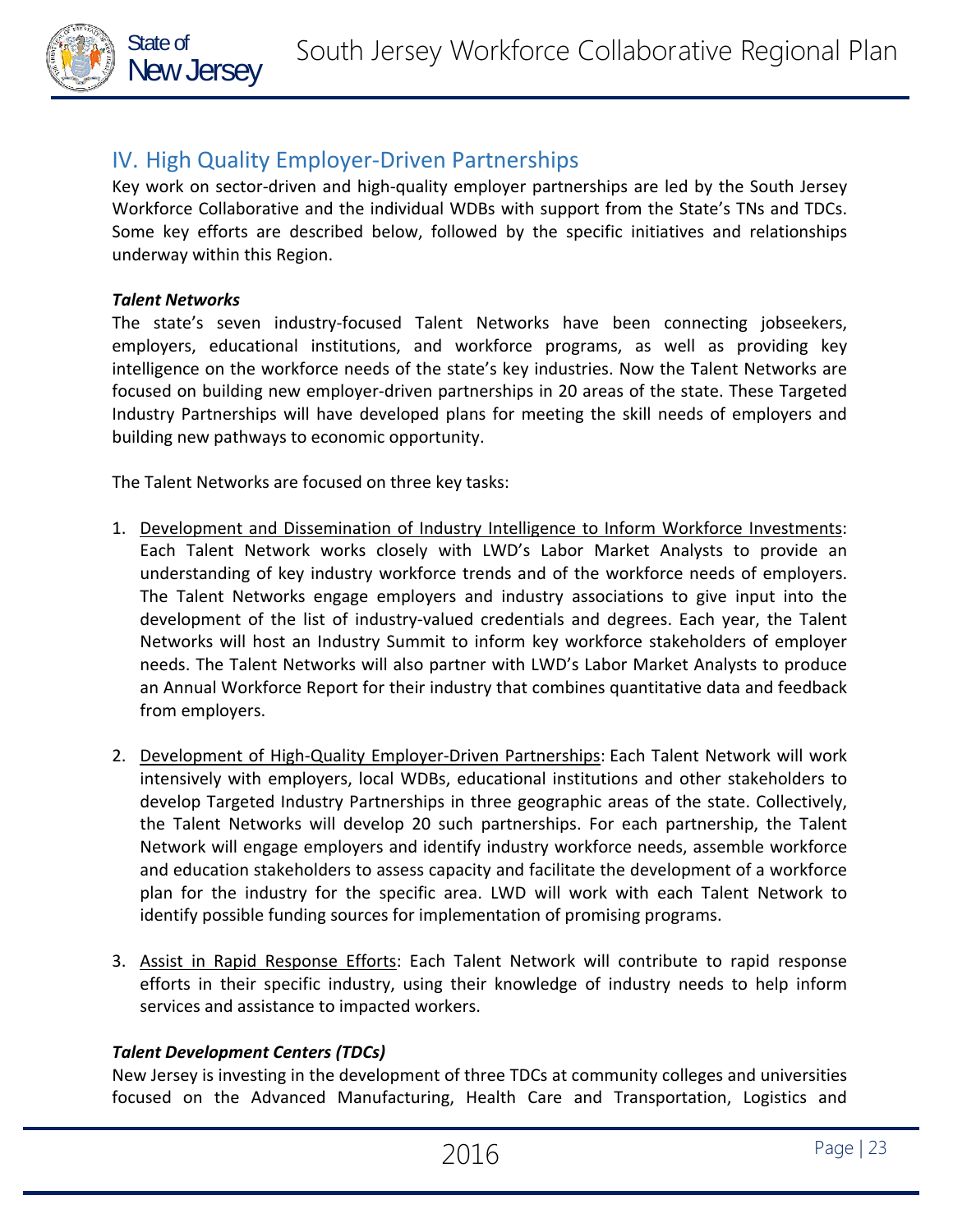

Distribution industries. Each TDC serves as a "center for excellence" in the state and provides training to incumbent workers and dislocated workers with state funds from the Workforce Development Partnership Program. These Centers also serve as anchors for expanded highquality employer‐driven partnerships in their industry and further build the capacity of the state's higher education institutions to provide education and training aligned with the needs of the state's key industries.

The primary mission of each TDC is to provide training to individuals (dislocated workers and currently employed/incumbent workers). As a result, the TDC's coordinate their efforts with the state's industry‐specific Talent Networks, established to facilitate the development of new partnerships between employers, educational institutions and workforce development programs in their specific industry.

#### **(A) Describe the development and implementation of sector initiatives for in‐demand industry sectors or occupations for the planning region. Regions should consider the following questions when responding to this requirement:**

*(i) What industry sectors and occupations have been prioritized and why?*

New Jersey's efforts are focused on seven industries that form the foundation of the state's economy:

- Advanced Manufacturing
- Biopharmaceutical and Life Sciences
- Health Care
- Financial Services
- Transportation, Logistics & Distribution
- Technology
- Leisure, Hospitality and Retail Trade

As noted above, workforce development efforts in each industry are developed by the Region in conjunction with the Talent Networks, grantee organizations that focus statewide effort on developing industry intelligence and high quality employer partnerships within each industry. The region's workforce boards work independently and together in conjunction with the Talent Networks and are prioritizing a number of key occupations as follows.

For industries and occupations within each of the following sectors please refer to the data outlined in Section II above. The Section II data was developed through close analysis of Labor Market Information data. In particular, the number of jobs and earnings per employee for key occupations within each industry were analyzed based on factors such as occupations, short‐ term and long‐term growth.

#### **1. PORTS (Transportation, Logistics, Distribution (TLD)**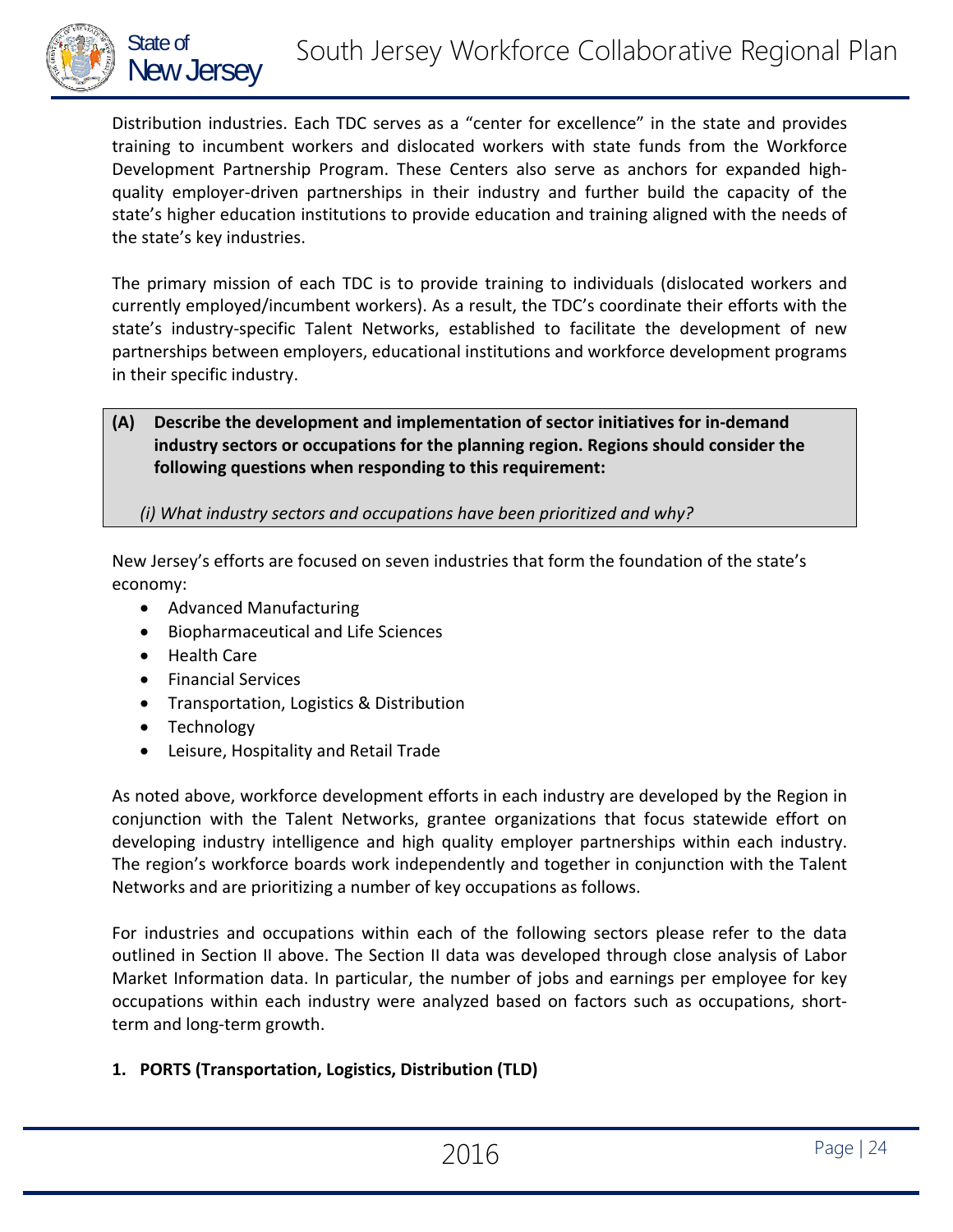

Camden, Gloucester, Salem, and other communities in the region have significant port activity. Paulsboro is developing a large new port operation. These are major places for loading and unloading of cargo distributed across the region and into the interior of the nation. In Philadelphia this is mostly container shipping. In Camden, it is mostly break bulk shipping in which the cargo is held in the belly of the ship and workers use cranes to haul the material up and off the ship. The Ports are an important part of the TLD employment in the region, with various occupations including crane operators. The average age of crane operators is 56 years old, so there is a great need to train new operators to fill positions that will become vacant in the coming decade due to retirements.

Burlington County offers the LINCS Supply Chain Management (SCM) Program which provides 8 Certifications for entry to mid‐level TLD occupations. Each program is 40 hours long and includes a Council of Supply Chain Management Professionals (CSCMP) exam. Successful students earn a CSCMP Certification at the end of each module. This program can be available to residents throughout the Region and can easily be replicated by other colleges.

#### **2. Healthcare**

Camden is major regional medical center, and is home to one of the state's Level 1 Trauma Centers. Several State universities have a regional presence with a focus on higher education and health sectors, termed "eds and meds", granting many medical related credentials and degrees. Senior Vice President and Chief Human Resources Officer for Cooper University Hospital serves on the Camden County Workforce Development Board (WDB). Inspira Health Network has multiple members on the Cumberland Salem Cape May WDB. Rowan University is building a medical campus including a new medical school, and land has been purchased in the area to build a new hospital in Gloucester. Atlantic County has a major Healthcare Professions Institute at Atlantic Cape Community College. Burlington County is in close relationship with Virtua Health and developing training and education programs that meet all of their Health Science occupational needs.

Resulting from this wealth of activity, there is considerable need for a range of occupations in the healthcare industry. The Healthcare Consortium, made up of educators, hospitals, long‐term care facilities, and vocational schools is a critical partner to the WDBs of the region and places emphasis on building new responsive training. Some of the occupations and credential programs of focus include:

- Emergency Medical Technicians (EMTs)
- Certified Clinical Medical Assistant (CCMA)
- Billing and Coding Specialist (BCSC)
- Home Health Aide (CHAA)
- Certified Nurses Aid (CNA)
- Practical Nurse (LPN)
- Phlebotomist (CPT)
- Patient Care Technician (CPCT)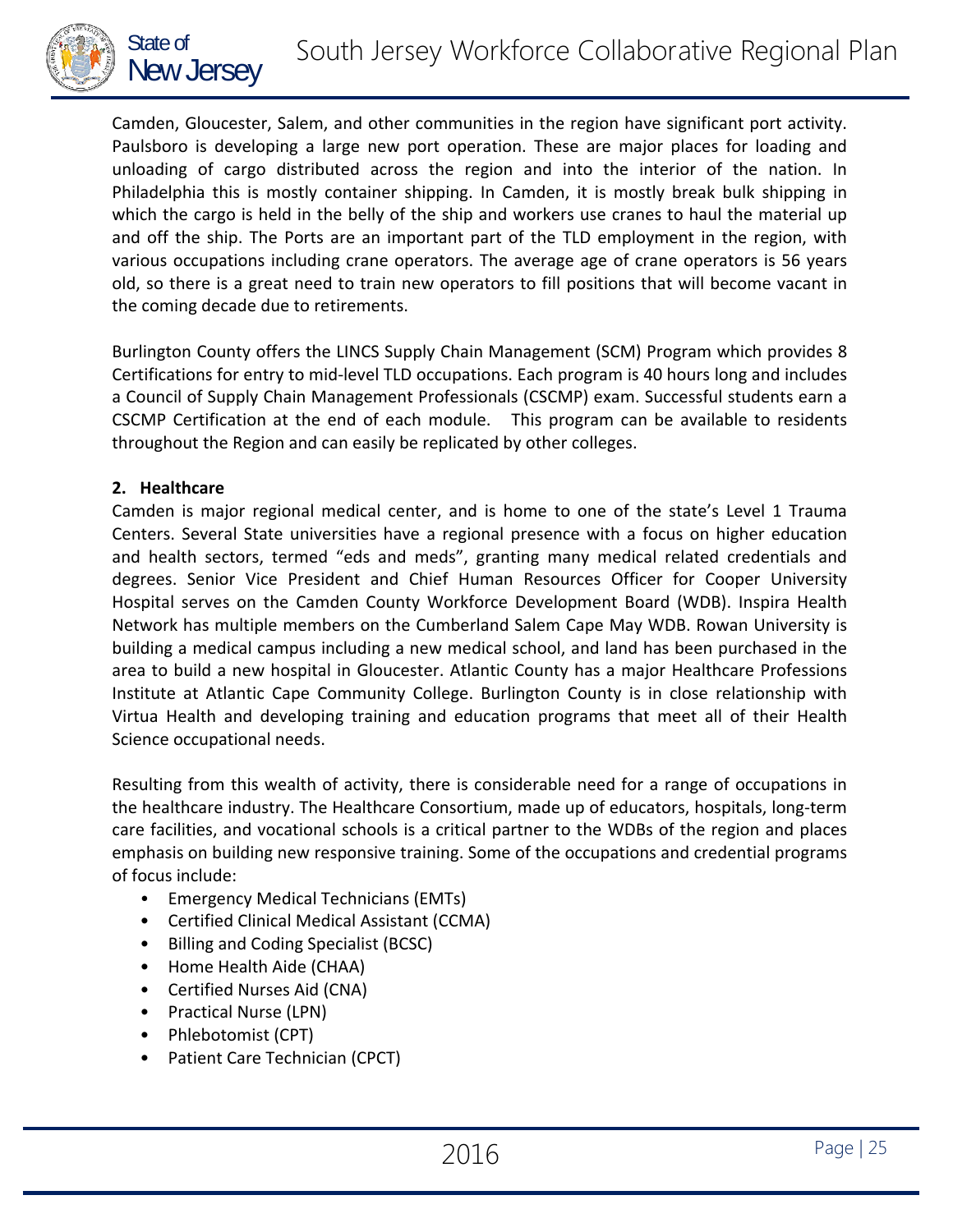

#### **3. Transportation, Logistics, Distribution (TLD): Federal Aviation Administration (FAA) Technology Center and Research Park**

The Aviation industry is growing in parts of the region. This initiative in particular will bring significant economic activity and employment. Begun as an effort of the South Jersey Economic Development agency, Atlantic County joined with Stockton University and now along with other partners are participating in the Atlantic County Improvement Authority's effort to bring together WDBs, colleges, economic development entities, airports and the research park initiative. A five-year plan was developed which has led to a focus on a number of key credentials, such as the Airframe and Power Plant Certification, and occupations in Aviation Maintenance.

The group is also working to identify the right training and credentials to train people for a range of jobs at the research agencies that will be housed in the research park.

#### **4. Advanced Manufacturing and Related TLD Industry**

Additional jobs are plentiful in Burlington and Gloucester in advanced manufacturing and the related distribution functions related to that industry. Many advanced manufacturers in the region are understaffed. They cannot find sufficient numbers of workers with the required skills for positions paying more than a living wage.

These counties have shown growth in the past five years of more than 20% in this sector and there are numerous jobs in regional warehouses and their distribution systems.

Several occupations are continually in‐demand to fulfill end user product needs including:

- Commercial Truck Drivers
- Distribution warehouse managers
- Hand Packers and Packagers (Picker‐Packers)
- Real time data analysts.

Burlington County (provided through the Rowan College at Burlington County WDB) in partnership with The Advanced Manufacturing Talent Development Center at Camden County College serves as a "Center of Excellence" to expand the capacity of the state's education in this field and will emphasize partnerships, career pathways and industry valued credentials through available training and newly implemented and tested curriculum based on employer and manufacturer needs.

In Cumberland County, Manufacturing is a strong industry sector and has remained one of the WDB's key industries over time. Cumberland along with other southern region WDB's has developed excellent working relationships with its governmental, educational and industry partners. The Cumberland, Salem, Cape May philosophy is meeting businesses where they are which has led this local area to develop food processing and glass manufacturing steering committees. Since 2010, these committees have been meeting to focus on Identifying skill gaps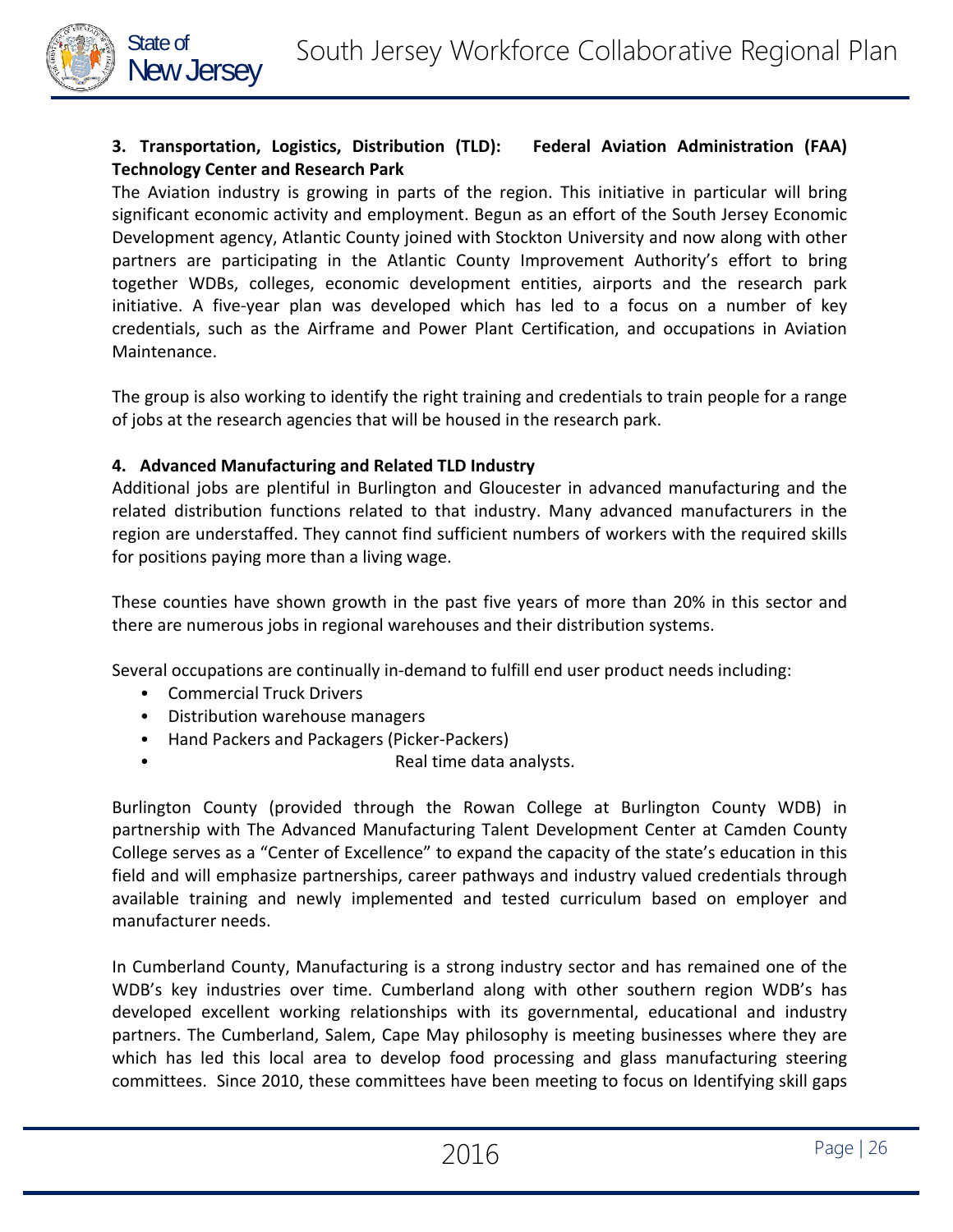

in the food processing and glass industry, developing strategies to meet the needs of employers, and creating career pathways for job seekers.

Salem Community College offers a Scientific Glass Technology Program. The only Associate in Applied Science degree program of its kind in the nation, Scientific Glass Technology (SGT) introduces students to the necessary skills and techniques to construct scientific glass apparatus for university laboratories, industrial research and production. Scientific glassblowers are in high demand and are well paid. Graduates of the SGT program have earned jobs at a variety of employers such as the National Institutes of Health, Yale University, University of Delaware, Chemglass, and Procter & Gamble.

#### **5. Energy and Construction**

Burlington County Workforce Development Institute has run several Women in Sustainable Employment (WISE) programs. This is a 40‐hour program that prepares women for careers in the trades. Nationally as well as locally, there are multiple hiring initiatives underway for utility infrastructure investment work. There was a need to attract a qualified and diverse talent pool for the hundreds of job openings. The 40-hour course provides career awareness and readiness in the Energy and Construction industry. Occupations include:

- Meter readers
- Construction apprenticeships
- Various jobs in Nuclear, Water, Electric and Gas fields

Salem Community College has established the Energy Institute to address energy-training needs of the community, government agencies and private businesses. The Energy Institute is an affiliated instructional partner with the following nationally recognized nonprofit organizations leading to job-related energy management certifications and examinations:

- BPI (Building Performance Institute) for building science, building analyst and envelope professional programs and certification
- NABCEP (North American Board of Certified Energy Practitioners) for the Photovoltaic Entry‐Level Exam.

The Energy Institute offers short‐cycle certification training and testing programs in energy efficiency and energy management, leading to new skills for employment. Additional courses are continually scheduled and customized training is available. Utilizing a career‐ladder concept, students also may choose to earn Career Certificates, a one‐year Academic Certificate or an Associate in Applied Science Degree.

*(ii) What strategies will be implemented to ensure that corresponding industry‐recognized credentials will be delivered within these sectors?* 

#### *What is the capacity of existing education and training providers to offer these credentials?*

The Region's colleges have been able to adapt curriculum to address needs for many years. Efforts to support this and provide the institutions with good data from employers will be enhanced and improved in the future.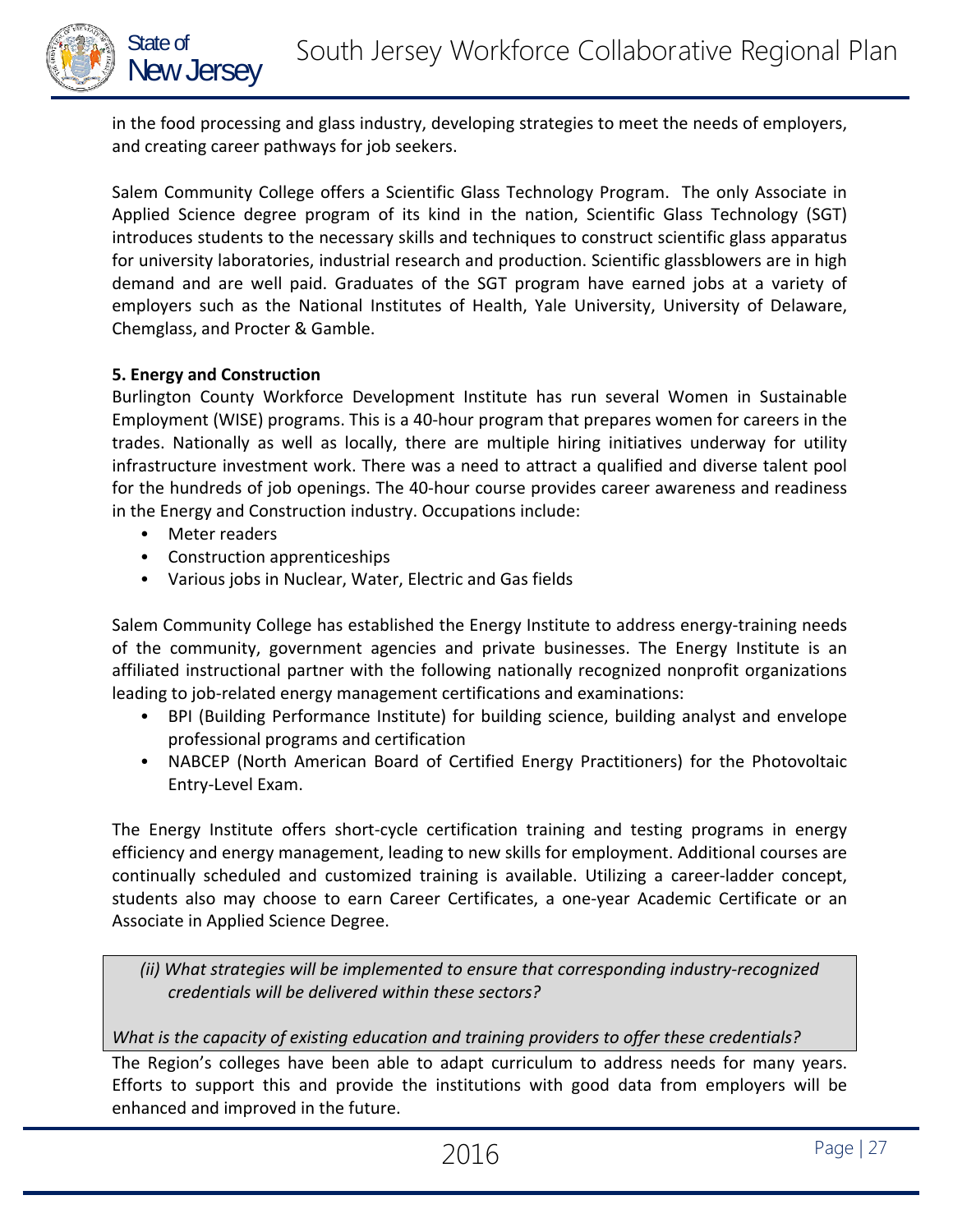South Jersey Workforce Collaborative Regional Plan



#### **Regional Consortiums:**

The Region has developed and is expanding Regional Consortiums in several industries. These are public private partnerships to support sector strategies in targeted sectors and cultivate a strong relationship between workforce development and economic development. The Consortia began in Camden County and are being expanded region‐wide. The Region's objectives in participating in these Consortia are to:

- Gain intelligence on the industries (hiring practices, skill and training needs, etc.)
- To ensure that the workforce development system is providing the right training for indemand occupations
- To engage the industries' and key employers' interest in collaborating to seek federal, state and other grants related to sector‐based workforce training

These efforts began prior to Talent Network involvement, arising through county‐level connections among WDBs and local economic developers. However, going forward, will be brought into the dialogue within these Consortia. The groups reached out to industry leaders in key sectors and the colleges to bring together all relevant partners and a range of industry representatives (all sizes of firms, types of sub-industries or clusters). The WDBs will, through these efforts, continue to work closely with economic development agencies, business organizations, chambers of commerce and other partners to foster on site meetings, generate support for new industry outreach, and expand electronic linkages to workforce development programs and funding.

Due to the fact that the regional economy is not merely a New Jersey economy but also is deeply connected to Philadelphia and all of southeastern Pennsylvania, and, in some cases, Delaware, the Consortia will continue to communicate with surrounding States that may have an impact on our regional workforce demand.

Critical to success, WDB Board members from the given industries sit on the Consortiums to seed the group with a strong industry leader with expertise on the local system. These leaders are able to bring additional employers and business/industry representation to the meetings and serve as a bridge of these less-involved stakeholders into closer contact with the public workforce system. The Consortia members are Competitor firms which share their workforce intelligence and company experiences, because they all want the same things and it benefits them all to have their information getting to the workforce system.

The Consortia help bring real labor intelligence, in real-time, from the line level of employer members and their peers and delivers that information directly to area trainers. They are the space where the WDBs and colleges gain information on the training needs, certificates and credentials, as well as essential skills that employers in the region most need. The Consortia have begun to host regular focus groups made up of employers representing the full range of each industry. These formal discussions are much of where this key information is transmitted.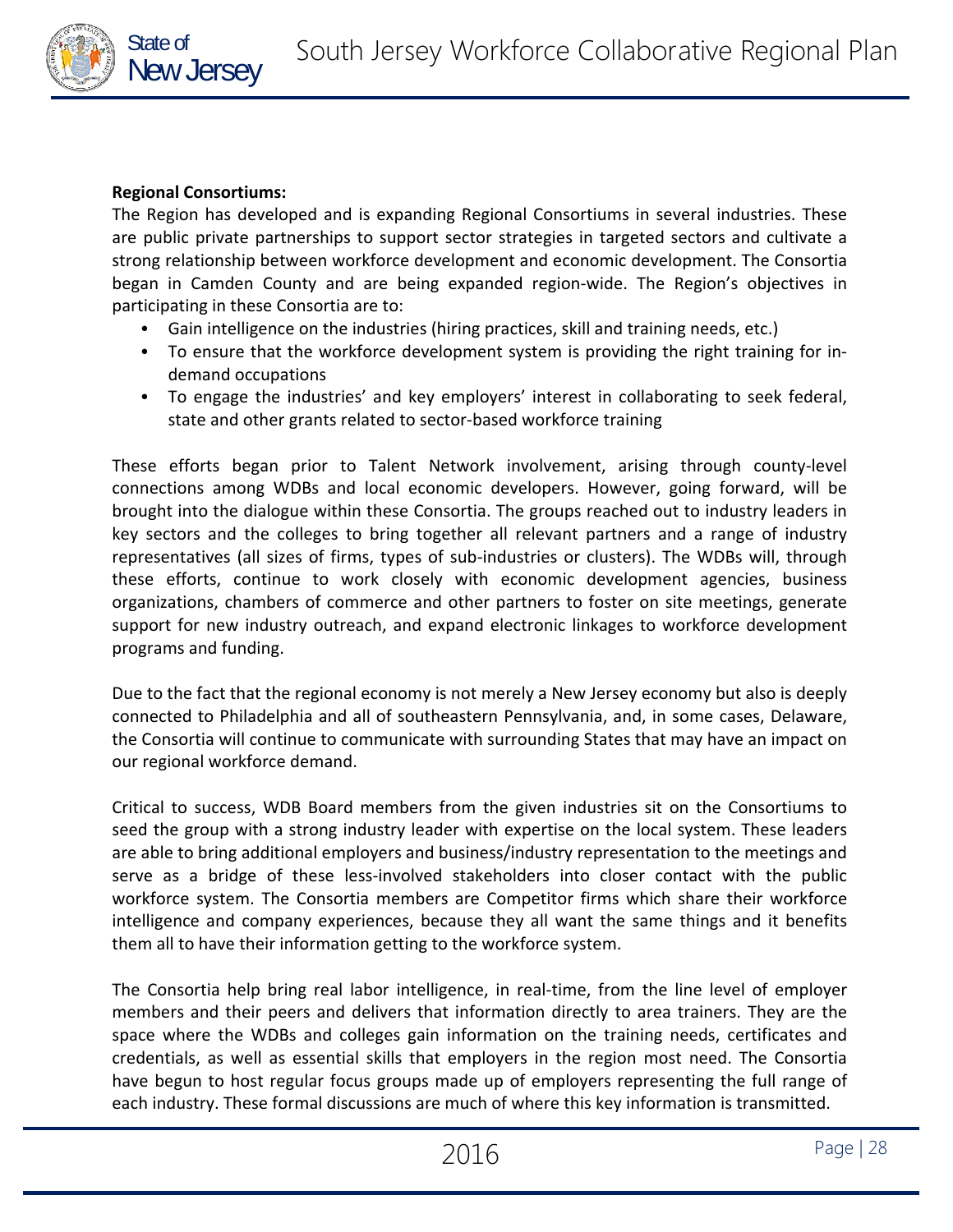

The Consortia have also begun to be the entities where the regional partners can work together to apply for particular public funds and grants, as such funding require strong regional collaboration around a specific industry.

Examples of some early successes include:

- Process Technology: The Paulsboro Refining Company and Rowan College at Gloucester County (RCGC) have collaborated to develop an extensive state approved Associate degree program in Process Technology. This partnership combines classes taught at the RCGC campus in Sewell with a hands‐on scholarship and internship program made available through the refinery to qualifying students pursing the new degree program. Students receiving the scholarships will also participate in a 10‐week paid summer internship at the Paulsboro Refining Company. Non‐scholarship students will also be eligible to apply for the internship. In 2016 the Apprenticeship Program had 111 applicants, 86 interviews, and 26 apprentices are currently in four year program. An additional 20 apprentices are to begin training in June 2017.
- Transit: The TLD Consortium has identified a significant need for bus drivers. Recently, the State Motor Vehicle Commission has upgraded the bus driver's license to require that any driver be able to identify parts of the bus, engine, drive train, and other systems and perform minor engine repairs. Some people who were previously drivers don't want to take on this greater responsibility, so are leaving the field. Others need the skills, but there has not been training to these standards. The Consortium is working to develop trainings at area institutions to this skillset as a remedial add‐on for those with a bus driving license, and to incorporate these skills in all driving training programs.
- Retail, Hospitality and Tourism: Camden County is in the process of developing this Consortia which can include the entire Region.

#### **College Collaborations:**

The Region's community colleges are part of the industry‐focused discussions, and serve on the committees of the Consortia. Generally they are able to adapt curricula based on industry feedback.

Burlington County developed and implemented a Workforce Development Institute (WDI) made up of Rowan College at Burlington County, the Burlington County Workforce Development Board, the Burlington County American Job Center, Economic Development and Regional Planning, Burlington County Institute of Technology, and the County's Library system. The mission of the WDI is to ensure that the educational and training resources of the County are geared toward meeting the needs of the business community. The WDI coordinates workforce development efforts to achieve the following strategic goals:

- Identify employment needs and engage employers in a streamlined manner
- Build cross-agency partnerships and clarify roles
- Align policies and programs
- Design Education and training programs to meet the developing needs of business
- Measure system change and performance.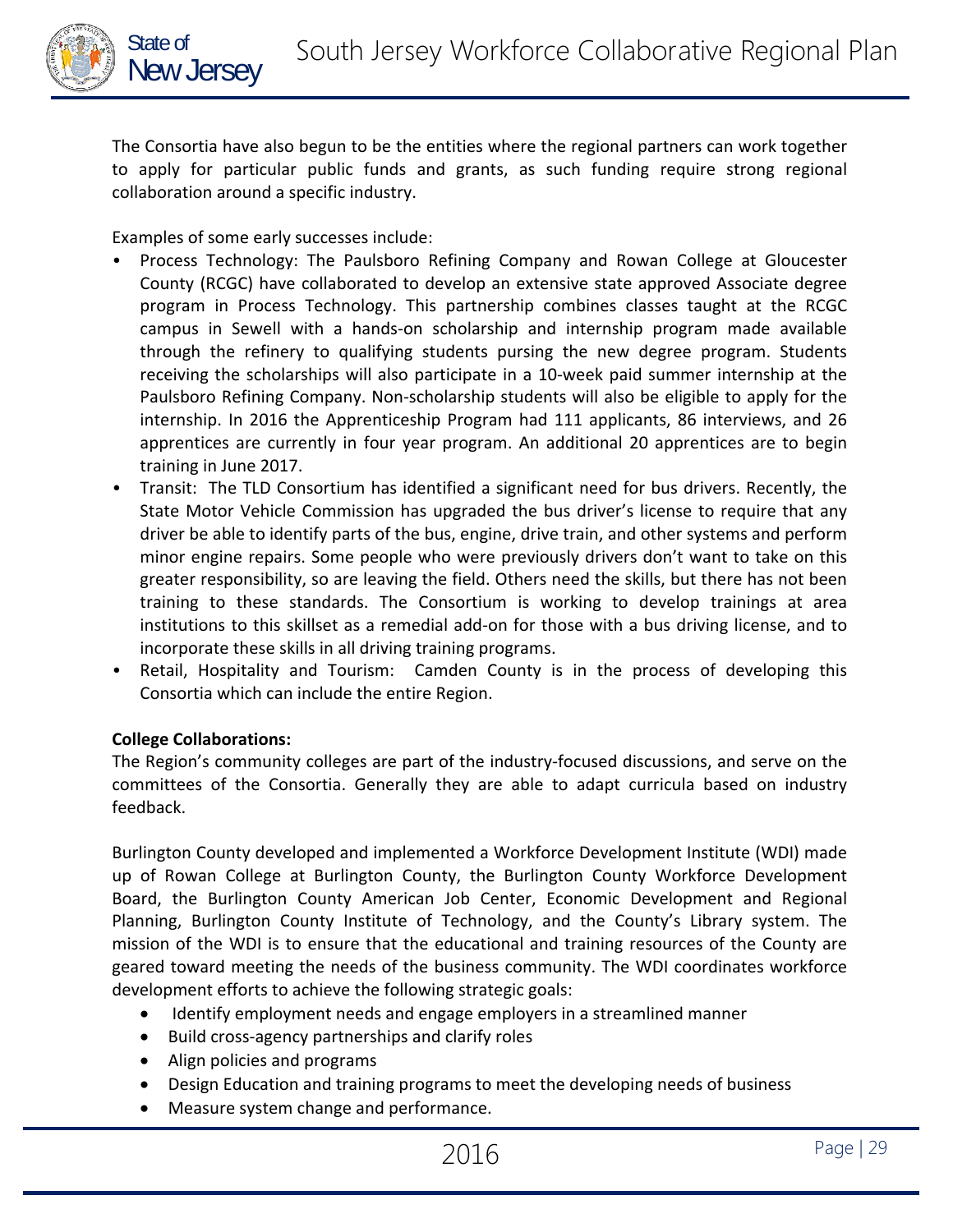

In order to accomplish these strategic objectives, a Workforce Development Center was created to centralize and streamline functions across the WDI institutions and to coordinate assets for a better utilization of resources. The Center is physically located at the college and consists of three arms – Educational Program Development and Grants; Business Engagement; and, Career Services. Through this initiative, Burlington County is making strides in developing a system that prepares job seekers and students of today with the business opportunities of tomorrow, developing an engine for growth within the county and region that adapts to opportunities where they arise and creates solutions where there are gaps, serving individuals and industry in equal measure with a balanced and integrated approach to customer service.

Camden County College put together a curriculum person desiring to become certified welders based on the employer's curriculum and job specific requirements so that each student accepted into the cohort would be hired by the employer at the point of Program Completion and Certification.

Rowan University, Rowan College at Gloucester County and Rowan College at Burlington County are entering into an agreement that will broaden and deepen the collective impact the three schools will have on the Southern New Jersey region. This tri‐school collaborative will increase the collective impact of the groundbreaking partnership agreements each community college has entered into separately with Rowan University. The Rowan Consortium will utilize each institution of higher learning's resources to grow the region's vitality through educational, workforce and community investment.

Consortium Planning Goals:

- Enhance regional relationships with both employers and educational institutions
- Increase participation in both credit and non-credit courses to increase the employability of students and job‐seekers
- Collaborate with individuals and employers to craft appropriate curriculum to address emerging fields and career pathways
- Work to address significant barriers to education through social and community partnerships

*(iii) What sector strategies will be implemented and/or scaled throughout the region? (iv) How are core partners and non‐core partners involved in supporting or scaling these sector strategies?*

As noted elsewhere, the Talent Networks and Talent Development Centers serve as central hubs for sector strategies in New Jersey. Each Region works in conjunction with these entities based on local economic factors, targeted local industries, and suitability of local target populations for employment in those industries.

Talent Networks Grants for each of the seven key industries in New Jersey are in place as follows:

1. Advanced Manufacturing (including food manufacturing): \$300,000 per year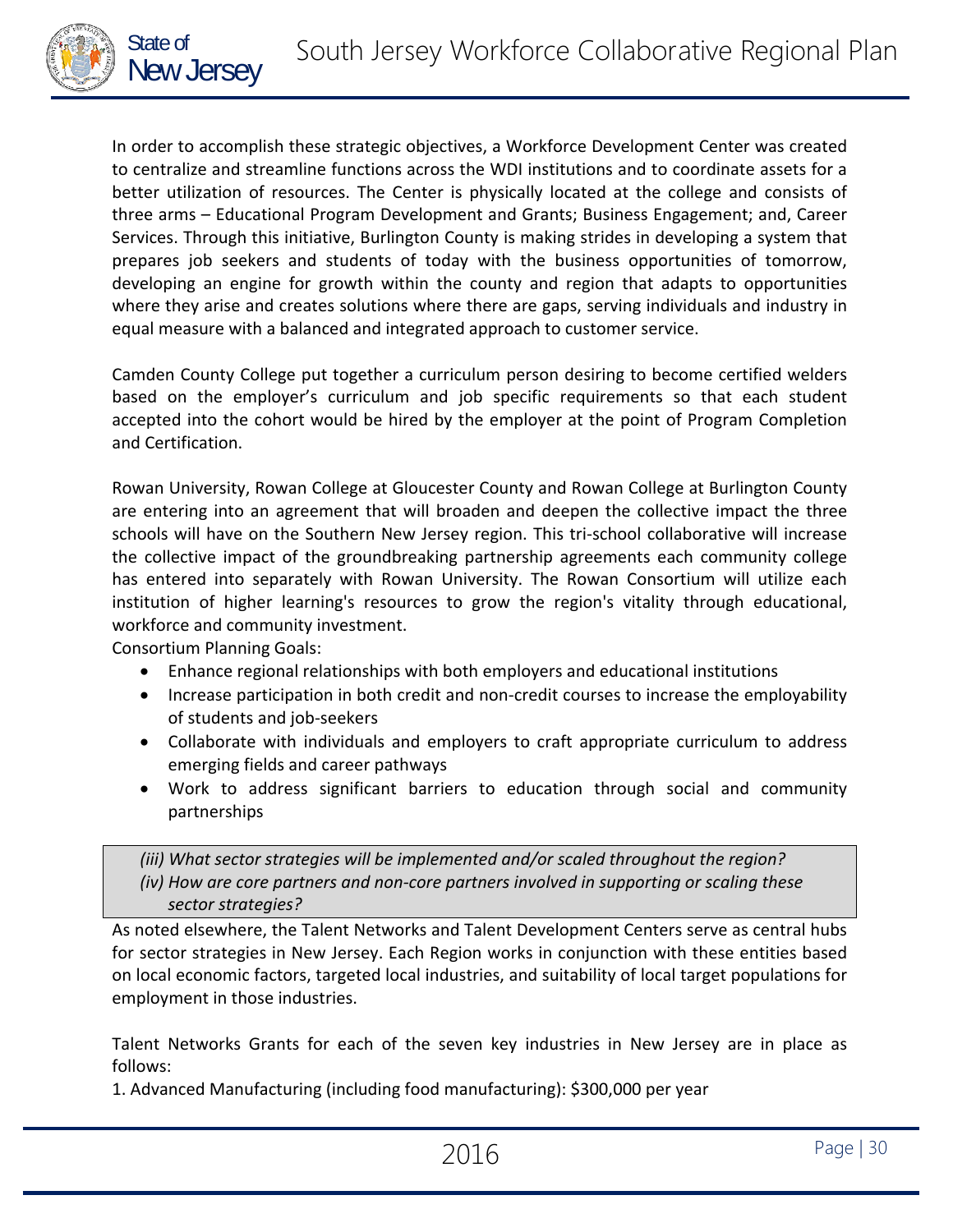

3. Health Care: \$250,000 per year

State of

- 4. Life Sciences: \$250,000 per year
- 5a. Retail, Hospitality and Tourism: North Jersey: \$250,000 per year
- 5b. Retail, Hospitality and Tourism: South Jersey: \$250,000 per year
- 6. Transportation, Logistics and Distribution: \$250,000 per year
- 7. Technology: \$150,000 per year

#### **Key sector activities that will occur across all targeted sectors include:**

**1. The SECTOR TEAMS discussed above –** these are a strategy of action across all sectors**.**

#### **2. Ongoing Team Research on Industries/Occupations:**

- The South Jersey Workforce Collaborative will continue to research current labor market information and identify growing occupations, and those that are contracting that will have an impact on the economic vitality of our region
- $\triangleright$  The team will review the current industry mix and identify where the growth is occurring and build strategies accordingly.

#### **3. Employer Input on Curriculum/Placement:**

- $\triangleright$  Encourage employer driven training and education.
- $\triangleright$  Continue to participate in and facilitate business and industry forums to understand the talent needs of targeted industries.
- $\triangleright$  Continue regular meetings with industry employers via the consortiums to ensure credentials and curricula are up to date.
- $\triangleright$  Coordinate with the region's community colleges facilitate both OJT and customized training with area employers
- $\triangleright$  Build relationship with Chambers in each area and the New Jersey Chamber

**4. As Part of Sector Teams And Beyond, Cross Train Staff:** Provide professional development to all business outreach staff in order to assure we are helping to prepare for and grow the businesses in the region and so staff will have a common skillset, level of capacity to know and understand their industries, and represent the public workforce system to business.

#### **Targeted industry sector strategies include:**

#### **1. PORTS:**

As noted above, the region will develop new trainings in response to needs at the ports including training in crane operator. The group are considering a method to support colleges to acquire a crane operator simulator or more to support this training.

#### **2. Healthcare:**

See content on the industry in section ii above.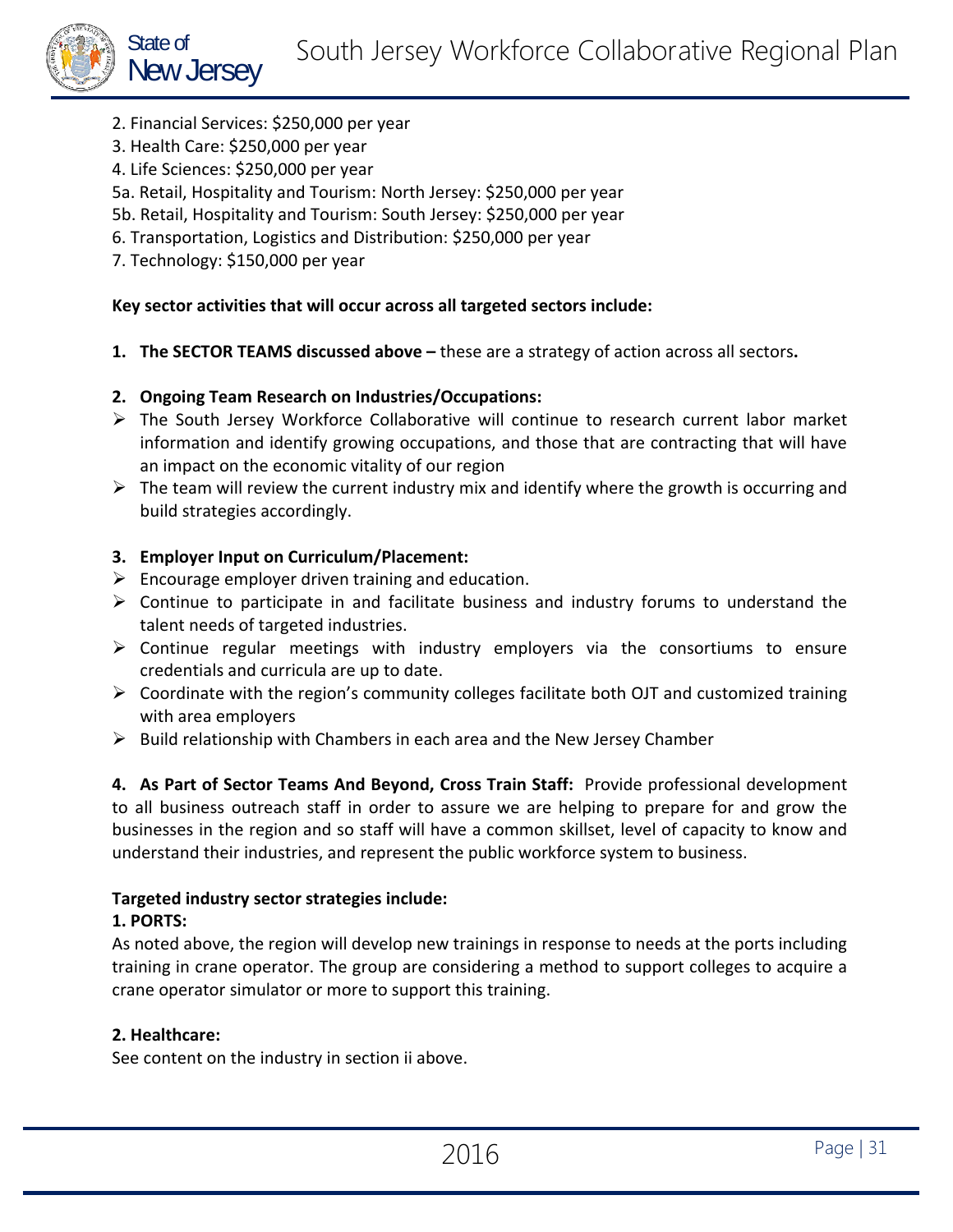

Atlantic County is developing a Healthcare Professionals Institute at Atlantic Cape Community College. The Healthcare Committee is guiding a number of targeted trainings in healthcare occupations.

#### **3. TLD Federal Aviation Administration (FAA) Technology Center and Research Park.**

See content in section ii above

*(v) How will New Jersey's Talent Networks and Talent Development Centers be engaged in regional strategies to support target sectors?*

#### **Talent Networks:**

As outlined in *New Jersey's Blueprint for Talent Development*, New Jersey will use the High Quality Partnership framework as the pre‐requisite criteria for determining workforce education and training collaborations and investments. The State will build and expand on high quality industry partnerships by refocusing and re-aligning key partners and staff; re-engineering the Talent Networks to be focused on high quality partnership development and to link and leverage existing programs to the High Quality Partnership Framework.

To keep pace with the rapidly changing, knowledge‐driven, global economy, New Jersey is investing in the development of a skilled workforce that will drive the growth of the state's key industries. New Jersey is also making investments that will help ensure that all individuals have the skills, abilities and connections to find a job and a career. To meet these interconnected goals, New Jersey is aligning its workforce investments to increase the number of individuals with an industry-valued post-secondary degree or credential through the development of highquality employer‐driven partnerships that provide career pathways for New Jersey students and job seekers.

The Talent Networks are a foundational component of this effort. Each Talent Network will gather and disseminate intelligence about the workforce needs of employers, develop high quality employer‐driven partnerships in three regions of the state, and support the state's efforts to provide rapid response services.

#### **Talent Development Centers:**

The State's TDCs conduct several key roles in relation to the delivery of training that provides industry‐recognized credentials. The three TDCs:

 Develop a Menu of Available Dislocated and Incumbent Worker Training programs in the Industry and Conduct Outreach to Industry Employers. In conjunction with Business Service Representatives and Labor Market Analysts, conduct surveys of industry employers on an as needed basis to further inform curricula decisions. TDCs conduct outreach to employers in the industry, to raise awareness of the availability of dislocated worker and incumbent worker training.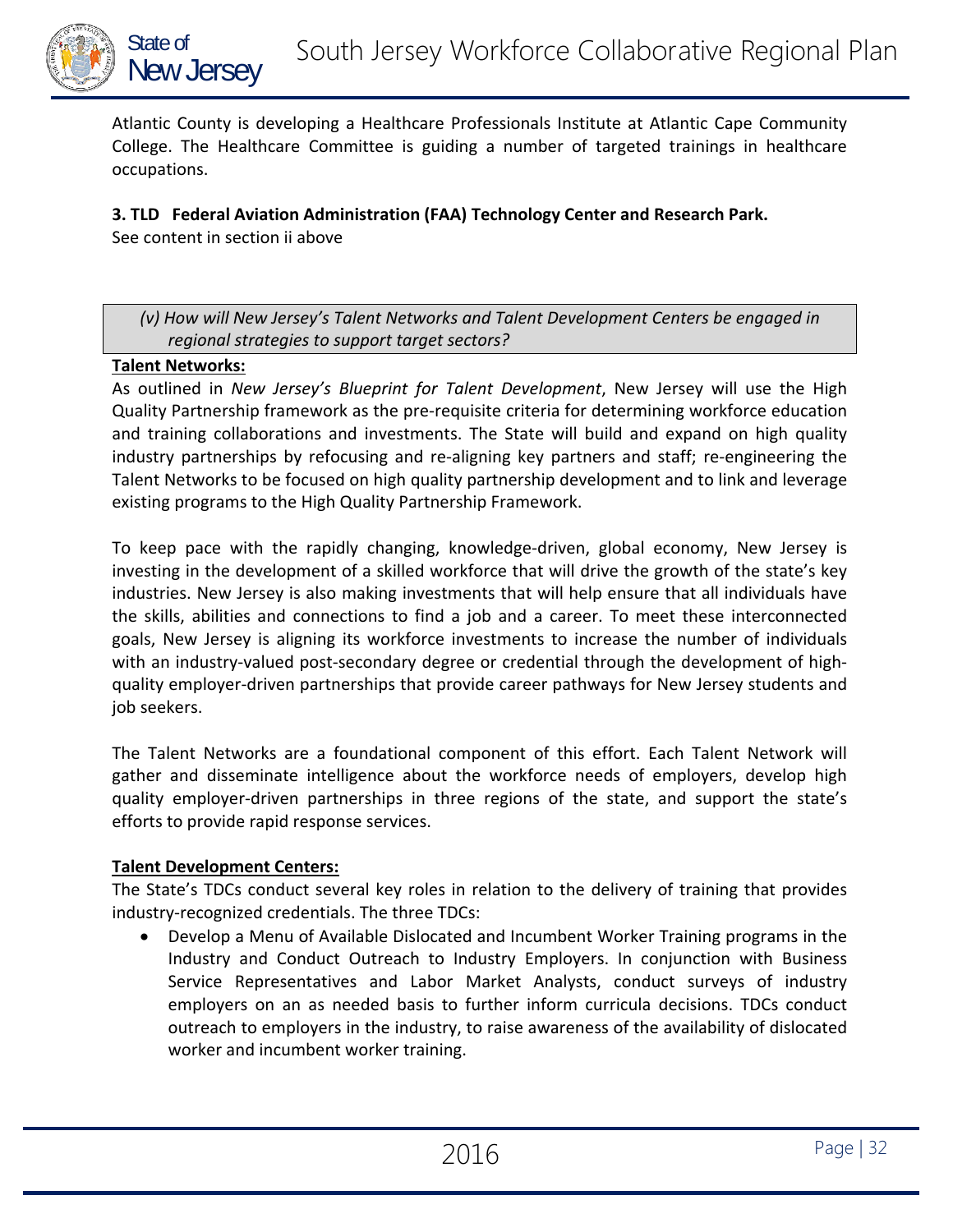

- Provide and Incumbent Worker Training in conjunction with area businesses. WIOA funds are used to pay tuition and a portion of wages of workers in training, with employers required to pay a minimum of 50% of the costs of training.
- Provide Dislocated Worker Training to help them to meet workforce and skill needs of the target industry.
- Participate in Capacity Building / Partnership Corps. New Jersey is investing in professional development to strengthen the capacity of key partners in the region to develop and sustain high‐quality employer‐driven partnerships.

#### **Advanced Manufacturing Talent Network:**

The Advanced Manufacturing Talent Network center is located at Camden County College. Through this partnership and the feedback from the industry focus groups, an advanced manufacturing academy has been established in partnership with Burlington County Institute of technology. The industry continues to face an image problem rooted in decades‐old perspectives of "old manufacturing" and finds insufficient numbers of people trained for these jobs and others. The region will continue to help industry promote careers in the field.

Unique to the region, a Food Processing Targeted Industry Partnership will be manufacturer‐led and will include the following sub committees: Food Safety and Operational Best Practices, Workforce (Career Pathways), and Marketing and Publicity.

#### **Healthcare Talent Network:**

This TN encompasses all of New Jersey with three regional sub‐components. The TN team have worked with the WDBs and colleges statewide to conduct a review of labor market and training data, and is working to identify the gaps and what training is needed, with particular focus on entry- and lower-level occupations and the career pathways that can grow from them.

#### **Financial Services Talent Network:**

With new and more intricate regulations facing the banking industry, there are needs for skills training for all workers to meet particular needs. Currently there are no clear or simple lists of the credentials needed in the industry. Every bank or CPA firm has its own needs. There are some similarities. For example, there is, in general, not as much an emphasis on hard skills, but on a combination of hard and soft skills. The TN and WDBs will work with employer partners to gain access, confidentially, to their internal training tools, such that our system can neutrally compare and draw out the common elements of both hard‐skills and essential‐skills that all demand. This will allow the public system to build worker preparation and training that can best prepare candidates for opportunities in general, which should be a true benefit to the industry.

#### **Technology Talent Network**

This TN is unique as it cuts across industries with a focus on IT occupations that are common in all industries. With increase in cloud computing, increasing cyber‐security demands, and mobile applications being the norm, skills must update regularly and even individuals trained a few years ago may lack critical skills. The TN and the region can work with employers to codify the credentials they need, and train workers to those credentials.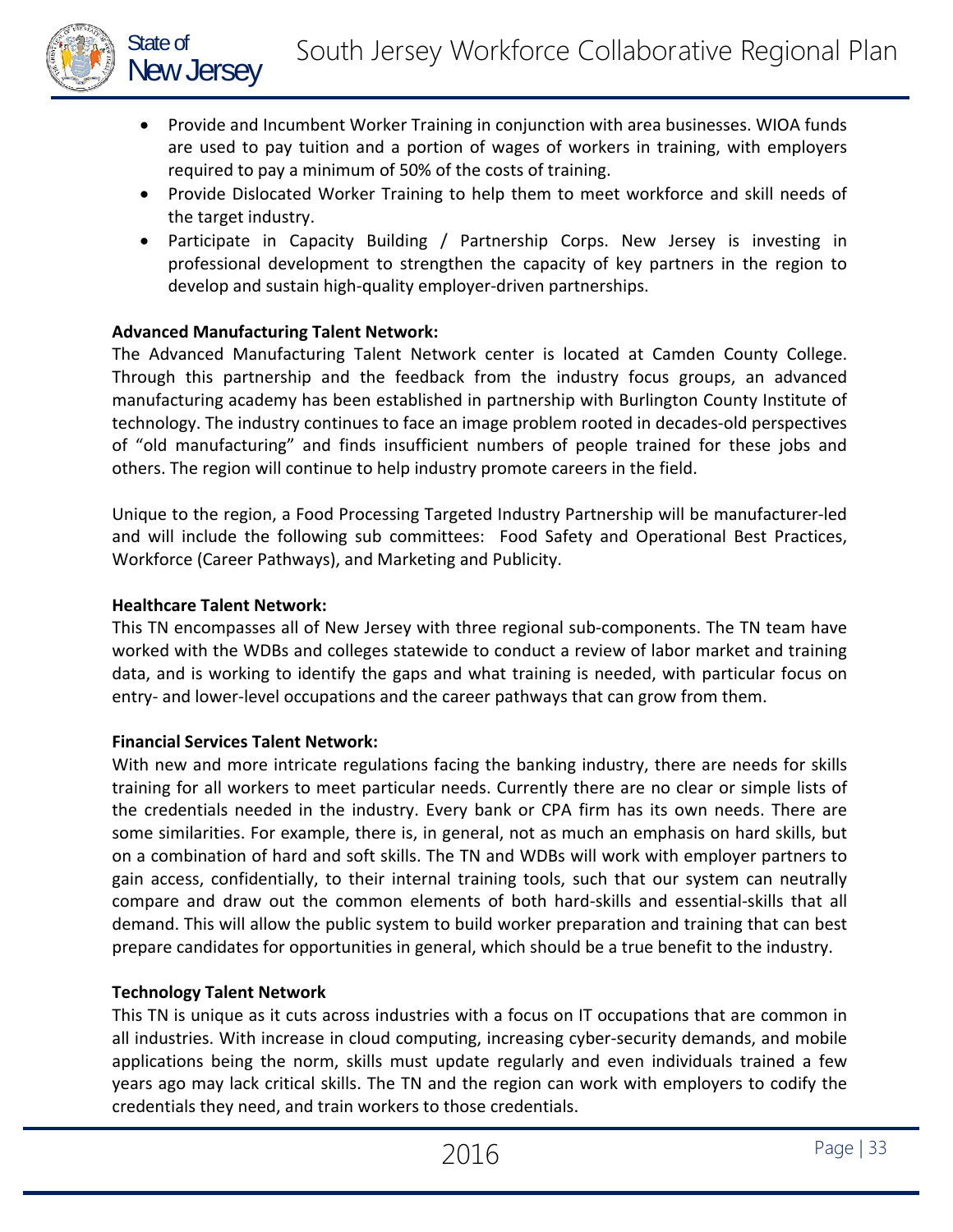

#### **Transportation/Logistics/Distribution Talent Network**

The Burlington County WDI and all WDBs are partners in the Transportation Logistics Distribution (TLD) TDC that is led by Union County College. A by‐product of that partnership and the local TLD advisory group is the institution of both credit and non‐credit programs leading to industry recognized credentials and degrees.

The Region is also collaborating with this TN in its efforts to serve the TLD industry in New Jersey. Some statewide activities of this TN include:

- Organizing and hosting a one-day TLD Industry Summit to gather and share information on the needs, challenges, opportunities and trends in TLD.
- Crafting an Annual State of the TLD Industry report, Targeted Industry Partnership (TIP) Industry Plans outlining future potential activities, and an Industry Summit Action Report.

*(vI) What other public‐private partnerships exist in the region that could support sector strategies and what is their role in planning?*

The TNs, TLDs, Sector Teams, Regional Consortia and other initiatives outlined above all bring together the full menu of public and private collaborative partners needed for a strong sector initiative.

Some additional key relationships and existing collaborations which will support the region's sector strategies:

- Chambers of Commerce in all of the regions communities including the Southern NJ Chamber of Commerce and the Burlington County Regional Chamber of Commerce
- Training providers including all colleges and technical schools/vocational schools and proprietary training institutions in the region working in conjunction with one another and WDBs to craft responsive programs.
- Business Associations including the New Jersey Food Processors Association, several local chapters and the statewide Society for Human Resource Management and others.
- $\triangleright$  National Defense Industrial Association This group is a strong partner with Philadelphia's WDB, and also has responsibility for defense industry work throughout the South Jersey Workforce Collaborative. Philadelphia is in the process of helping bring them together with the South Jersey WDBs and the regional group to identify areas of collaboration here.
- $\triangleright$  Relatedly, the region is building a relationship with the Department of Defense Office of Economic Adjustment which is responsible for collaborating with regional stakeholders in relation to base closures, realignments, reuse and defense contractor transitions. Besides being available to support realignment and closure (BRAC) dislocated worker activity, there are often new base activities and contractors opening within the region that the workforce system can capitalize on. The OEA provides grant funds to support particular initiatives, which the region has begun to seek through collaborative proposals.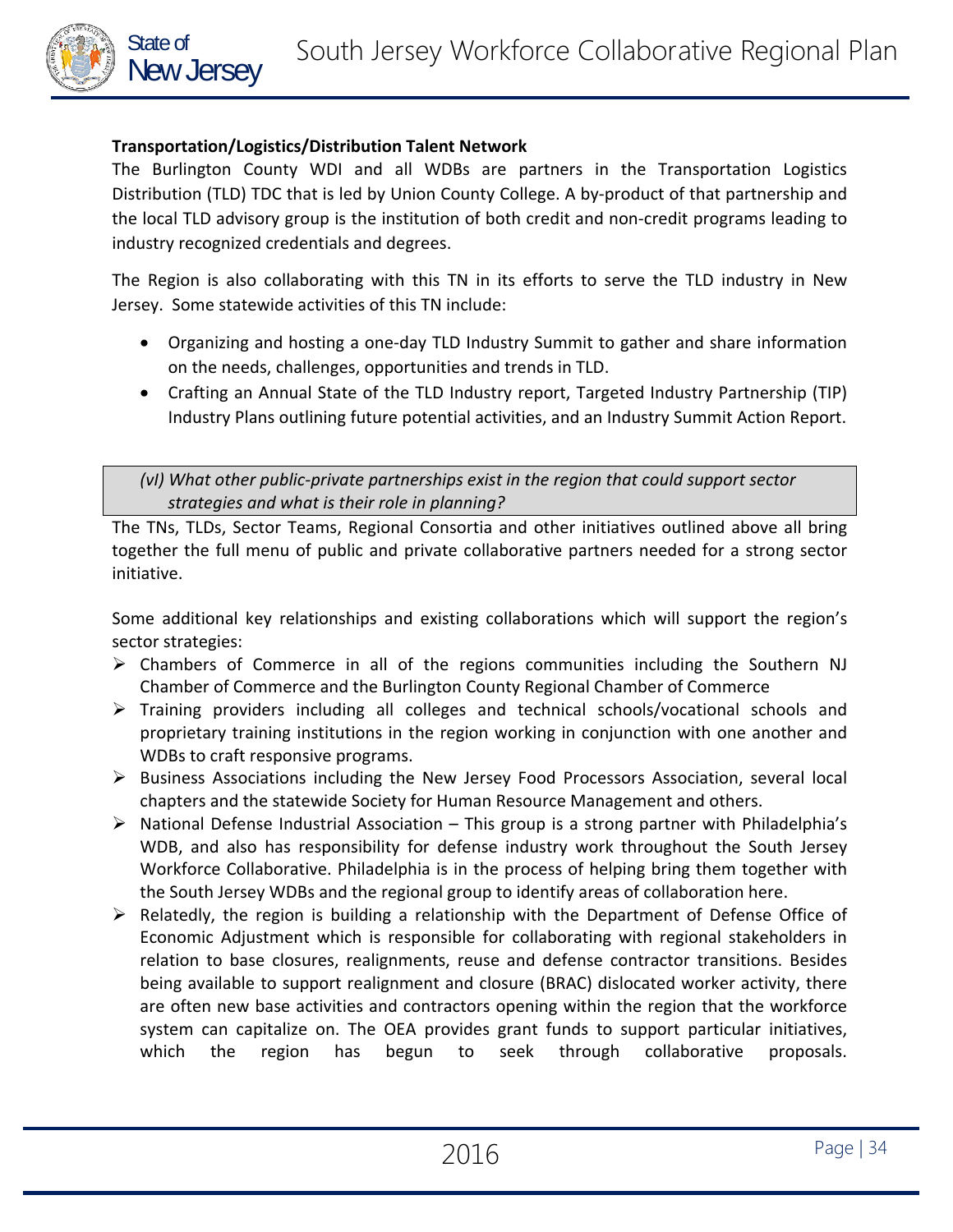

## V. Administrative Cost Arrangements, Including Pooling of Funds

- **(A) Describe the coordination of administrative cost arrangements, including the pooling of funds for administrative costs, as appropriate. Regions should consider the following questions when responding to this requirement**
	- *(i) What administrative cost arrangements have been agreed upon by all members of the planning region?*

The South Jersey Workforce Collaborative has decided not to initially pool any funds for administrative costs, nor coordinate any cost arrangements. The region is in the process of exploring shared funding moving forward, should any needs arise during the scheduled regional planning meetings. Potential initiatives that pooled funding may be used for include:

- 1. Regional job fairs and positive recruitments
- 2. Regional business outreach and Job Center service promotional events (Chamber Events)
- 3. Job Center staff regional training events

*(ii) How will these administrative cost arrangements support regional workforce development objectives?*

The region is considering the pooling of funds to support the three initiatives mentioned above. The first two initiatives would increase awareness to both employers and job seekers of the services provided by the Workforce Development Board and the American Job Centers. The third initiative works to better align the workforce system while maximizing resources.

*(III) What process was used between regional partners to reach agreement on cost sharing arrangements?*

An administrative cost arrangement is not yet necessary for the region; however, the region will explore such options as needed based on the needs of the region.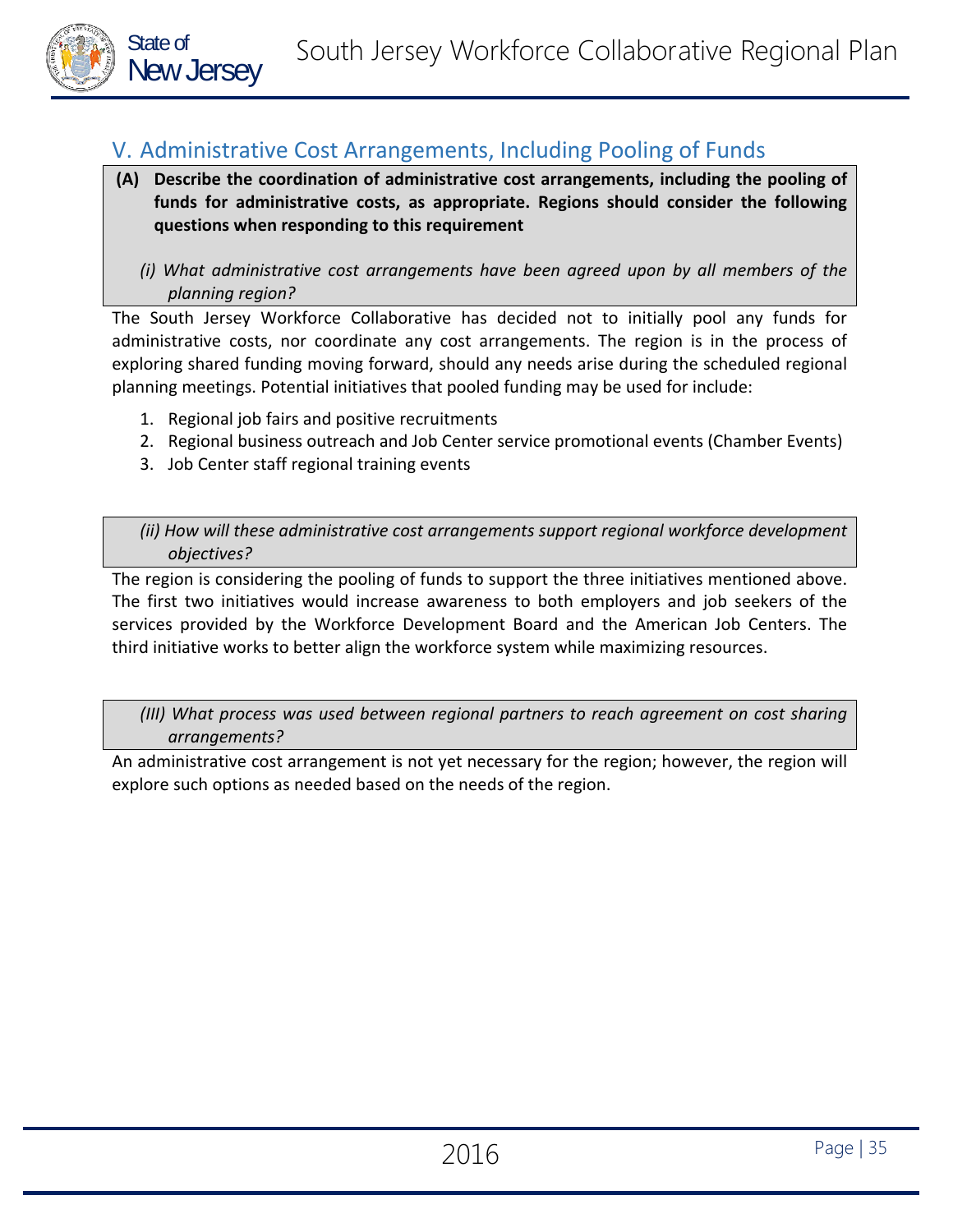

## VI.Coordination of Transportation and Other Supportive Services

Supportive services for adults and dislocated workers include services such as transportation, child care, dependent care, housing, and needs‐related payments that are necessary to enable an individual to participate in activities authorized under WIOA. Local WDBs, in consultation with the Job Center partners and other community service providers, assessed these services regionally to ensure resource and service coordination throughout the region.

**(A) Describe how transportation and other supportive services are coordinated within the region. Regions should consider the following questions when responding to this requirement:**

*(i) What regional organizations currently provide or could provide supportive services?*

Each county in the South Jersey Workforce Collaborative has a county–wide resource guide or lists of supportive services that can be accessed on a local level. The available resources are kept up to date and are made available to all staff members at the local American Job Centers or the Boards of Social Services. For example, supportive services for Camden County can be found in their resource guide which is available at: http://camdencountyresourcecompass.org/.

#### *(ii) How can gaps in service be addressed regionally?*

Most of the services will continue to be delivered locally. The county resource guides are available for anyone in the region to access, and if a county needs to access services from outside of their county in the region, the region will address any region‐wide policies or procedures at that time, if needed.

*(III) What policies and procedures will be established to promote coordination of supportive services delivery?*

Supportive services will continue to be delivered on a local level, and according to the local policies in place. If any supportive services were needed to be accessed on a regional level, the region would create or update any needed policies at that time.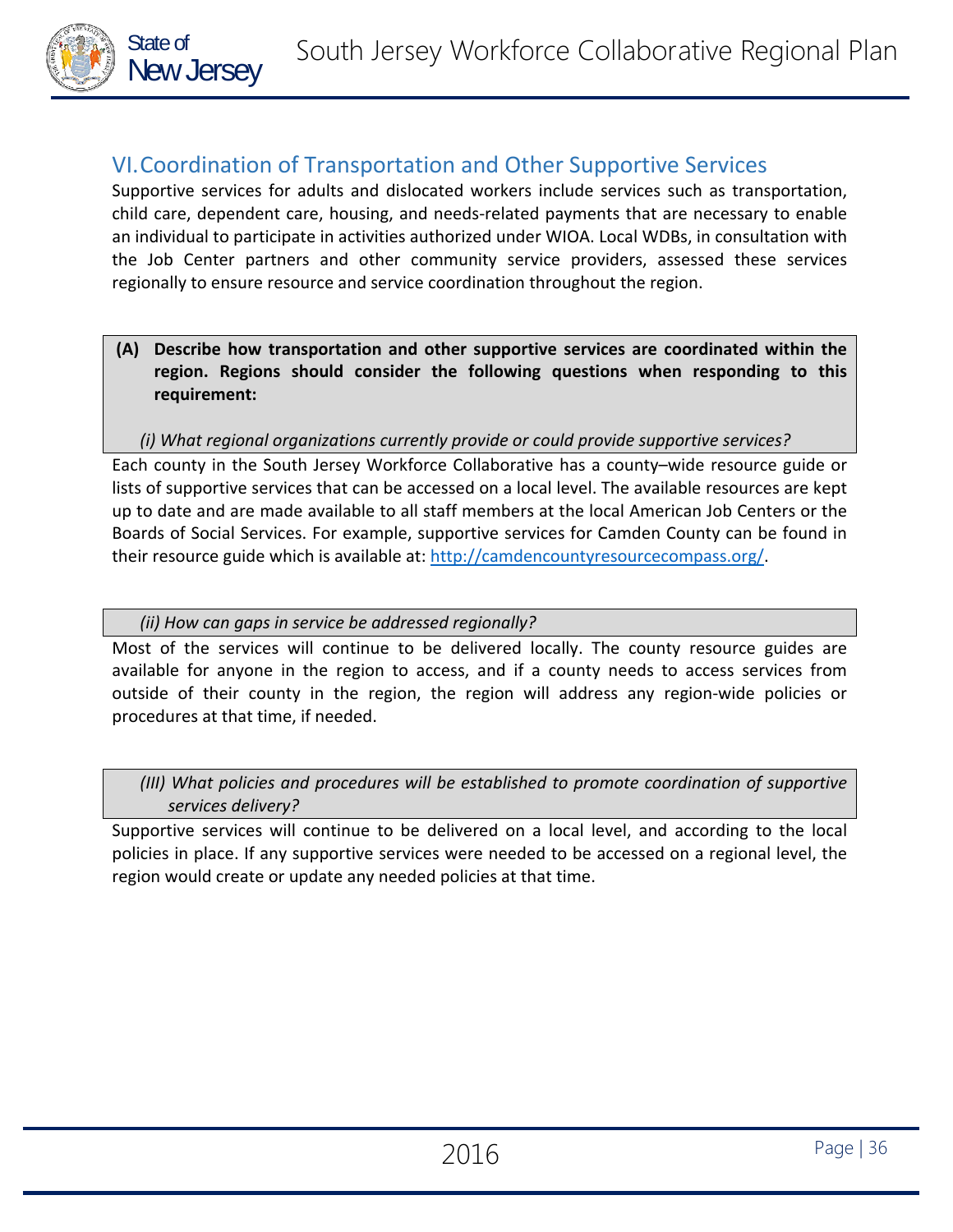

## VII. Coordination with Economic Development

The South Jersey Workforce Collaborative, as a workforce development effort, coordinates closely with existing economic development efforts within the region, including those of each of the local economic development areas/regions as well as several other larger regional efforts. These efforts are described in the following subsections.

Additionally, across the State, New Jersey will use the Talent Networks to further regional coordination, create meaningful employer partnerships, and better understand the current and future talent needs of the state's strategic industries. Talent Networks will engage employers, convene and coordinate state and local economic development agencies, training providers, Workforce Development Boards, and other system stakeholders in order to create a unified approach to workforce and economic development. The Office of Business Services has dedicated a special statewide initiatives coordinator to serve as the liaison with the Lt. Governor's Business Action Center and local economic development agencies. Successful coordination of economic development funds, tax credits, and training grants has facilitated economic development opportunities in several depressed urban areas with high concentrations of unemployed and underemployed workers including Camden, Atlantic City, Jersey City, and Asbury Park.

#### **(A) Describe the coordination of services with regional economic development services and providers. Regions should consider the following questions when responding to this requirement:**

*(i) What economic development organizations or businesses are actively engaged in regional planning?*

The region is in close coordination with the Delaware Valley Regional Planning Commission, which in 2015 released an update of that multi-state Region's Comprehensive Economic Development Strategy. The WDBs and Region were part of the planning process for that regional Comprehensive Economic Development Strategy (CEDS), represent a number of the key workforce priorities and strategies of that CEDS and are deeply involved in many of the initiatives resulting from or described in that CEDS.

Several of the Counties had previously created their own CEDS plans, but when the Federal Economic Development Agency (EDA) realigned Regions to permit this larger Regional CEDS, those Counties have or will soon sunset their own separate plans. These include the Gloucester County CEDS, Burlington County CEDS and the South Jersey Economic District (encompassing Atlantic, Cape May, Cumberland and Salem Counties). These and the other Counties' own economic development agencies or departments, however, although they are not formally completing EDA CEDS Plans, of course each guide economic development activities within their Counties. The WDBs are in close partnership with these county agencies. In several cases the economic development department and workforce department are housed within the same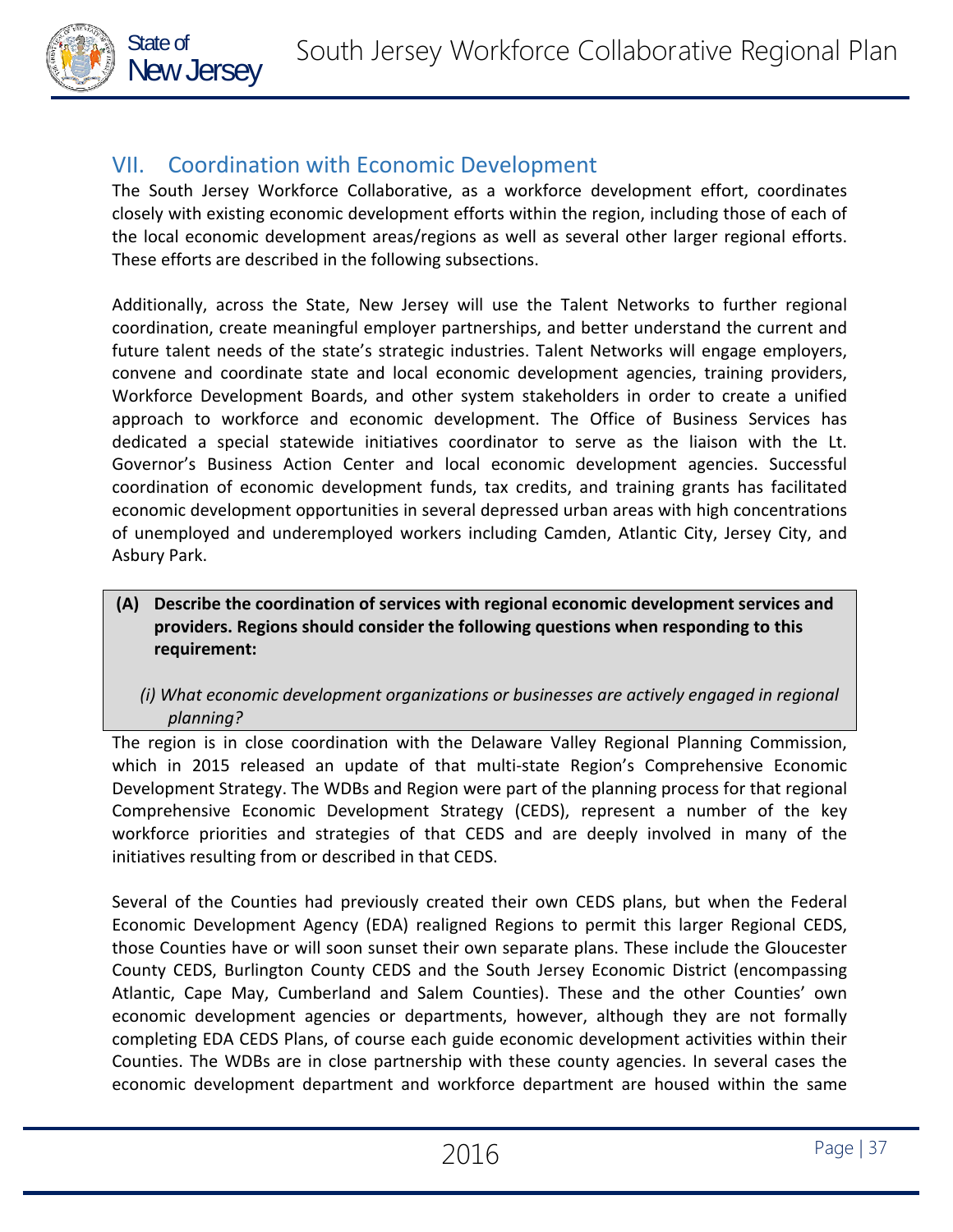

County agency, in others there is a close partnership with a separate public entity. See subsection VII.A.(iii) below for details on these relationships.

Other economic development entities, industry organizations and businesses that are actively involved in regional planning along with the members of the region, and some current initiatives or activities together include:

- Common marketing strategies between Economic Development and Workforce development within counties and across the region.
	- o Gloucester, Camden, and Burlington created a group that has provided over \$100,000 in site selection development support for businesses seeking to move into that area.
	- o Burlington County Workforce Development Initiative has a coordinated Business Engagement office that closely collaborates with the office of Burlington County Economic Development and Regional Planning
	- o The South Jersey Economic Development District (Atlantic, Cape May, Cumberland, Salem) brings together that area's WDB and economic developers to assess opportunities on community projects, and to bring private sector investments into the area to create jobs.
- Camden County College has received a Talent Network Grant from the State of New Jersey for the purpose of developing a skilled workforce in the Advanced Manufacturing Industry. Cumberland and Salem Counties have also received Opportunity Grants supporting new initiatives.
- Camden has formed a consortium with employers in manufacturing sector to ensure alignment between curriculum and needs, and build content and relationships to respond together to potential grant opportunities. There are similar models in Cumberland, Salem, Cape May and Burlington Counties that suggest this could be easily replicated through the region.

*(ii) How are regional workforce development strategies aligned to economic development priorities in the region?*

As noted, above, the CEDS Plan for the Greater Philadelphia Region, encompassing Gloucester, Camden, Burlington and Mercer Counties in New Jersey as well as the Philadelphia region in Pennsylvania (Philadelphia, Delaware, Chester, Montgomery and Bucks Counties in Pennsylvania), is now a driving force for economic development activity with which the workforce Regions activities closely align. A list of several of the priorities of that Plan, and some of the key workforce strategies being undertaken here in the region follow.

#### **CEDS Regional Goals and Objectives:17**

Invest in people, to support a workforce prepared to meet the evolving needs of the region's employers.

 <sup>17</sup> *Greater Philadelphia's Comprehensive Economic Development Strategy*, September 2015. Note, the bulleted text in BOLD after each item is a summary of the workforce Region's key activities in response to each priority.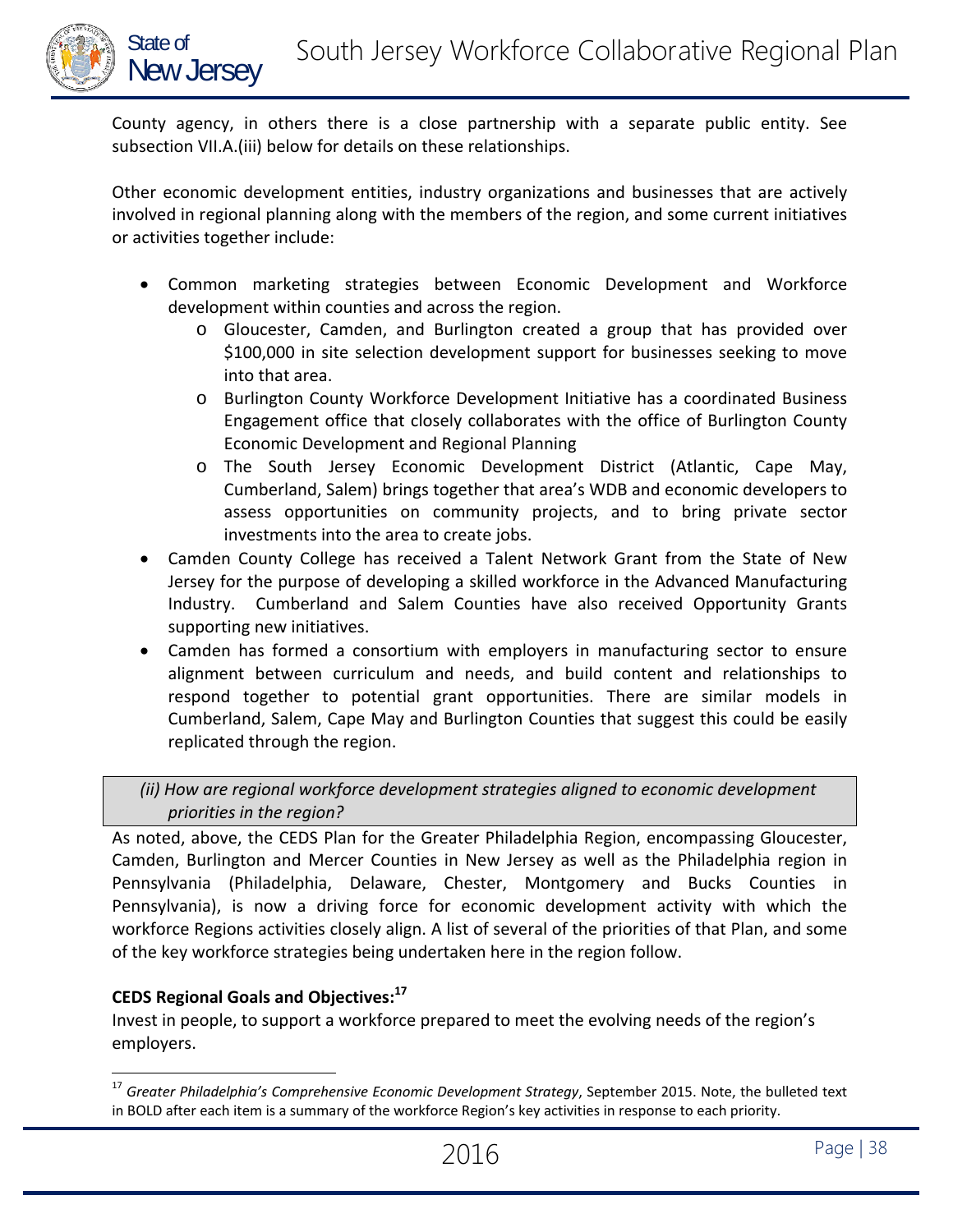

- Improve and expand the region's educational and workforce training networks.
	- o **As noted previously in this Plan, the region is focusing on** 
		- **improving coordination with schools;**
		- **building enhanced work‐based learning opportunities in conjunction with business and education institutions, and**
		- **Creating a consolidated system of monitoring training institutions to ensure higher quality and efficiency in the region's workforce training**
- Provide post-secondary educational opportunities designed to meet the evolving needs of the region's employers.
	- o **The Region is building on activity of Talent Networks and our Regional Sector Teams in targeted industries to improve training and make it more responsive to business needs.**
- Prepare economically disadvantaged populations to actively participate in the workforce.
	- o **By delivering increased quantity and quality of internships and work‐based learning, we are bridging the gap from unemployed/underemployment into workplace success and giving some populations with multiple barriers to employment a first opportunity to break into the workforce through these supported methods.**
	- o **By enhancing supportive services to meet regional need revolving around disadvantaged populations**

Additionally, the Delaware Valley Regional Planning Commission (DVRPC) CEDS has a number of performance measures that are closely aligned, and in some cases almost identical, to measures to those of the local workforce development areas and Region. These include:

- Educational Attainment:
	- o **Both WIOA and the CEDS work toward increasing educational attainment. While WIOA focuses more narrowly on credentials and high school completion, the CEDS also seeks to increase college graduation rates and advanced degrees.**
- Unemployment:
	- o **The CEDS has a goal to reduce unemployment, aligned closely to the WIOA goals of facilitating job placements and job retention.**
- Income/Earnings:
	- o **The CEDS goal of increasing per capita income is closely aligned with the WIOA earnings change goals.**
- Total Jobs and Job Growth:
	- o **These goals of the CEDS relate to the same WIOA goals of placement/retention, but also to the region's workforce goals of supporting business by providing a skilled workforce.**

**Initiatives and Projects** in which the region and member WDBs participate are numerous. These have been outlined in great detail in the DVRPC CEDS, in the Appendix: 2016 List of Key Regional Projects.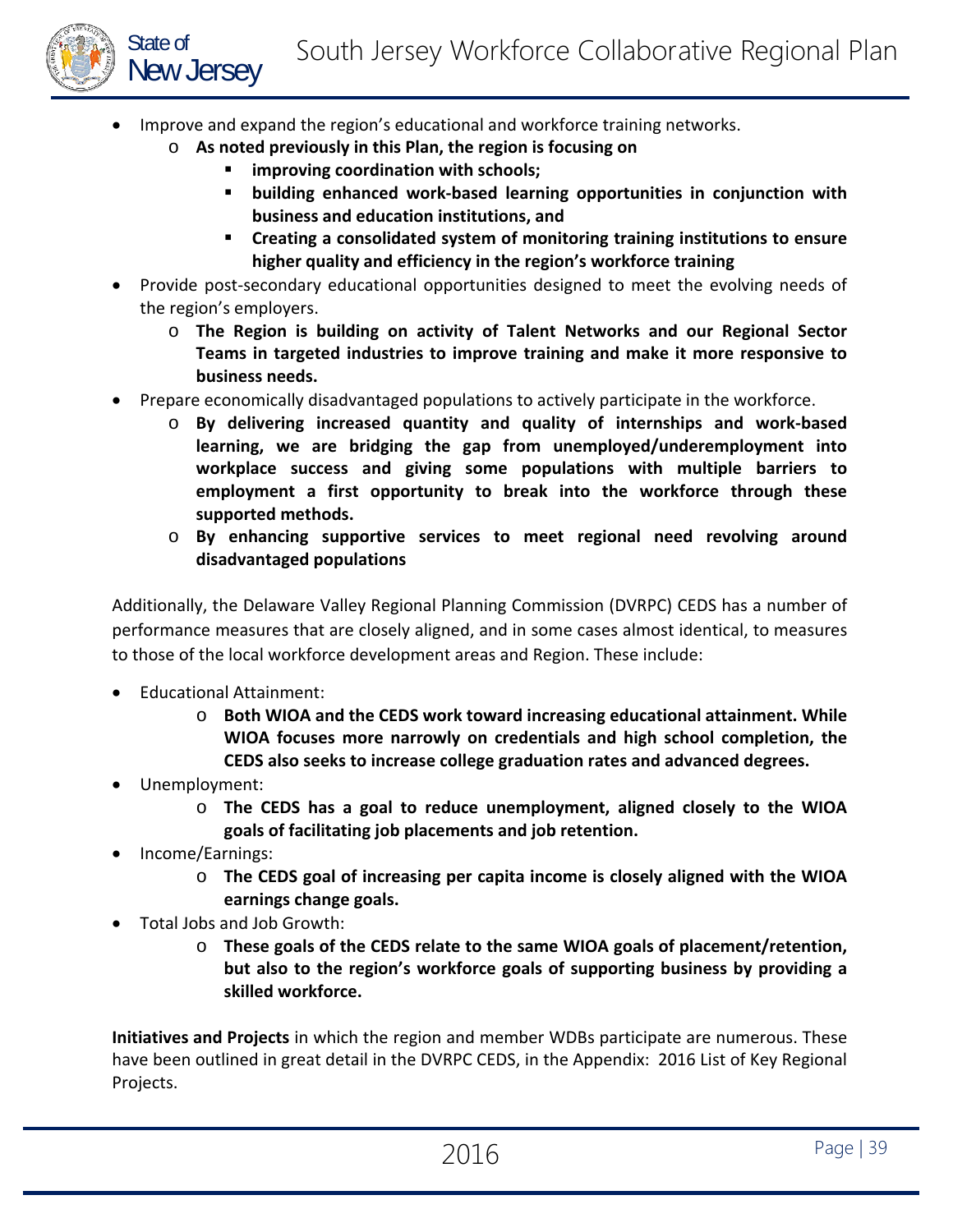

**Business Outreach:** An additional strategy that is the focus of the South Jersey Workforce Collaborative and relates to these priorities is work with economic development partners and agencies to create a list of new and expanding businesses in the region. Once a list is developed, the Region will collaborate to send Business Service Representatives visit those businesses to develop relationships, offer assistance with workforce needs and secure job orders/ announcements of openings. Gloucester already does this, and the rest of the region is working to replicate this work.

- *(iii) How will economic development organizations be engaged in strategies to align supply and demand within the labor market? and*
- *(iv) How will the region engage economic development organizations in an ongoing, sustained way?*

As mentioned above in subsection (i) above, the region works closely with economic development organizations in our communities. In some cases workforce development is housed within the economic development department or both within the same City/County agency. In others, relationships have been built for many years that remain strong and will be still further improved in the future under this Plan and the regional CEDS.

- $\triangleright$  Gloucester: Workforce Development Board staff and leadership have a key role in economic development activity WDB leadership also serves in ED activity.
- Cumberland: The County's Center for Workforce and Economic Development co‐locates WIOA workforce programming and wider economic development activity. Under the leadership of the Workforce Development Board, the business services staff from all agencies are very closely connected and cross-trained. Workforce is "at the table" in the dialogue from the very beginning of any business outreach or development effort. This model has demonstrated success such that the other two counties within this workforce area are working to replicate some of the energy of Cumberland's relationship, with the WIOA leadership building closer relationships with those counties' economic developers.
- $\triangleright$  Camden: The WDB director was the former County Economic Development director for 15 years. His expertise and connections to the business community has allowed the WDB access to employers in the County.
- $\triangleright$  Atlantic: The County did not have a significant economic development presence, but the WDB is beginning to work closely with the Atlantic County Improvement Authority, who is now designated as the County's economic development arm.
- $\triangleright$  Burlington County: The Workforce Development Institute is a collaboration of County Economic Development, WDB, Rowan College of Burlington County and the Burlington County Institute of Technology.

All WDBs have begun to work closely within this larger region, the DVRPC, with a wide array of initiatives across the entire region, including parts of PA. This has resulted in each County no longer choosing to have their own individual/independent CEDS plan. As a result of having a wider regional approach in economic development with which all of our workforce entities interface, Regional alignment between the WDBs is greatly enhanced and facilitated. We will always align because even when we work independently we are all working to align with the same economic development initiatives.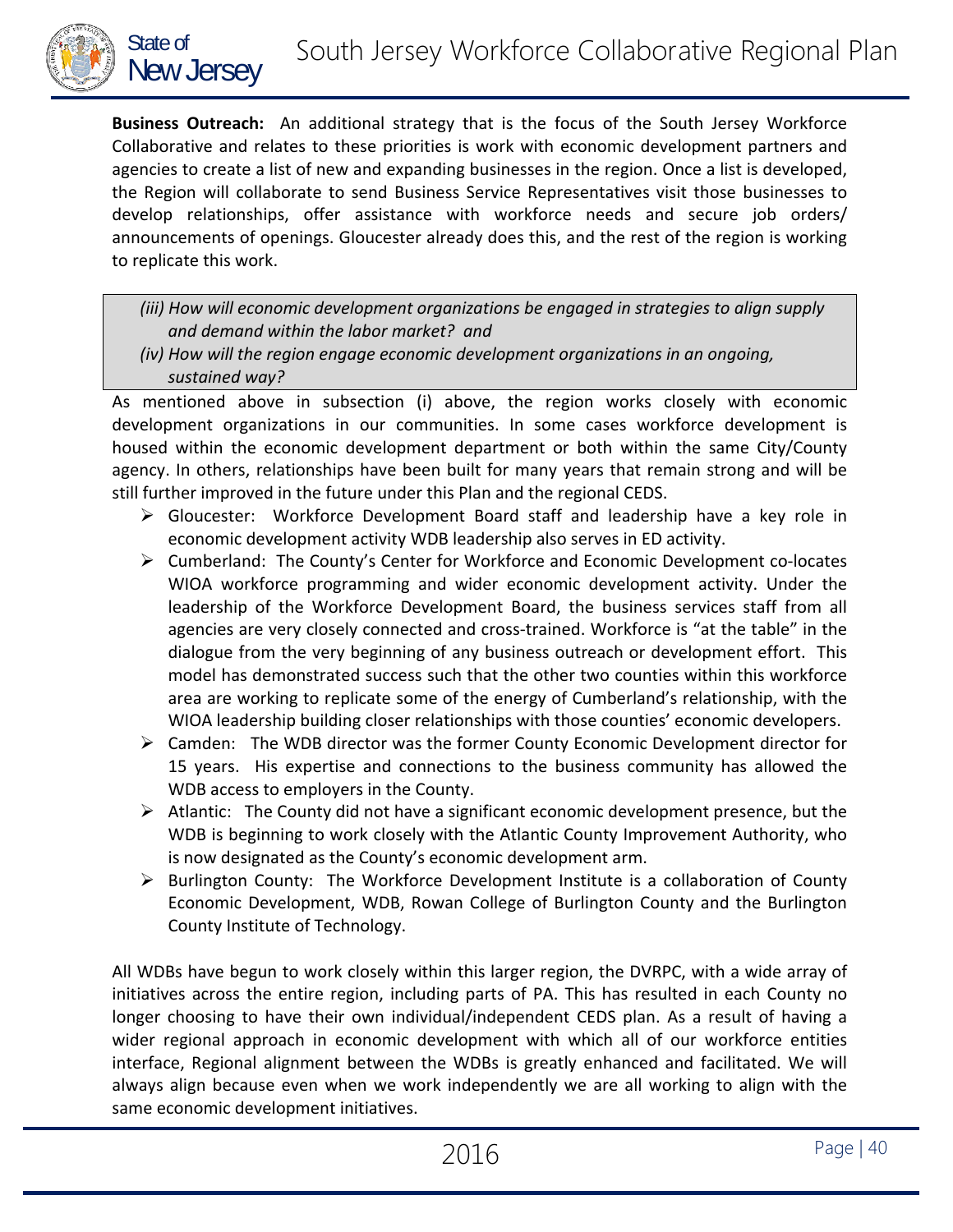

## VIII. Performance Negotiations and Other Requirements

**(A) Document how the planning region will collectively negotiate and reach agreement with the Governor on local levels of performance for, and report on, the performance accountability measures described in WIOA sec. 116(c) for local areas or the planning region.**

*(i) What process will be used to determine regional performance goals?*

The South Jersey Workforce Collaborative will not be establishing any performance measures beyond the Locally Area performance measures which will be negotiated independently of one another with the state.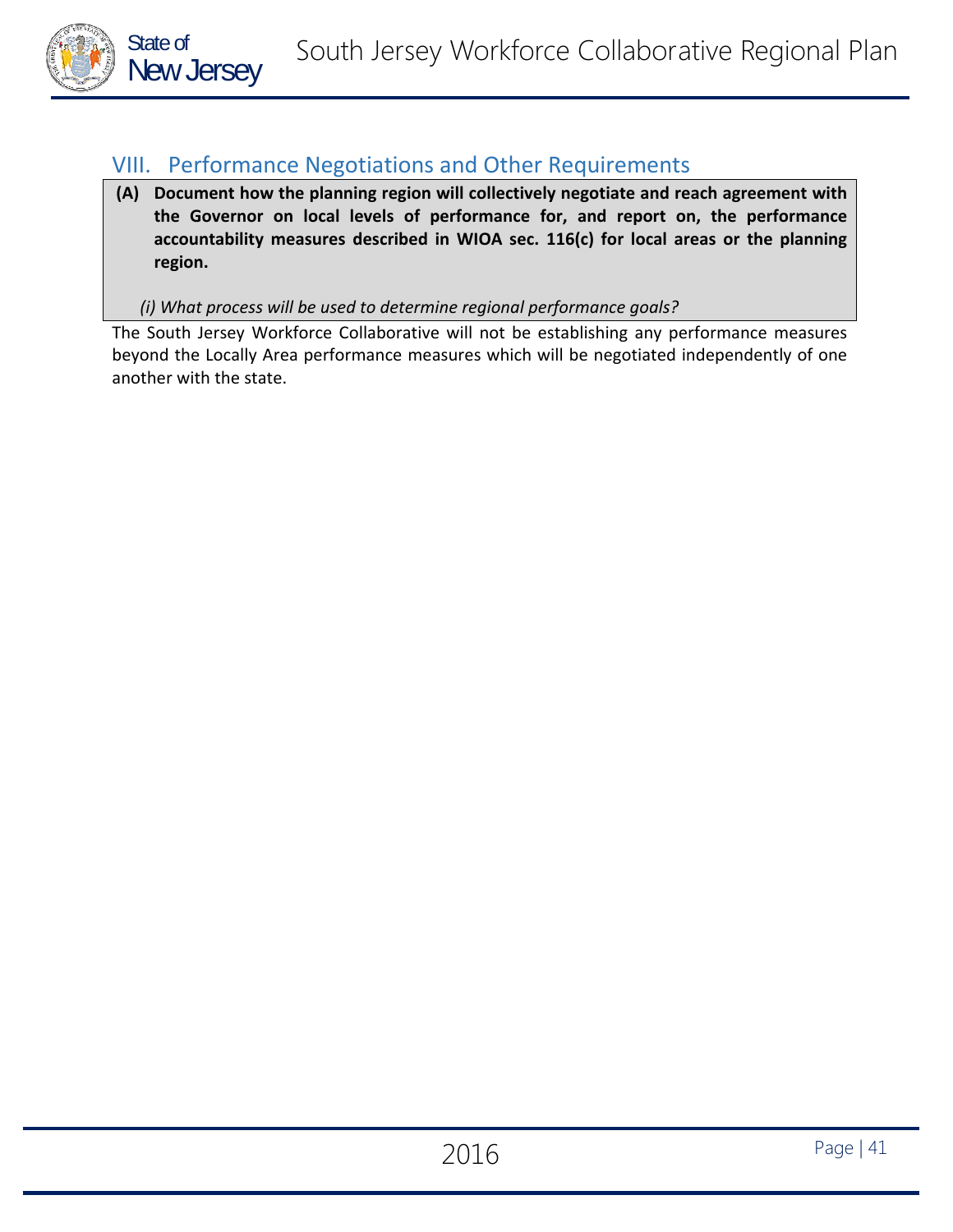

## IX.Coordination with Other Regional Efforts

- **(A) Describe the coordination which exists (if any) with other regional planning efforts, such as municipal planning boards, Mayors' Associations, grant initiatives, and New Jersey Transit?**
	- *(i) What additional regional planning efforts exist and how do they play into regional WIOA planning efforts?*

The region has a history of true partnership and has participated in a number of regional grants. The most recent effort, the State Energy Sector Partnership Grant (SESP), provided training and job placement assistance in energy efficiency assessment occupations. A development of a diverse portfolio of training projects that improved participants access to mid‐level career path jobs; provide skill upgrades to incumbent workers to help them maintain employment and move along career paths; opened new positions for unemployed and disadvantaged populations; attracted younger workers and non‐traditional populations to key occupations; and ensured accountability among funded training program. Participants earned industry recognized degrees or certificates.

There are few regional efforts and initiatives currently underway which have not already been identified in this plan. The economic development entities from the counties of Gloucester, Burlington, and Camden have worked together during the past 10 years to join marketing campaigns in an effort to attract business to the region. This collaboration is named the Tri County Partners and also contains annual events which are attended by over 500 people per year.

#### **Grants Related Efforts within the Region**

Camden – Camden Core Plus Grant, America's Promise Grant, and a few infrastructure grants.

Burlington County – America's Promise and partners in the TLD TDC and the Advanced Manufacturing TDC

Cumberland – Various transit grants are unitized to support a deviated‐fixed route transit system; USDOL Linking to Employment Activities Pre‐Release – Specialized American Job Centers (AJC) will provide AJC services to inmates pre‐release and provide a continuum of service post release.

#### **Other Efforts within the Region**

Glouster County is working with the Woodbury Redevelopment Project to prescreen clients for interviews for new positions being created due to redevelopment projects.

Future suggestions to improve regional collaboration may include Chamber of Commerce events, Presentations to the Mayor's Association, or Business Card Exchange events.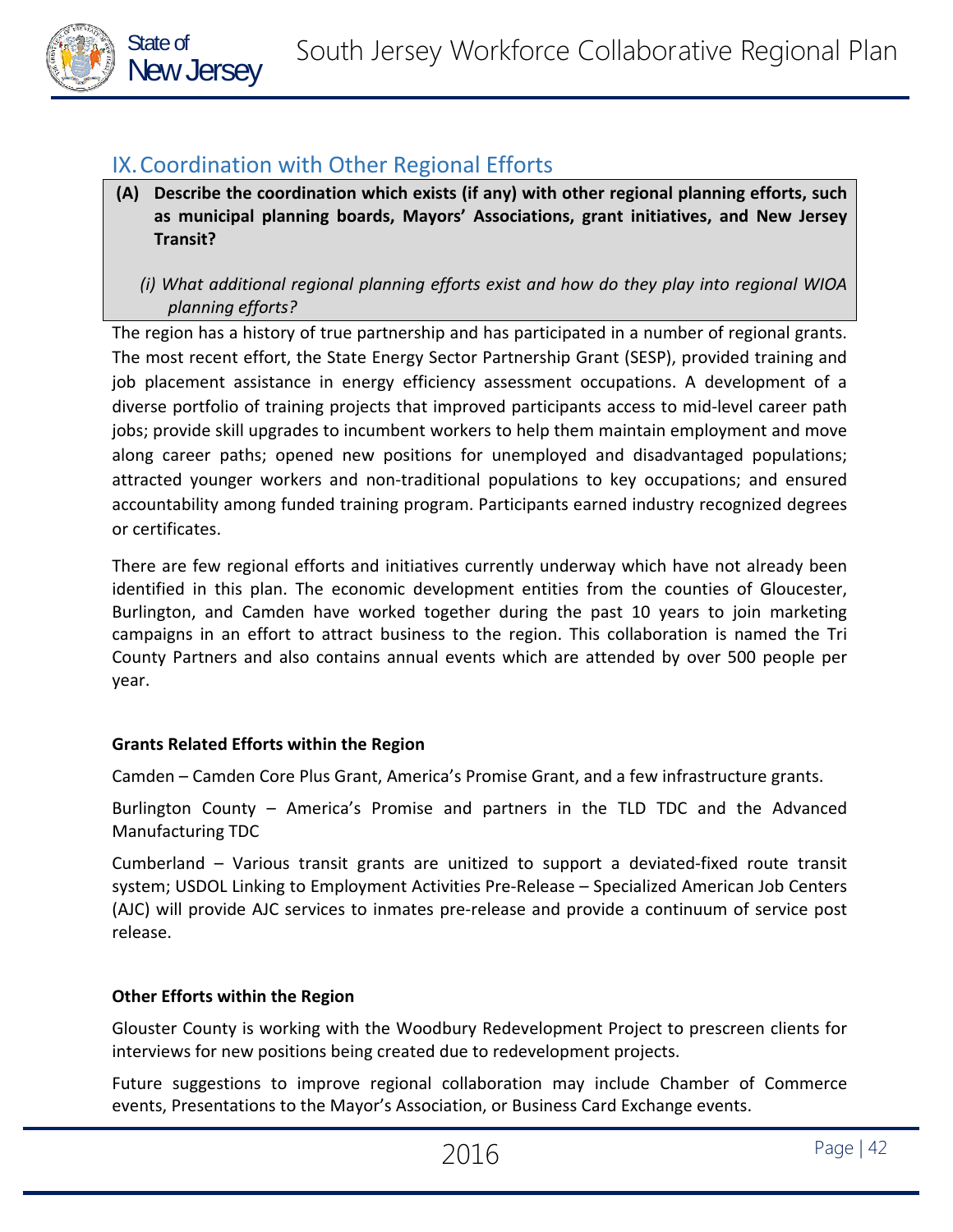

## **Table of Figures**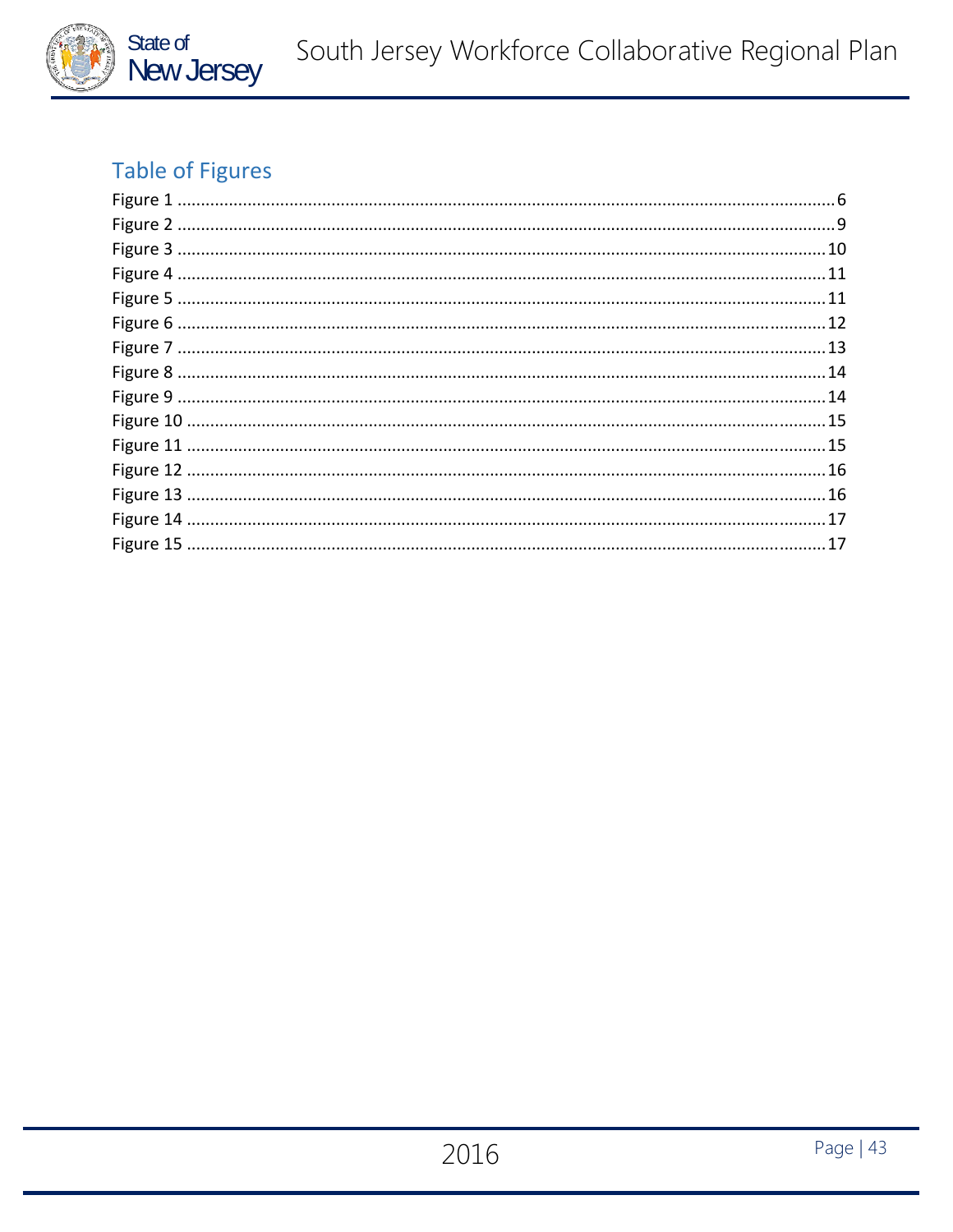

Appendix 1: Local Area Plans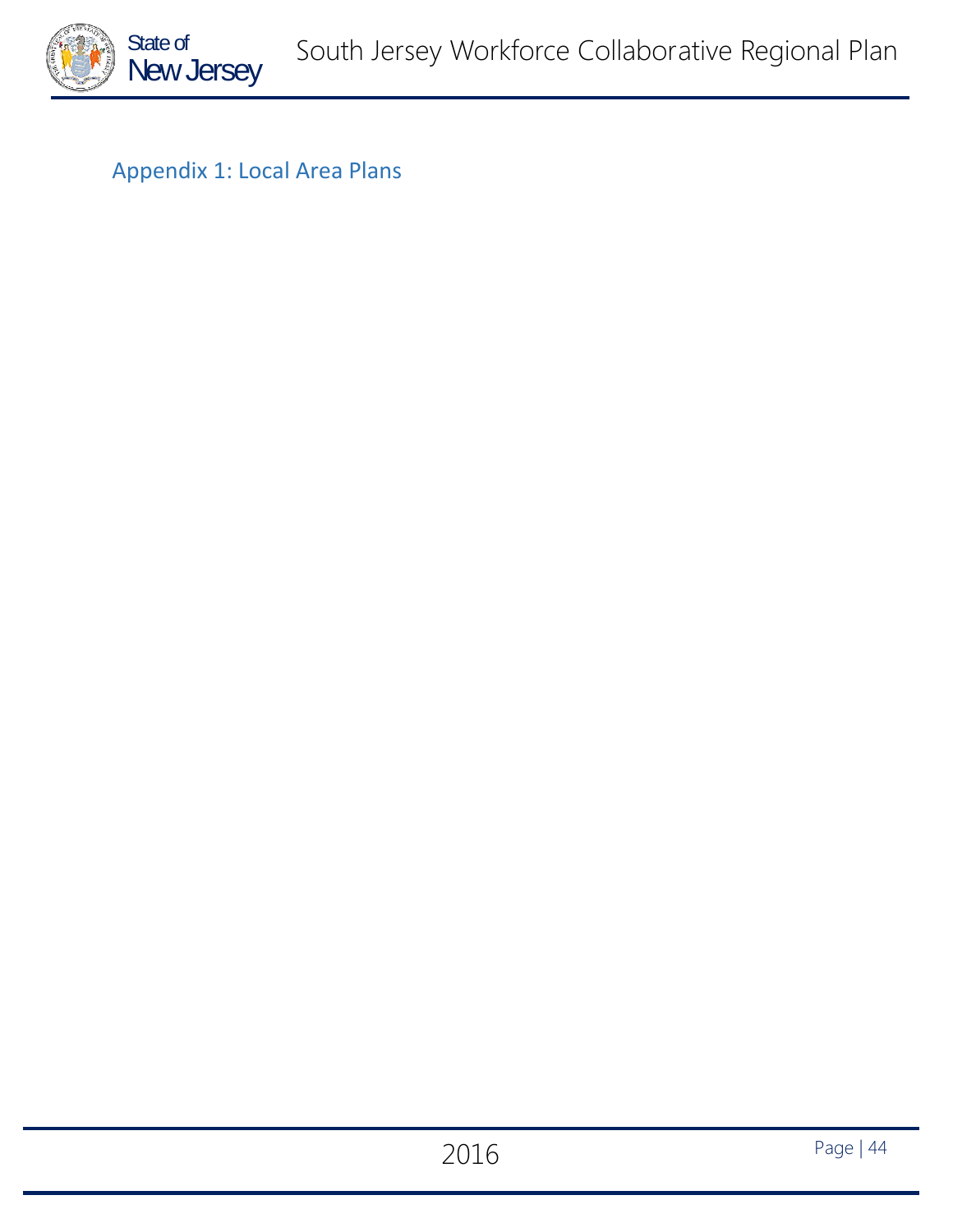